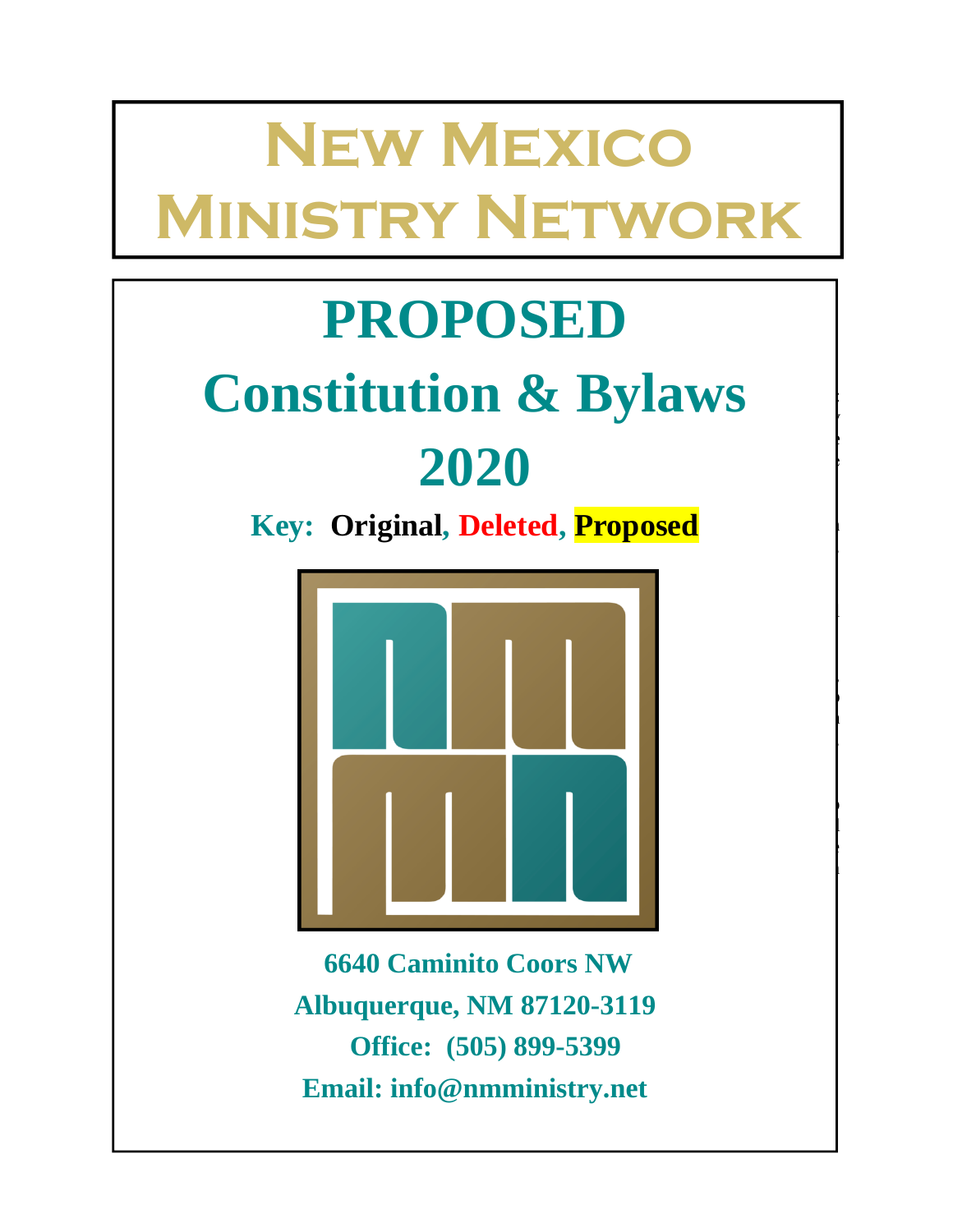#### **CONSTITUTION**

#### ARTICLE I. NAME

The name of this corporation shall be the New Mexico District Council, Assemblies of God, Inc. The corporation will do business as the New Mexico Ministry Network of the Assemblies of God, hereinafter referred to as the New Mexico Ministry Network in this document.

#### ARTICLE II. TERRITORY

The territory shall include all of the State of New Mexico.

#### ARTICLE III. RELATIONSHIP

This Ministry Network is an integral part of the General Council of the Assemblies of God with headquarters at Springfield, Missouri. Therefore, the principles of unity and cooperative fellowship set forth in the Constitution of the General Council are the principles which shall govern the New Mexico Ministry Network.

#### ARTICLE IV. PREROGATIVES

- a. To promote the evangelization of our state, our country and the world by all scriptural means.
- b. To set forth a basis of Christian fellowship and provide for counsel and cooperation among those of like precious faith (1 John 1).
- c. To establish and develop assemblies in the Fellowship in accordance with New Testament standards and principles.
- d. To examine candidates for the ministry and to recommend to the General Council Credential Committee those who shall meet the standards of the Scripture (II Timothy 3:17; Titus 1:5-9) and the requirements of the Ministry Network, and to assume the oversight of all ministerial matters in the Ministry Network as far as the Ministry Network or the General Council may be affected thereby.
- e. To elect its own officers and committees, to arrange for its own meetings and to govern itself.
- f. To establish and maintain network ministries and institutions as may be thought advisable for the pursuance of its work.
- g. To have the right to buy, lease or otherwise acquire, own, hold in trust, use, convey, mortgage, lease, or otherwise dispose of such property, real, or chattel, as may be useful for the prosecution of its works. ARTICLE V. TENETS OF FAITH

The Bible is our all-sufficient rule for faith and practice. This Statement of Fundamental Truths is intended simply as a basis of fellowship among us (i.e., that we all speak the same thing,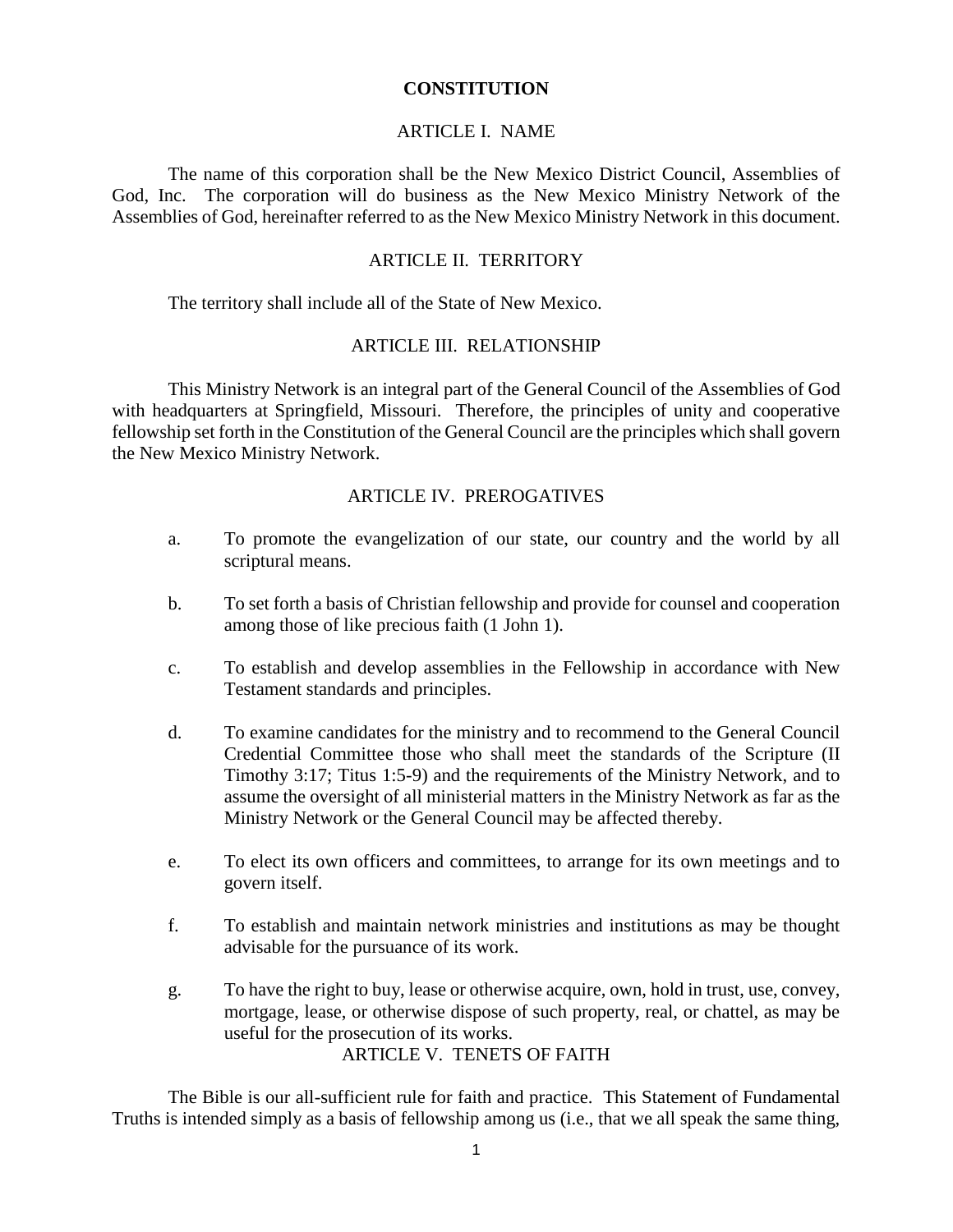1 Corinthians 1:10; Acts 2:42). The phraseology employed in this statement is not inspired or contended for, but the truth set forth is held to be essential to a full-gospel ministry. No claim is made that it contains all Biblical truth, only that it covers our need as to these fundamental doctrines.

#### 1. The Scriptures Inspired

The Scriptures, both the Old and New Testaments, are verbally inspired of God and are the revelation of God to man, the infallible, authoritative rule of faith and conduct (2 Timothy 3:15- 17; 1 Thessalonians 2:13; 2 Peter 1:21).

#### 2. The One True God

The one true God has revealed Himself as the eternally self-existent "I AM," the Creator of heaven and earth and the Redeemer of mankind. He has further revealed Himself as embodying the principles of relationship and association as Father, Son, and Holy Ghost (Deuteronomy 6:4; Isaiah 43:10, 11; Matthew 28:19; Luke 3:22).

#### THE ADORABLE GODHEAD

#### (a) Terms Defined

The terms "trinity" and "persons," as related to the Godhead, while not found in the Scriptures, are words in harmony with Scripture, whereby we may convey to others our immediate understanding of the doctrine of Christ respecting the Being of God, as distinguished from "gods many and lords many." We therefore may speak with propriety of the Lord our God, who is One Lord, as a Trinity or as one Being of three persons, and still be absolutely scriptural (examples, Matthew 28:19; 2 Corinthians 13:14; John 14:16, 17).

(b) Distinction and Relationship in the Godhead

Christ taught a distinction of persons in the Godhead which He expressed in specific terms of relationship, as Father, Son, and Holy Ghost, but that this distinction and relationship, as to its mode is inscrutable and incomprehensible, because unexplained (Luke 1:35; 1 Corinthians 1:24; Matthew 11:25-27, 28:19; 2 Corinthians 13:14; 1 John 1:3, 4).

#### (c) Unity of the One Being of Father, Son, and Holy Ghost

Accordingly, therefore, there is that in the Son which constitutes Him the Son and not the Father; and there is that in the Holy Ghost which constitutes Him the Holy Ghost and not either the Father or the Son. Wherefore the Father is the Begetter; the Son is the Begotten; and the Holy Ghost is the one proceeding from the Father and the Son. Therefore, because these three persons in the Godhead are in a state of unity, there is but one Lord God Almighty and His name one (John 1:18; 15:26; 17:11, 21; Zechariah 14:9).

#### (d) Identity and Cooperation in the Godhead

The Father, the Son and the Holy Ghost are never identical as to person; nor confused as to relation; nor divided in respect to the Godhead; nor opposed as to cooperation. The Son is in the Father and the Father is in the Son as to relationship. The Son is with the Father and the Father is with the Son, as to fellowship. The Father is not from the Son, but the Son is from the Father as to authority. The Holy Ghost is from the Father and the Son proceeding, as to nature, relationship, cooperation, and authority. Hence, no Person in the Godhead either exists or works separately or independently of the others (John 5:17-30, 32, 37; John 8:17, 18).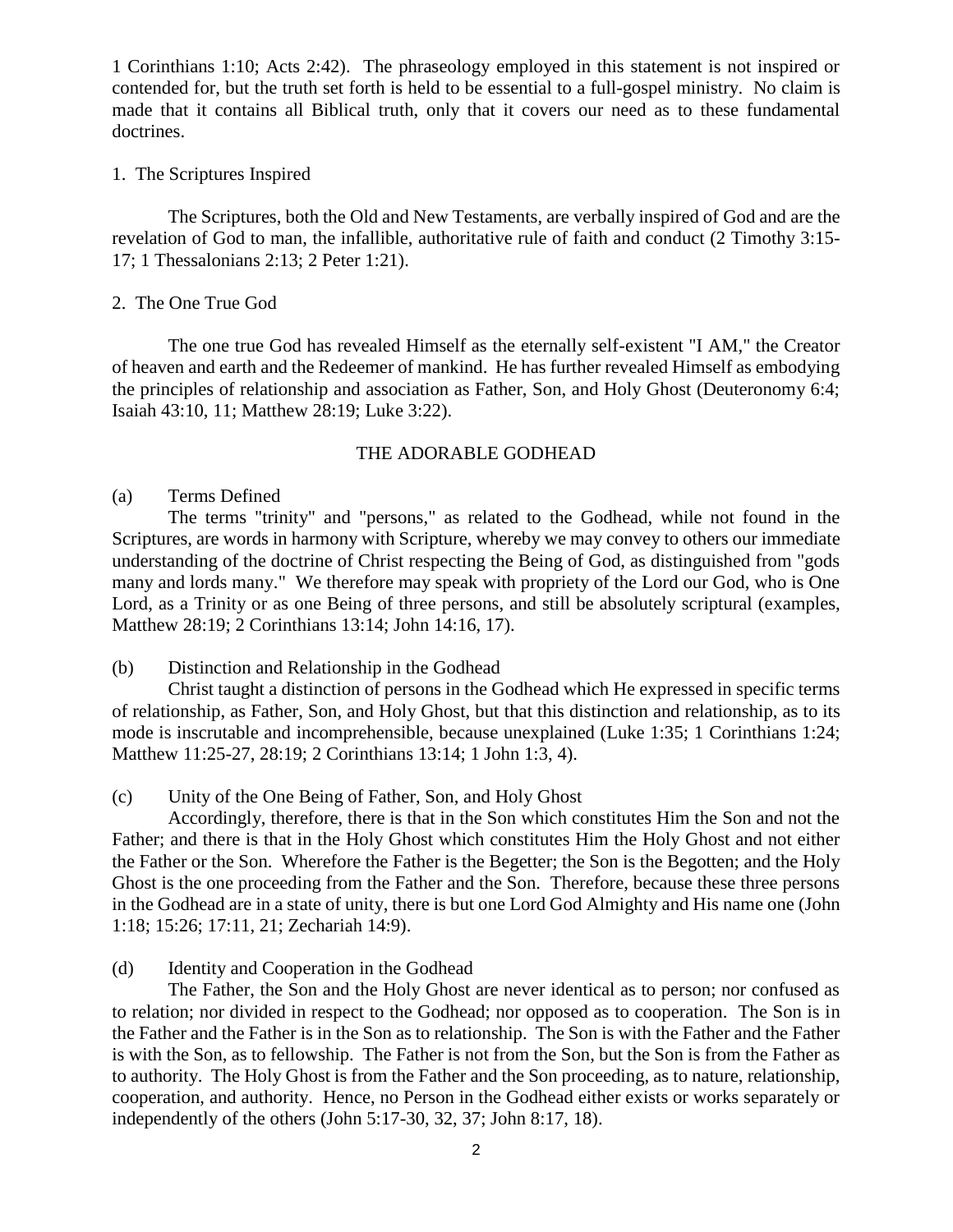(e) The Title, Lord Jesus Christ

The appellation "Lord Jesus Christ" is a proper name. It is never applied in the New Testament either to the Father or to the Holy Ghost. It therefore belongs exclusively to the Son of God (Romans 1:1-3, 7; II John 3).

## (f) The Lord Jesus Christ, God with us

The Lord Jesus Christ, as to His divine and eternal nature, is the proper and only Begotten of the Father, but as to His human nature, He is the proper Son of Man. He is, therefore, acknowledged to be both God and man; who because He is God and man, is "Immanuel," God with us (Matthew 1:23; I John 4:2, 10, 14; Revelation 1:13, 17).

## (g) The Title, Son of God

Since the name "Immanuel" embraces both God and man, in the one Person, our Lord Jesus Christ, it follows that the title "Son of God" describes His proper deity, and the title "Son of Man," His proper humanity. Therefore, the title "Son of God" belongs to the order of eternity, and the title "Son of Man" to the order of time (Matthew 1:21-23; II John 3; I John 3:8; Hebrews 7:3; 1:1- 13).

## (h) Transgression of the Doctrine of Christ

Wherefore, it is a transgression of the doctrine of Christ to say that Jesus Christ derived the title "Son of God" solely from the fact of the Incarnation, or because of His relation to the economy of redemption. Therefore, to deny that the Father is a real and eternal Father, and that the Son is a real and eternal Son, is a denial of the distinction and relationship in the Being of God; a denial of the Father and the Son; and a displacement of the truth that Jesus Christ is come in the flesh (II John 9; John 1:1, 2, 14, 18, 29, 49; I John 2:22, 23; 4:1-5; Hebrews 12:2).

#### (i) Exaltation of Jesus Christ as Lord

The Son of God, our Lord Jesus Christ, having by Himself purged our sins, sat down on the right hand of the Majesty on high, angels and principalities and powers having been made subject unto Him. And having been made both Lord and Christ, He sent the Holy Ghost that we, in the name of Jesus, might bow our knees and confess that Jesus Christ is Lord to the glory of God the Father until the end, when the Son shall become subject to the Father that God may be all in all (Hebrews 1:3, I Peter 3:22; Acts 2:32-36; Romans 14:11; I Corinthians 15:24-28).

#### (j) Equal Honor to the Father and to the Son

Wherefore, since the Father has delivered all judgment unto the Son, it is not only the express duty of all in heaven and on earth to bow the knee, but it is as unspeakable joy in the Holy Ghost to ascribe unto the Son all the attributes of deity, and to give Him all the honor and the glory contained in all the names and titles of the Godhead (except those which express relationship. See paragraphs b, c, and d), and thus honor the Son even as we honor the Father (John 5:22, 23; I Peter 1:8; Revelation 5:6-14; Philippians 2:8, 9; Revelation 7:9, 10; 4:8-11).

3. The Deity of the Lord Jesus Christ

The Lord Jesus Christ is the eternal Son of God. The Scriptures declare:

- (a) His virgin birth (Matthew 1:23; Luke 1:31, 35).
- (b) His sinless life (Hebrews 7:26; I Peter 2:22).
- (c) His miracles (Acts 2:22; 10:38).
- (d) His substitutionary work on the cross (I Corinthians 15:3; II Corinthians 5:21).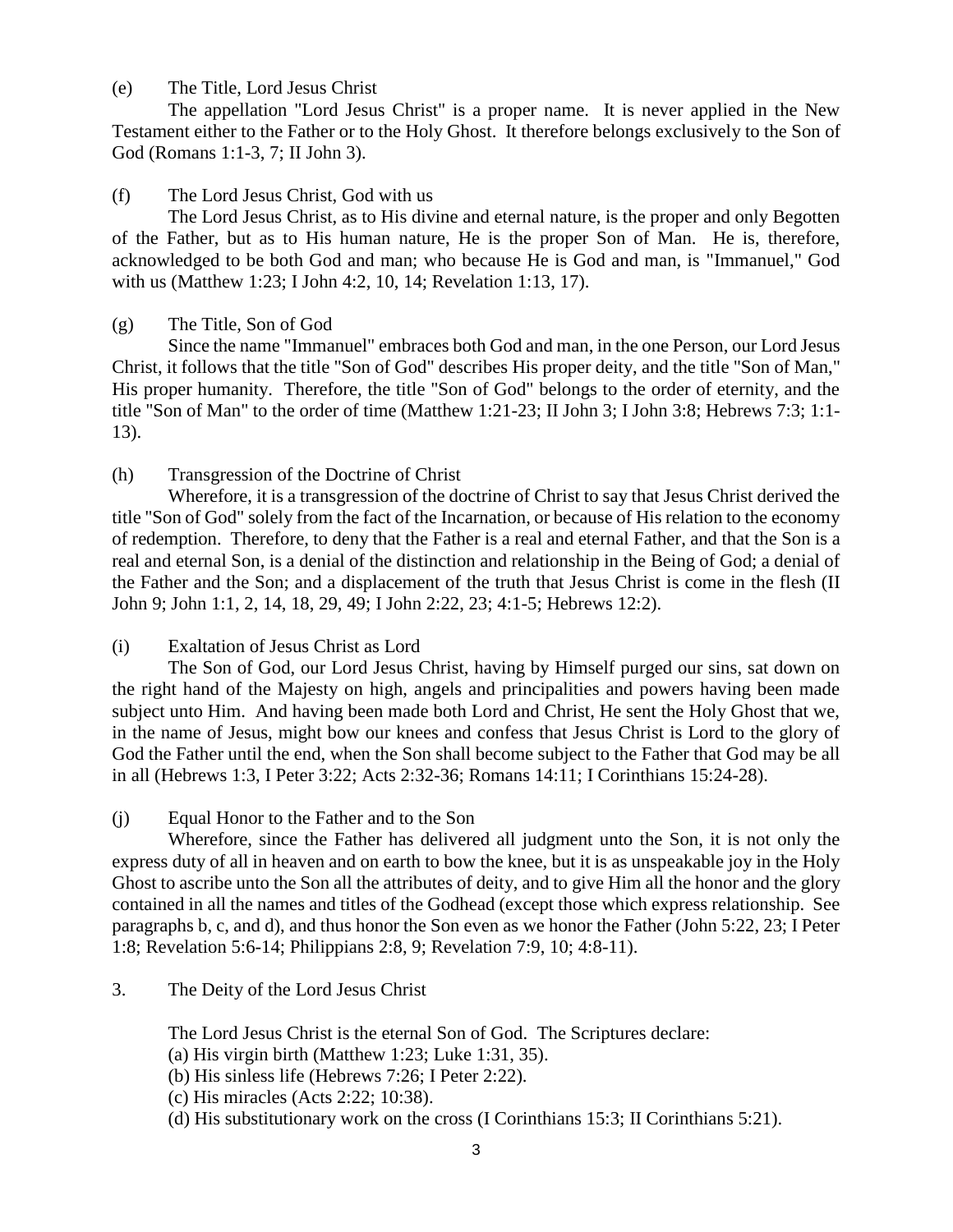(e) His bodily resurrection from the dead (Matthew 28:6; Luke 24:39; I Corinthians 15:4). (f) His exaltation to the right hand of God (Acts 1:9, 11; 2:33; Philippians 2:9-11; Hebrews 1-3).

#### 4. The Fall of Man

Man was created good and upright; for God said, "Let us make man in our image, after our likeness." However, man by voluntary transgression fell and thereby incurred not only physical death but also spiritual death, which is separation from God (Genesis 1:26, 27; 2:17; 3:6; Romans 5:12-19).

#### 5. The Salvation of Man

Man's only hope of redemption is through the shed blood of Jesus Christ, the Son of God.

(a) Conditions to Salvation

Salvation is received through repentance toward God and faith toward the Lord Jesus Christ. By the washing of regeneration and renewing of the Holy Ghost, being justified by grace through faith, man becomes an heir of God according to the hope of eternal life (Luke 24:47; John 3:3; Romans 10:13-15; Ephesians 2:8; Titus 2:11; 3:5-7).

(b) The Evidences of Salvation

The inward evidence of salvation is the direct witness of the Spirit (Romans 8:16). The outward evidence to all men is a life of righteousness and true holiness (Ephesians 4:24; Titus 2:12).

- 6. The Ordinances of the Church
	- (a) Baptism in Water

The ordinance of baptism by immersion is commanded in the Scriptures. All who repent and believe on Christ as Savior and Lord are to be baptized. Thus they declare to the world that they have died with Christ and that they also have been raised with Him to walk in newness of life (Matthew 28:19; Mark 16:16; Acts 10:47, 48; Romans 6:4).

(b) Holy Communion

The Lord's Supper, consisting of the elements - bread and the fruit of the vine - is the symbol expressing our sharing the divine nature of our Lord Jesus Christ (II Peter 1:4); a memorial of His suffering and death (I Corinthians 11:26); and a prophecy of His second coming (I Corinthians 11:26); and is enjoined on all believers "till He come."

7. The Baptism in the Holy Ghost

All believers are entitled to and should ardently expect and earnestly seek the promise of the Father, the baptism in the Holy Ghost and fire, according to the command of our Lord Jesus Christ. This was the normal experience of all in the early Christian Church. With it comes the enduement of power for life and service, the bestowment of the gifts and their uses in the work of the ministry (Luke 24:49; Acts 1:4, 8; I Corinthians 12:1-31). This experience is distinct from and subsequent to the experience of the new birth (Acts  $8:12-17$ ;  $10:44-46$ ;  $11:14-16$ ;  $15:7-9$ ). With the baptism in the Holy Ghost come such experiences as an overflowing fullness of the Spirit (John 7:37:39; Acts 4:8), a deepened reverence for God (Acts 2:43; Hebrews 12:28), an intensified consecration to God and dedication to His work (Acts 2:42), and a more active love for Christ, for His Word, and for the lost (Mark 16:20).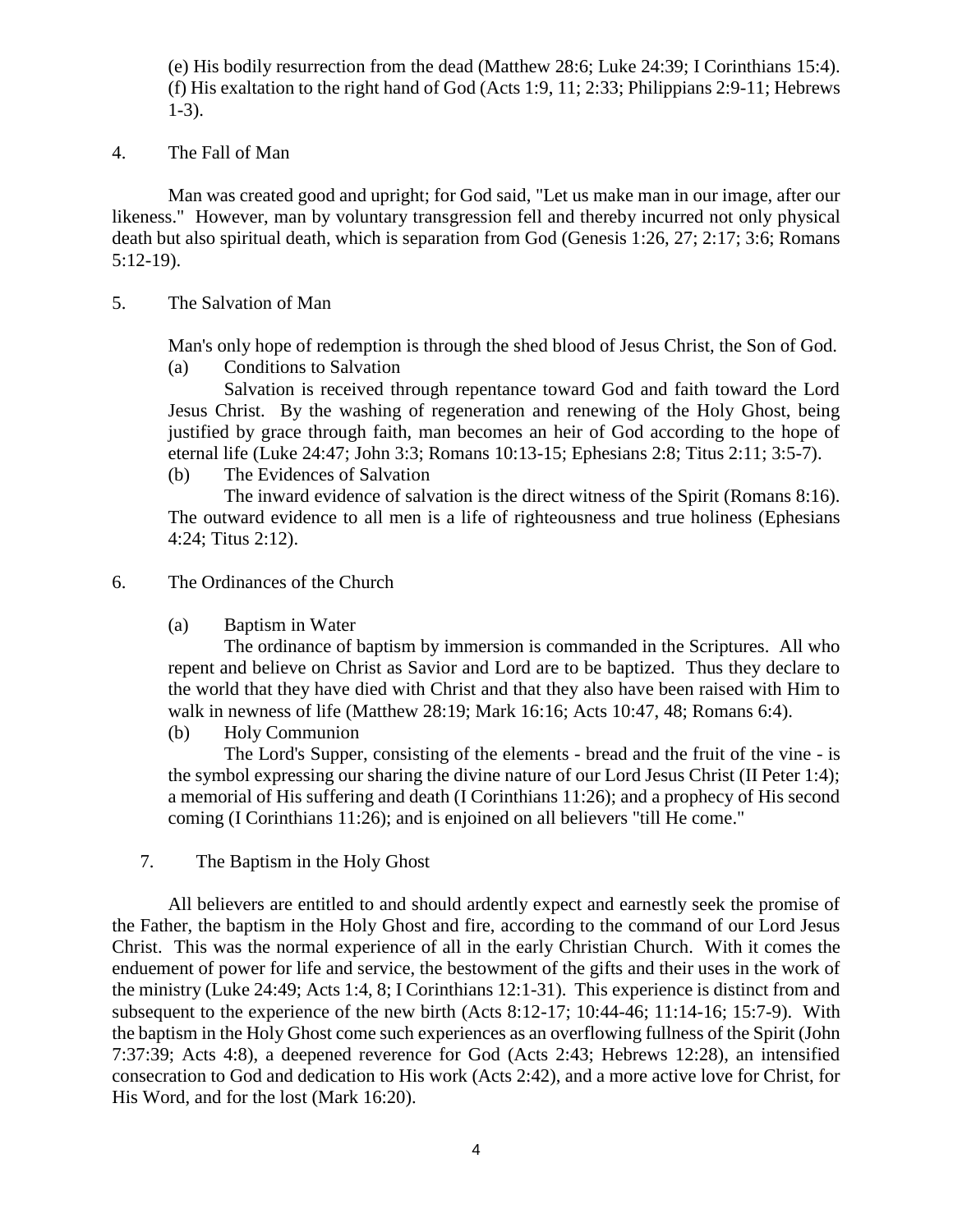## 8. The Initial Physical Evidence of the Baptism in the Holy Ghost

The baptism of believers in the Holy Ghost is witnessed by the initial physical sign of speaking with other tongues as the Spirit of God gives them utterance (Acts 2:4). The speaking in tongues in this instance is the same in essence as the gift of tongues (I Corinthians 12:4-10, 28), but different in purpose and use.

## 9. Sanctification

Sanctification is an act of separation from that which is evil, and of dedication unto God (Romans 12:1, 2; I Thessalonians 5:23; Hebrews 13:12). The Scriptures teach a life of "holiness without which no man shall see the Lord" (Hebrews 12:14). By the power of the Holy Ghost we are able to obey the command: "Be ye holy, for I am holy" (I Peter 1:15, 16). Sanctification is realized in the believer by recognizing his identification with Christ in His death and resurrection, and by faith reckoning daily upon the fact of that union, and by offering every faculty continually to the dominion of the Holy Spirit (Romans 6:1-11, 13; 8:1, 2, 13; Galatians 2:20; Philippians 2:12, 13; I Peter 1:5).

## 10. The Church and Its Mission

The Church is the Body of Christ, the habitation of God through the Spirit, with divine appointments for the fulfillment of her great commission. Each believer, born of the Spirit, is an integral part of the General Assembly and Church of the Firstborn, which are written in heaven (Ephesians 1:22, 23; 2:22; Hebrews 12:23). Since God's purpose concerning man is to seek and to save that which is lost, to be worshiped by man, and to build a body of believers in the image of His Son, the priority reason-for-being of the Assemblies of God as part of the Church is:

- (a) To be an agency of God for evangelizing the world (Acts 1:8; Matthew 28:19, 20; Mark 16:15, 16).
- (b) To be a corporate body in which man may worship God (I Corinthians 12:13).
- (c) To be a channel of God's purpose to build a body of saints being perfected in the image of His Son (Ephesians 4:11-16; I Corinthians 12:28; 14:12).

The Assemblies of God exists expressly to give continuing emphasis to this reason-forbeing in the New Testament apostolic pattern by teaching and encouraging believers to be baptized in the Holy Spirit. This experience:

- (a) Enables them to evangelize in the power of the Spirit with accompanying supernatural signs (Mark 16:15-20; Acts 4:29-31; Hebrews 2:3, 4).
- (b) Adds a necessary dimension to worshipful relationship with God (I Corinthians 2: 10-16; I Corinthians 12, 13, and 14).
- (c) Enables them to respond to the full working of the Holy Spirit in expression of fruit and gifts and ministries as in New Testament times for the edifying of the body of Christ (Galatians 5:22-26; I Corinthians 14:12; Ephesians 4:11, 12; I Corinthians 12:28; Colossians 1:29).

#### 11. The Ministry

A divinely called and scripturally ordained ministry has been provided by our Lord for the threefold purpose of leading the Church in:

(1) Evangelization of the world (Mark 16:15-20).

- (2) Worship of God (John 4:23, 24).
- (3) Building a body of saints being perfected in the image of His Son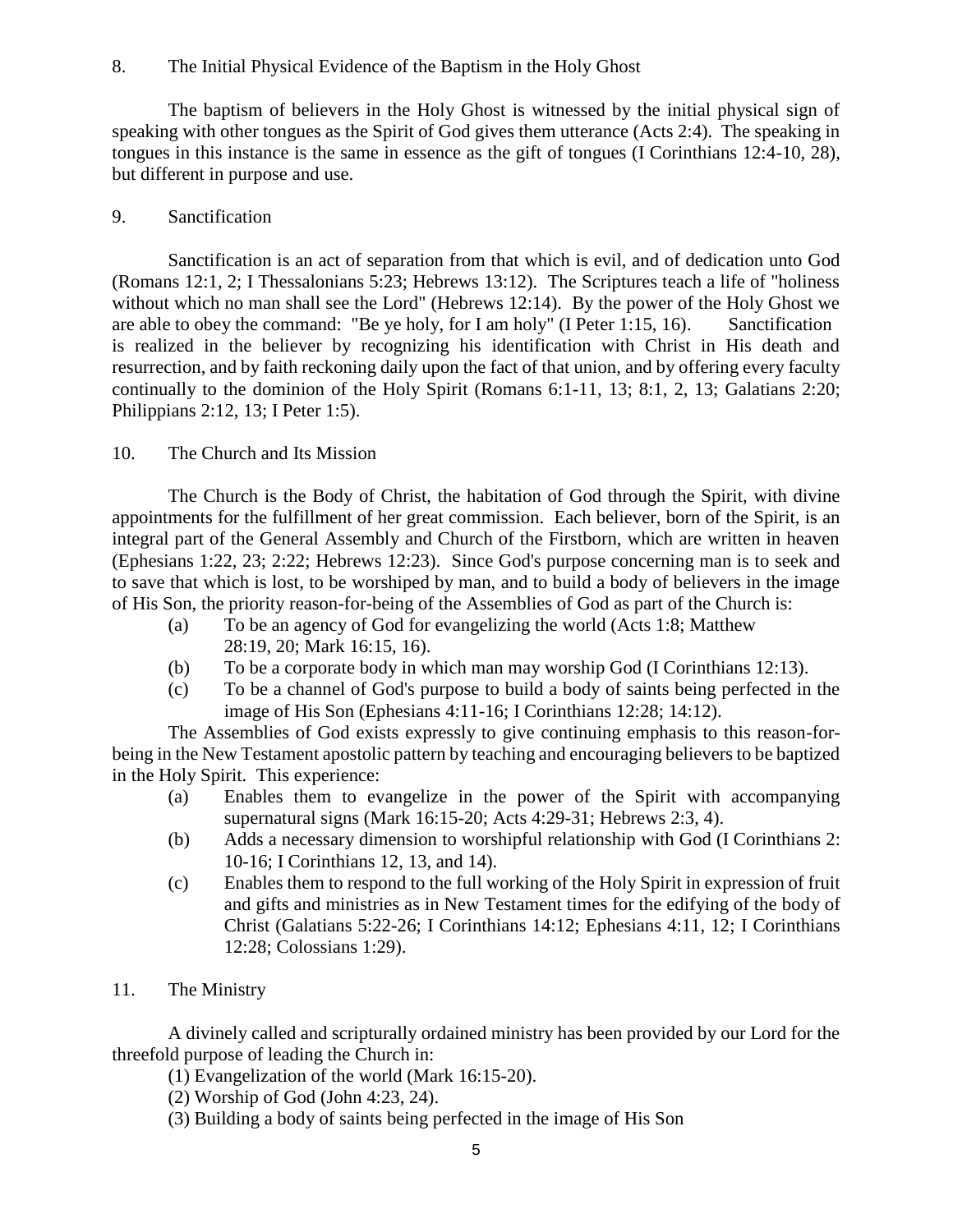(Ephesians 4:11-16).

## 12. Divine Healing

Divine healing is an integral part of the gospel. Deliverance from sickness is provided for in the Atonement, and is the privilege of all believers (Isaiah 53:4, 5; Matthew 8:16, 17; James 5:14-6).

## 13. The Blessed Hope

The resurrection of those who have fallen asleep in Christ and their translation together with those who are alive and remain unto the coming of the Lord is the imminent and blessed hope of the Church (I Thessalonians 4:16, 17; Romans 8:23; Titus 2:13; I Corinthians 15:51, 52).

## 14. The Millennial Reign of Christ

The second coming of Christ includes the rapture of the saints, which is our blessed hope, followed by the visible return of Christ with His saints to reign on the earth for one thousand years (Zechariah 14:5; Matthew 24:27, 30; Revelation 1:7; 19:11-14; 20:1-6). This millennial reign will bring the salvation of national Israel (Ezekiel 37:21, 22; Zephaniah 3:19, 20; Romans 11:26, 27) and the establishment of universal peace (Isaiah 11:6-9; Psalm 72:3-8; Micah 4:3, 4).

## 15. The Final Judgment

There will be a final judgment in which the wicked dead will be raised and judged according to their works. Whosoever is not found written in the Book of Life, together with the devil and his angels, the beast and the false prophet, will be consigned to everlasting punishment in the lake which burneth with fire and brimstone, which is the second death (Matthew 25:46; Mark 9:43-48; Revelation 19:20; 20:11-15; 21:8).

#### 16. The New Heavens and the New Earth

"We, according to His promise, look for new heavens and a new earth, wherein dwelleth righteousness" (II Peter 3:13; Revelation 21, 22).

## ARTICLE VI. MEMBERSHIP

The membership of the New Mexico Ministry Network shall consist of:

- a. All ministers holding current fellowship certificates with the General Council, having their permanent residence within the territory of the New Mexico Ministry Network, and having their credentials registered with the Ministry Network. Executive Administrator
- b. Each assembly officially affiliated with the New Mexico Ministry Network.
- c. Senior-retired ministers having their residence within the State of New Mexico, or if living in another state, choosing to be affiliated with the New Mexico Ministry Network.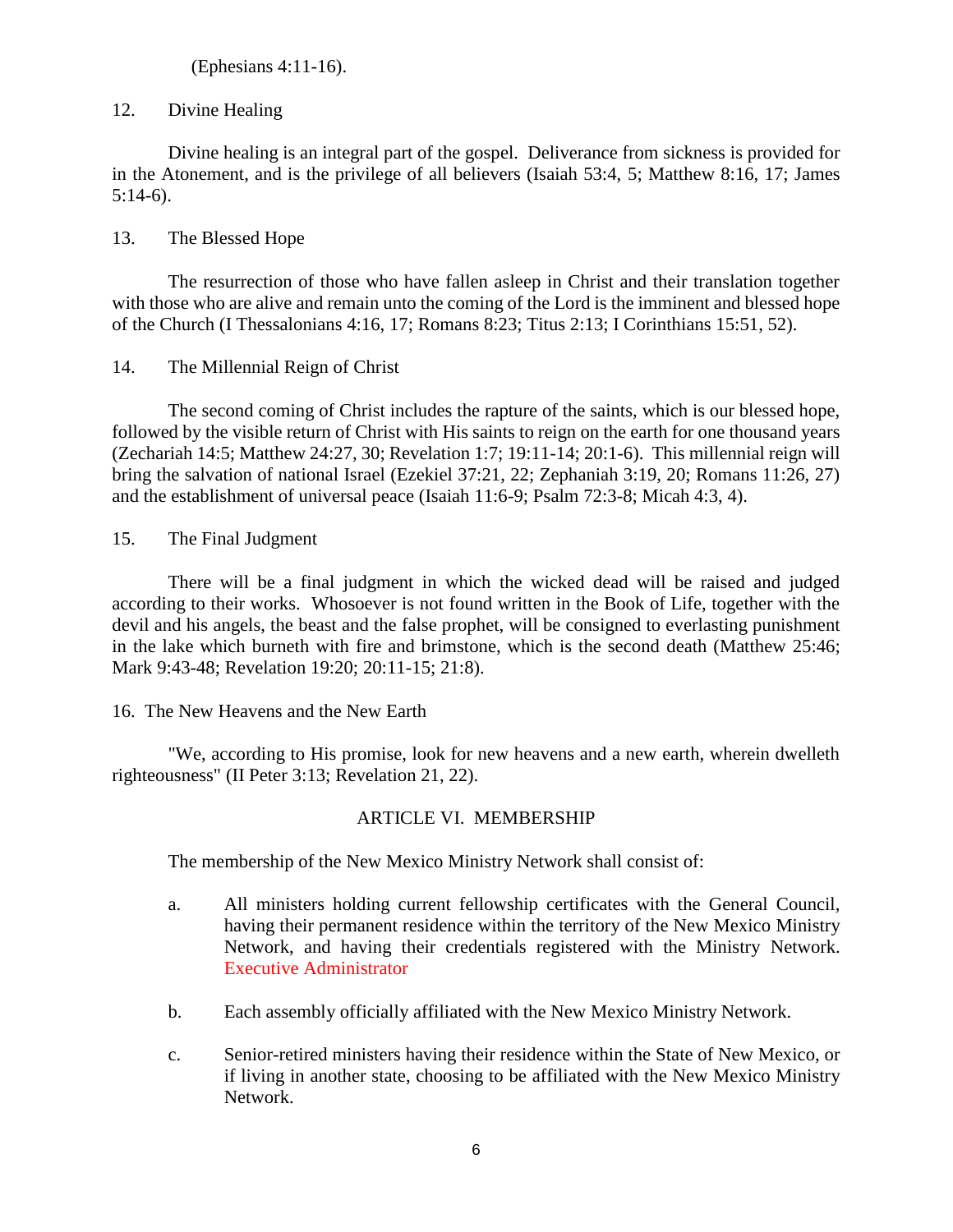- d. Ministers affiliated with the New Mexico Ministry Network but presently associated with National Headquarters or attending Bible schools or colleges.
- e. All appointed missionaries holding network membership as recommended by the General Council.

## ARTICLE VII. MEETINGS

- a. The New Mexico Ministry Network shall meet annually with the time and place to be decided by the New Mexico Ministry Network Presbytery and announcements to be published not later than one month prior to the time of meeting.
- b. Circumstances which may necessitate the call of a special session shall be addressed by the Presbytery, who shall be empowered to make such a call when necessary.
- c. Every two years prior, to the Annual Ministry Network Conference, a Presbyter from each area shall be elected subject to ratification of the conference in session. Area committee persons shall also be elected at this time.
- d.c. The Area Network Credentials Committee shall meet as necessary.
- e.d. The Presbytery shall be authorized to call any other special meetings as deemed necessary.

## ARTICLE VIII. OFFICERS/DIRECTORS

- a. The Directors of the New Mexico Ministry Network shall consist of the Executive Director/Network Pastor, Assistant Executive Director, four Executive Presbyters, 3 or more appointed Presbyters, and honorary Presbyters. Executive Administrator/Chief Financial Officer, and one Presbyter from each area, together with such officers as may be required in the future.
- b. The New Mexico Ministry Network Executive Officers shall consist of the Executive Director/Network Pastor, and Assistant Executive Director. and Executive Administrator/Chief Financial Officer and two Executive Presbyters, selected from the New Mexico Ministry Network Presbytery.
- c. The New Mexico Ministry Network Executive Presbytery shall consist of the Executive Director/Network Pastor, Assistant Executive Director, and four elected Executive Presbyters, one from region 1, one from region 2, one from region 3 and one elected at large to serve the Ministry Network.

c. d. The New Mexico Ministry Network Presbytery shall consist of the Executive Officers of the Ministry Network, together with as many Presbyters as shall be elected by the Area Conferences in session and ratified by the New Mexico Ministry Network the Executive Presbyters, together with three or more appointed Presbyters and honorary Presbyters.

## ARTICLE IX. LOCAL ASSEMBLIES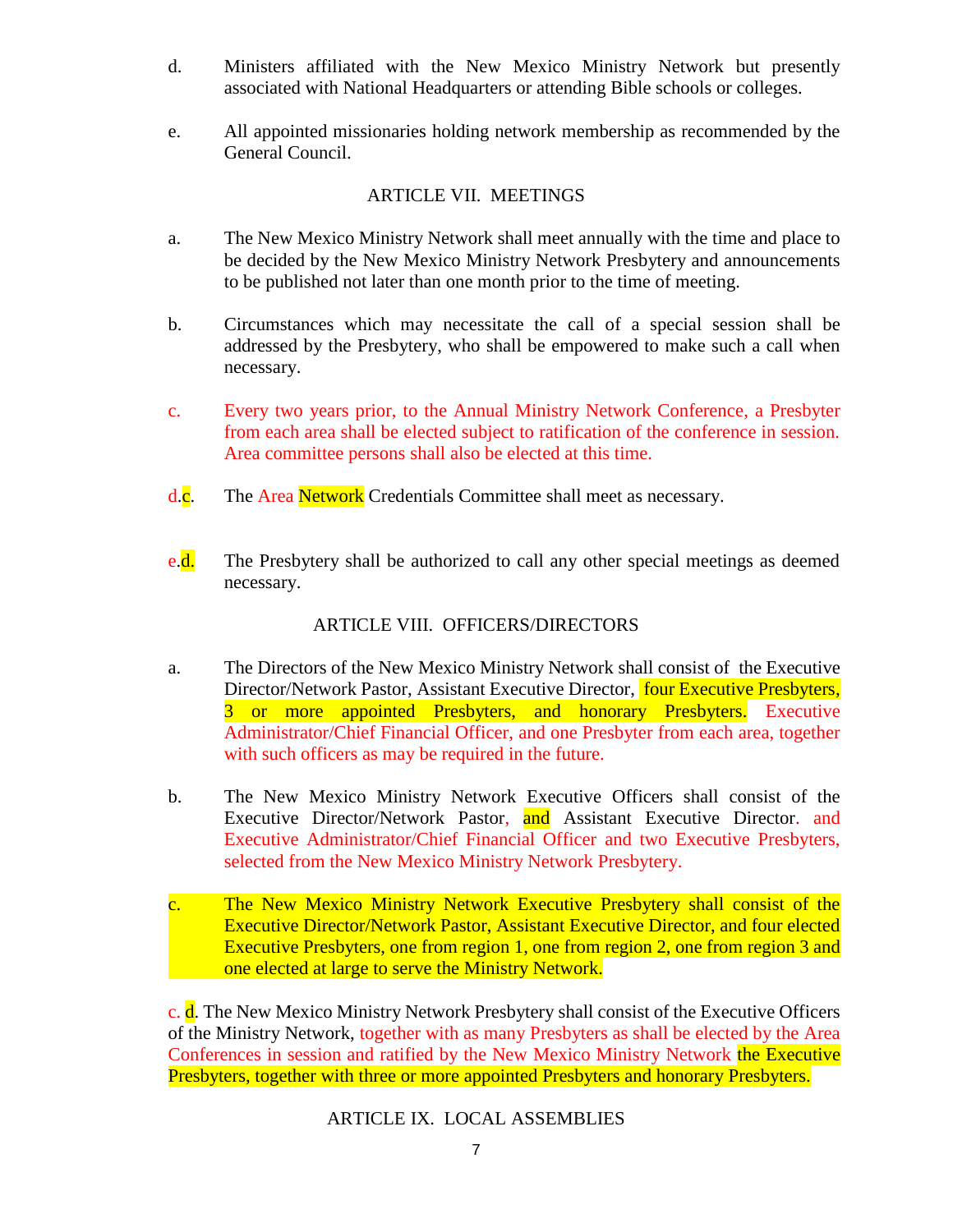- a. Local assemblies shall consist of true Pentecostal believers associating themselves in local bodies as assemblies and who accept their full share of responsibilities for maintaining Scriptural order in the local body, and who shall have a standard for membership which may be determined either by the local assembly itself, or by agreement with the New Mexico Ministry Network.
- b. Local assemblies shall cooperate with the General Council and the New Mexico Ministry Network. They shall support the Ministry Network and may send representatives to the annual New Mexico Ministry Network Conference.
- c. Each General Council church has the right of self-government under Jesus Christ, its living head, and shall have the power to make provision for a senior pastor who is a credentialed minister in good standing with the General Council and/or New Mexico Ministry Network of the Assemblies of God. It shall also be authorized to elect its official board, and transact all other business pertaining to its life as a local church. It shall have the right to administer discipline to its members according to the Scripture and its Bylaws. It shall have the right to acquire and hold title to property in its own right, either through trustees or in its corporate name as a selfgoverning church.
- d. All Ministry Network-Affiliated assemblies shall be governed by the New Mexico Ministry Network Constitution, Bylaws and by the Policy Manual for Network Affiliated Churches, which includes bylaws for Ministry Network-Affiliated churches.
- e. The local assembly shall recognize that the New Mexico Ministry Network or the General Council of the Assemblies of God has the right to disapprove unscriptural doctrine and conduct, and the authority to withdraw its certificate of membership if deemed necessary. When conditions arise in any local assembly which in the judgment of the Ministry Network Executive Officers prevents that church from governing itself according to the rules of order set forth in the New Mexico Ministry Network Constitution and Bylaws regarding church order, or when the voting membership drops below 20, the affairs of the church automatically revert to the New Mexico Ministry Network. Such action may also be initiated by the assembly.
- f. When in need of counsel or advice, the local assembly may appeal to the New Mexico Ministry Network or from thence to the General Council, should it be questioned whether or not there has been proper assistance and advice from the Ministry Network.
- g. In the case of defection from the faith as set forth in the Statement of Fundamental Truths in the Constitution of the New Mexico Ministry Network, or from affiliation with the Assemblies of God, any portion of the membership subscribing to and practicing the above mentioned Tenets of Faith and retaining their affiliation with the Assemblies of God, shall hold possession of and full title to all property of the Assembly with full rights under the provision of the Constitution and Bylaws. Should the Assembly cease to function as an Assemblies of God church for a period of six consecutive months or more, title to

all property, real or chattel, shall revert to the New Mexico District Council,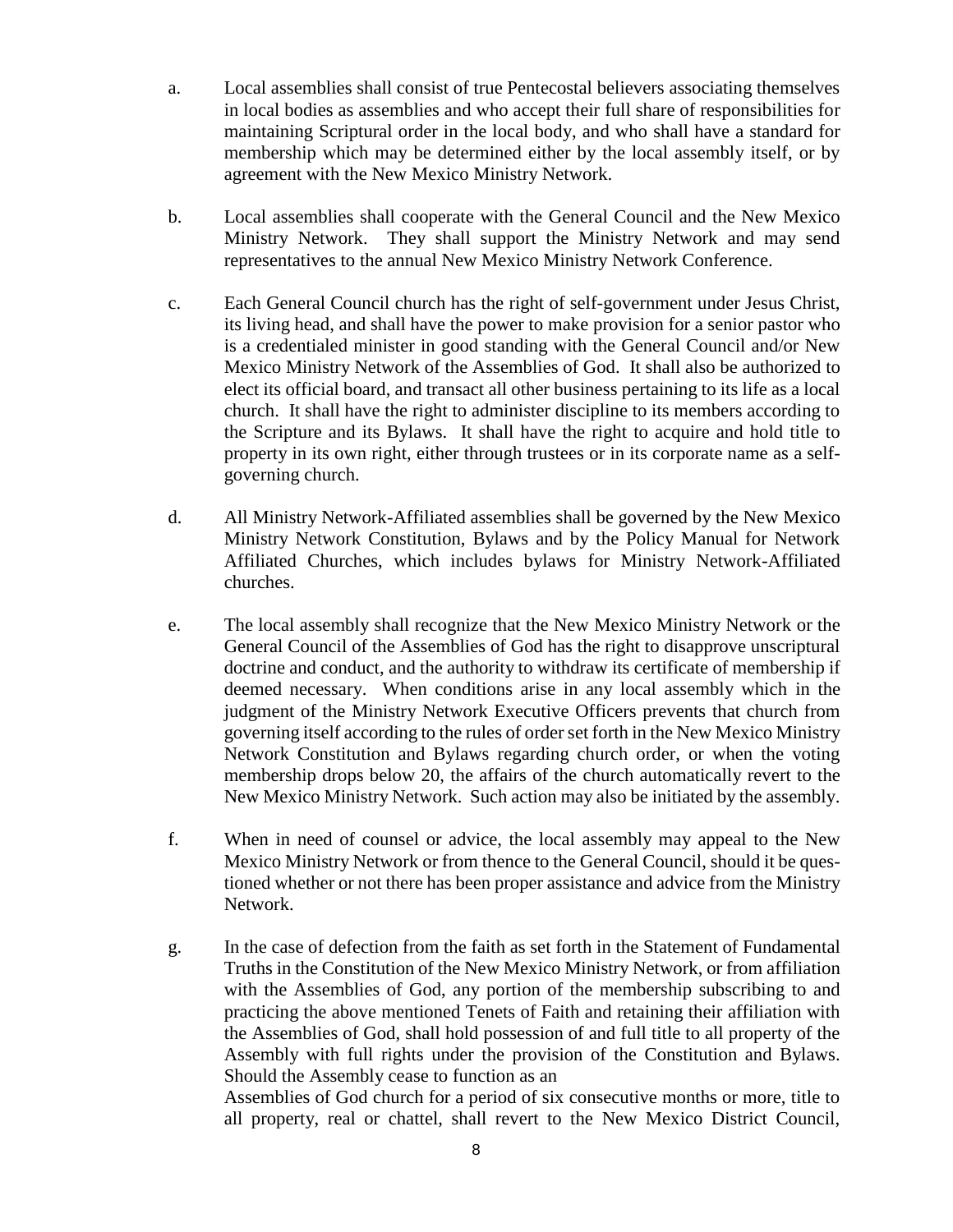Assemblies of God, Inc. (d.b.a. New Mexico Ministry Network of the Assemblies of God).

- h. In the event the termination of affiliation with the General Council of the Assemblies of God is under consideration by an affiliated assembly, the pastor or board shall invite the Ministry Network Officers to participate in a specially called business meeting where such matters will be discussed and voted upon for the express purpose of giving the Ministry Network Officers the opportunity to present the case for continued General Council affiliation. A decision to disaffiliate shall require a two-thirds vote of the membership, or a more restrictive rule prescribed by the governing documents of the church or New Mexico Ministry Network. In the case of a previously existing church which later affiliated with the Fellowship through a vote of its membership, the percentage required to disaffiliate shall not exceed the percentage required when the church voted to affiliate.
- i. Local assemblies are expected to have an interest in the missionary enterprise and to plan for regular contributions for its support.

## ARTICLE X. DISSOLUTION CLAUSE

a. In the event the New Mexico Ministry Network shall cease to function for the purposes herein set forth, then all property, real or chattel, and all assets remaining after satisfying debts and obligations, shall revert to the parent body, THE GENERAL COUNCIL OF THE ASSEMBLIES OF GOD, a Missouri not-forprofit corporation, with headquarters at Springfield, Missouri. The General Council of the Assemblies of God shall have full authority to sell such property and to use the proceeds derived there-from for the extension of the work of the Assemblies of God.

## ARTICLE XI. AMENDMENTS

- a. Amendments to the Constitution may be made by a two-thirds majority vote of the New Mexico Ministry Network Conference in session.
- b. All proposed amendments shall be submitted to the Executive Officers, who shall publish and mail to the membership no later than thirty days prior to a regular or special called business meeting.
- c. Any such amendments may be originated by any member of the New Mexico Ministry Network.
- d. The New Mexico Ministry Network Executive Officers are authorized to edit mandated changes from the General Council that require the New Mexico Ministry Network to conform to the General Council action.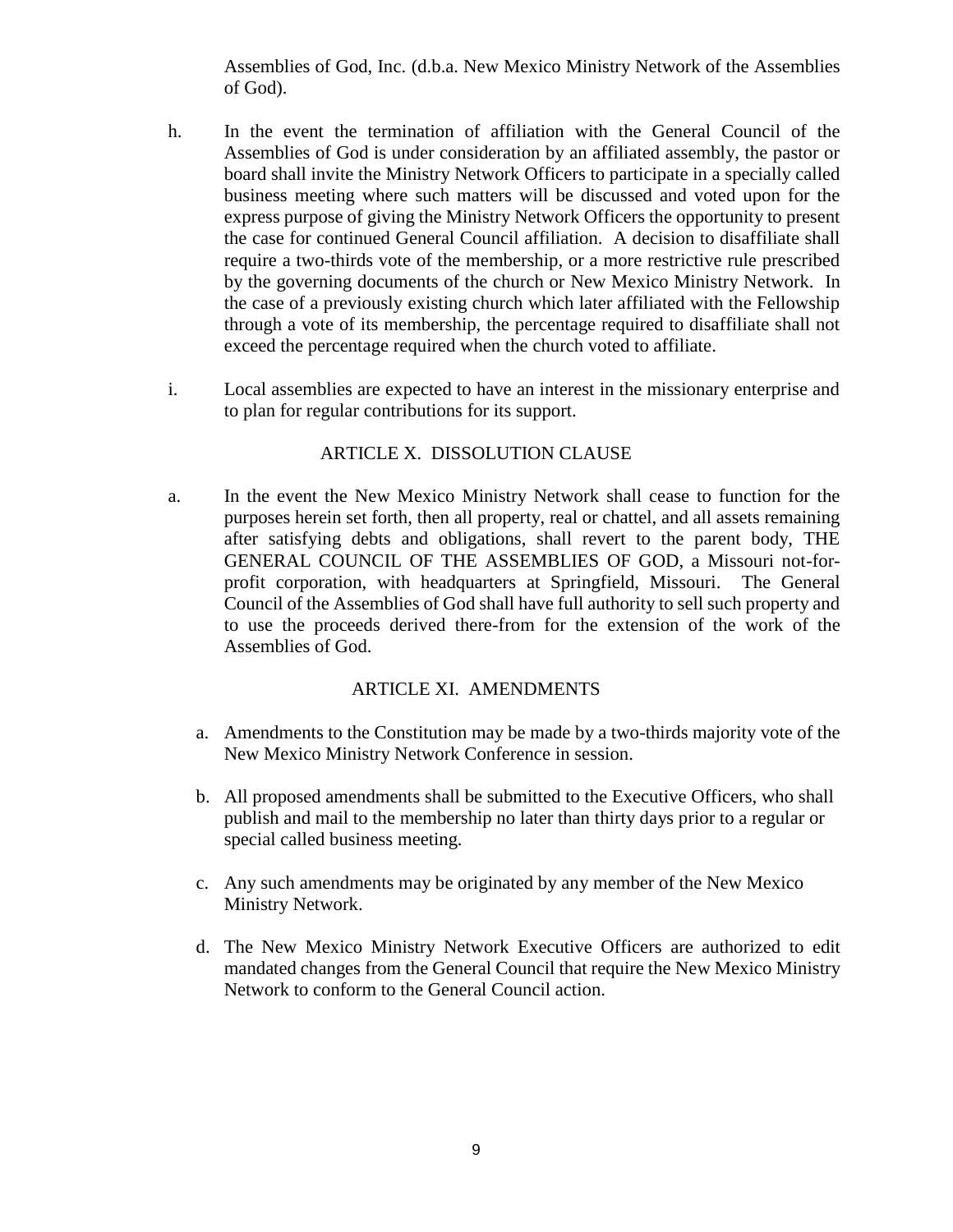## **BYLAWS of the NEW MEXICO DISTRICT COUNCIL ASSEMBLIES OF GOD, INC. (d.b.a. New Mexico Ministry Network of the Assemblies of God)**

## ARTICLE I. RULES OF ORDER

- a. In order to expedite the work of the Ministry Network and to avoid confusion in its deliberations, this Ministry Network shall be guided by Robert's Rules of Order or its equivalent in keeping with the Spirit of Christian love and fellowship and under the guidance of the Holy Spirit.
- b. A parliamentary committee of three shall be appointed to serve each New Mexico Ministry Network Conference in session.
- c. Resolutions to come before the New Mexico Ministry Network Conference must be submitted to the Ministry Network Office no later than the close of business hours, Tuesday, one week prior to the annual Ministry Network Conference and must be signed by its author. Resolutions will be ready for distribution to conference representatives on the opening evening service of Conference. Provision will be made for "emergency resolutions" at the discretion of the Chairperson. The decision of the Chair will be final.

## ARTICLE II. ORDER OF BUSINESS

- a. All business sessions of the New Mexico Ministry Network shall begin with prayer and it is suggested that they shall be conducted in the following order should include the following:
	- 1. Devotional
	- 2. Report of Roster Committee
	- 3. Report of Executive Director/Network Pastor
	- 4. Report of Executive Administrator/Chief Financial Financial Report
	- 5. Report of all Ministry Network ministries directors/Presbyters
	- 6.5. Elections of Officers
	- 7. Committee Reports
	- 8.6. Unfinished Business
	- 9.7. New Business
	- 10.8. Ordination of Ministerial Candidates Ratify Ordination Candidates
	- 11.9. Adjournment
- b. All annual reports shall be presented by the chair for questioning and approval.

## ARTICLE III. VOTING CONSTITUENCY

- a. The voting constituency shall consist of:
	- 1. Ordained Ministers
	- 2. Licensed Ministers
	- 3. Certified Ministers who are senior pastors or actively on staff in a New Mexico Assemblies of God church or an approved Assemblies of God ministry.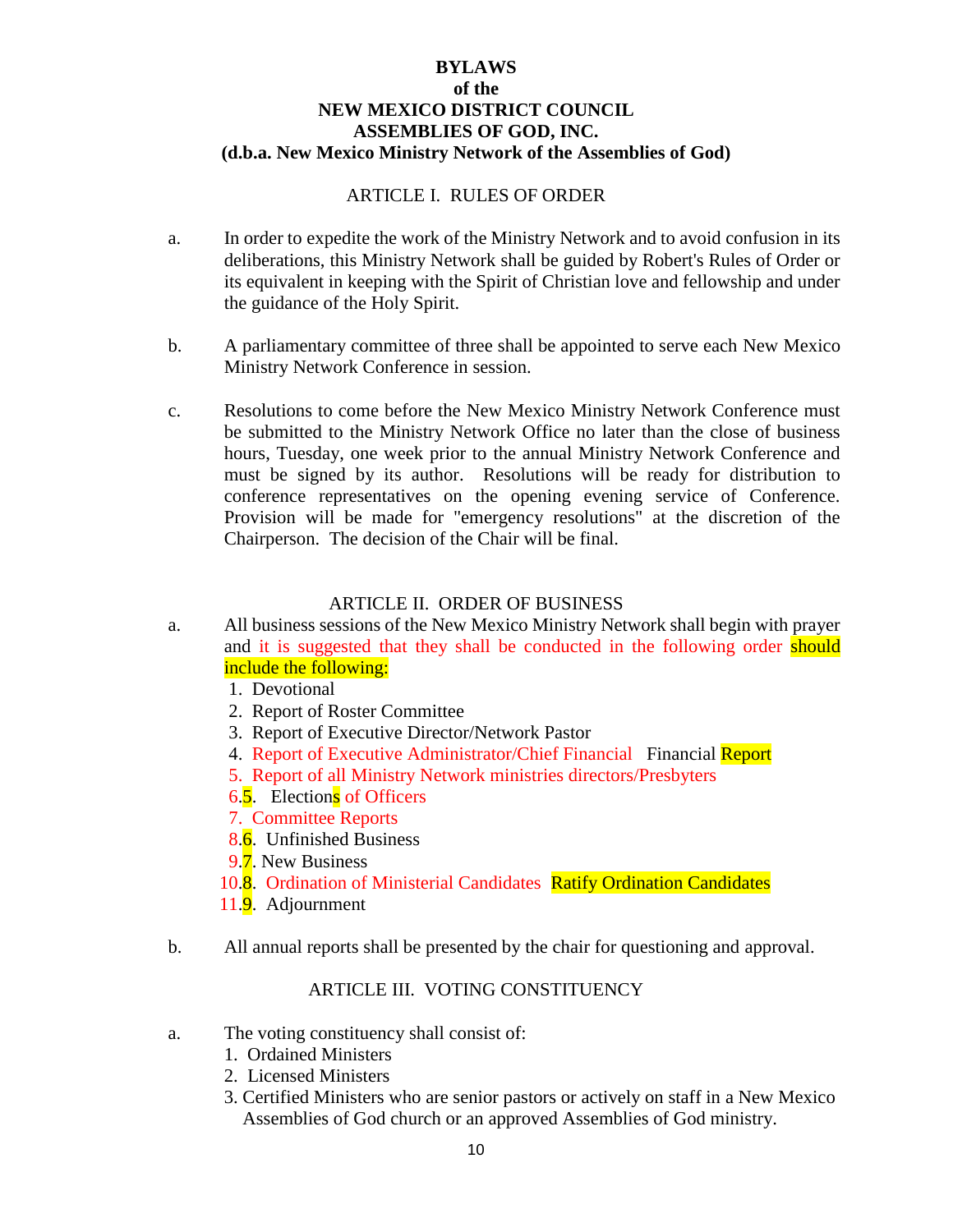- 4. Church Representatives
- 5. All New Mexico Ministry Network Officers.
- b. Each General Council, Network Affiliated, and Parent Affiliated church shall be permitted one church delegate. The delegate shall provide written voter authorization signed by either the senior pastor or church secretary.

## ARTICLE IV. ELECTION OF OFFICERS

## Section 1. Executive Officers and Executive Presbyters

The Executive Officers and Executive Presbyters of the New Mexico Ministry Network, except as hereinafter provided, shall be elected at its annual meetings according to the manner of election as provided.

Section 2. Qualifications



(1) They shall be chosen from the membership of the New Mexico Ministry. They shall be persons who have been ordained, senior pastors, and of mature experience and ability, and all Executive Officers shall have been members of the New Mexico Ministry Network for at least one year. All Executive Officer positions are full-time.

## **b.** Executive Presbyters

- (1) They shall be an ordained senior pastor in the Network and shall have been a member of the network for at least one year.
- c. Appointed Presbyters
	- (1) They shall be ordained ministers with senior pastor experience and shall have been a member of the network for at least one year.

Section 3. Nominations and Elections

- a. Executive Officers and Executive Presbyters
	- (1) The Network office will send a letter communication to each authorized voting constituent by February 1, detailing the office to be filled, constitutional qualifications, and unique responsibilities of that office. A ballot and envelope. Instructions for balloting and timelines will accompany this letter **communication** whereby each authorized voting constituent may submit their nomination by secret ballot by mail or approved electronic communication.
	- (2) A nomination shall be placed on the approved ballot and sealed in an envelope. This envelope shall be placed in the envelope, which has been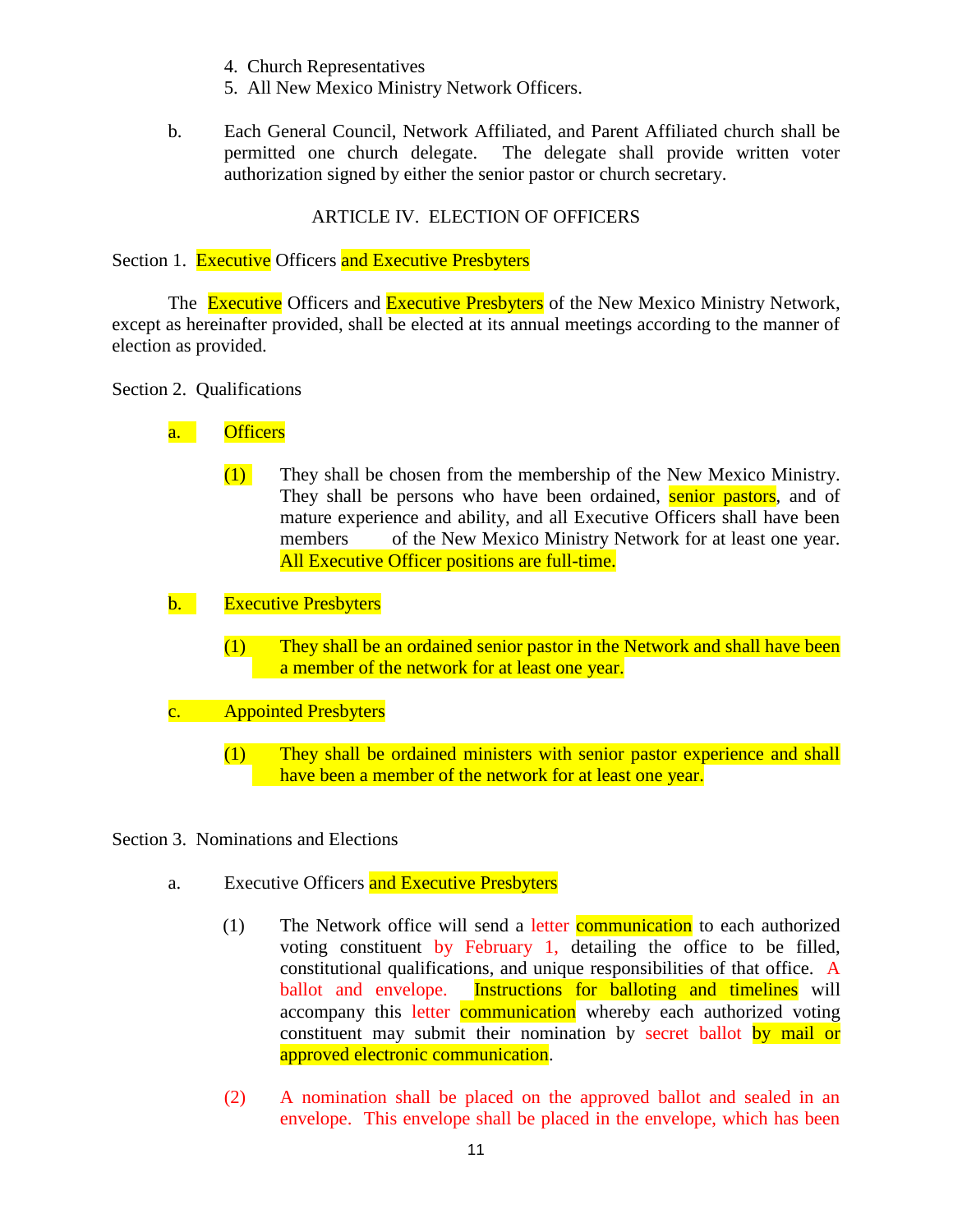provided by the Network with the authorized voting constituent's signature on the outside of the envelope and then mailed to the NM Ministry Network office for processing. If the nomination is from a church delegate, a ballot may be filled out and sealed in an envelope. This envelope will then be placed in the envelope provided by the Network and the name of the church and signature of the Lead Pastor must be on the outside of this envelope, thereby verifying the delegate's right to vote. All nominations must be received in the Network office by March 1 or postmarked by March 1.

- (3) All of the names will be given to a Teller committee, which will count the nominations. The Teller committee is to be appointed by the Network Director/Pastor.
- (4) The Network Pastor shall appoint a committee of at least four ordained Assemblies of God ministers to serve on the Information Committee. At least three of these members shall be ordained ministers within the Network who are not Network Officials.
- (5) All qualified individuals receiving a minimum of three (3) votes then moves to the consideration phase. An initial phone call to the potential nominee will be placed to inquire of their willingness to meet with the Information Committee. The qualified individual has the right to not continue as a potential nominee.
- (6) If the individual decides to continue the process then a meeting is established with the Information Committee. The Information Committee will clearly inform the potential nominee of the qualifications and responsibilities of the office. This will allow the potential nominee the opportunity to discover information which will enable the individual to determine God's direction regarding allowing their name to be placed in nomination.
- (7) The names of nominees who receive a minimum of three (3) votes and agree to serve will be displayed at Network Conference as a verification of the nominating ballot. Then, only the nominees who have agreed to allow their name to be placed in nomination will be presented and voted upon. If a name receives two-thirds of all votes cast in the nomination process, then the nominee will be elected.
- (8) A two-thirds majority of all votes cast shall constitute an election. If no election is reached after the casting of the second electoral ballot, the two nominees receiving the highest number of votes shall be further voted upon. After seven electoral ballots, if no one has received two-thirds majority, the one with the highest number of ballots shall be declared elected.
- (9) The Network Director/Pastor and the Executive Administrator/CFO Assistant Network Director shall be nominated and elected by secret ballot on an odd numbered year as dictated by the term of office. , and the assistant Network Director/Pastor shall be nominated and elected by secret ballot on an even numbered year as dictated by the term of office. The Executive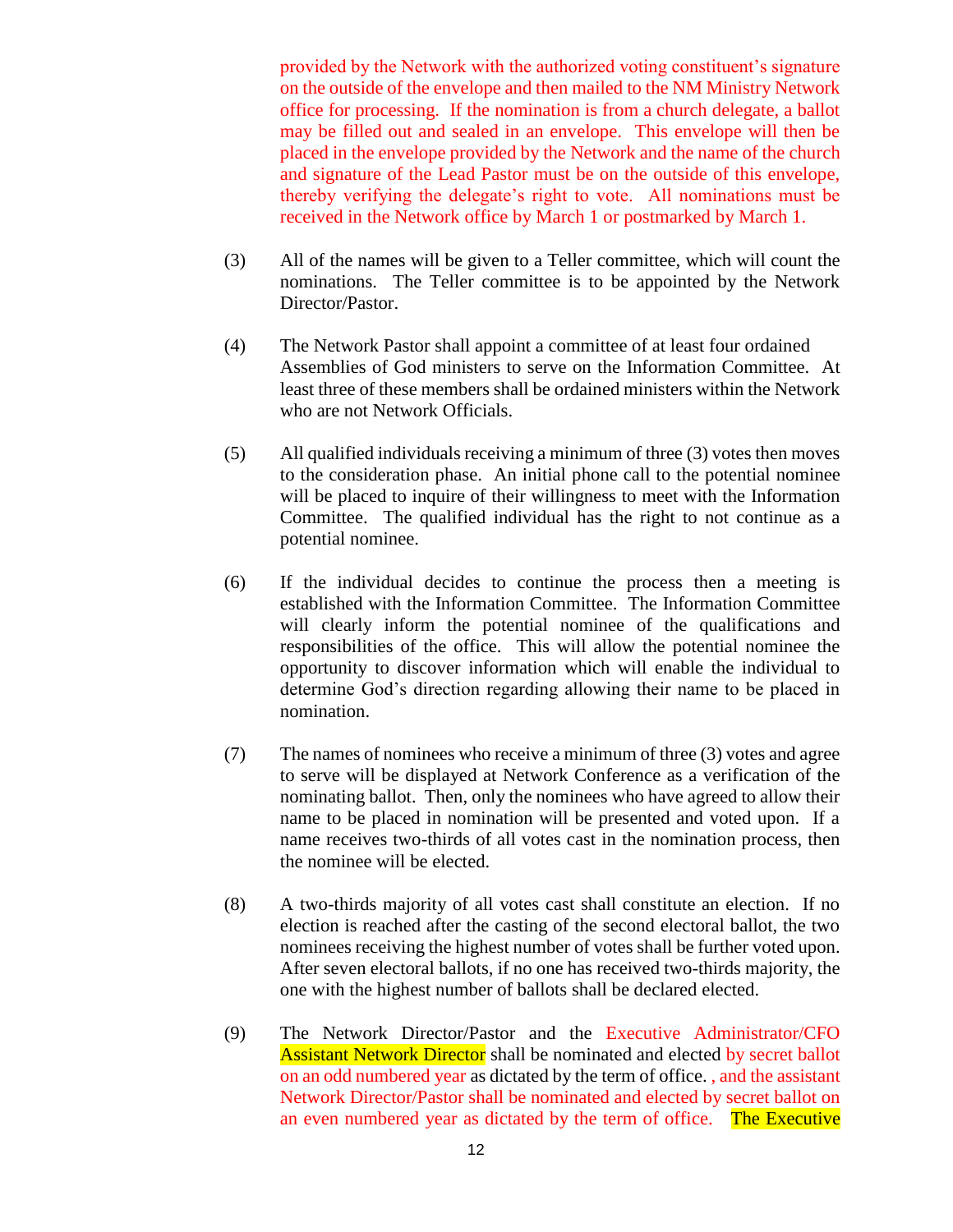Director/Network Pastor shall be elected for four years, and the Assistant Executive Director shall be elected two years following the election of the Network Pastor, for a term of four years.

(10) Executive Presbyters: The nomination and election process for the Executive Presbyters shall be as follows: Nominations for the Regional Executive Presbyters shall be made by the voting constituency of that region and elected by the Network. Nominations for the Executive Presbyter at large shall be made in the same fashion as the Executive Officers. They shall serve for four year term, with the terms on rotation so that one is elected each year.

## b. Appointed Presbyters

- (1) Appointed Presbyters: Three or more Presbyters shall be nominated by the Network Pastor and approved by the Executive Presbytery. They shall serve for a two year term.
- (1) Ministry Network Presbyters shall be elected by the area in which they serve at the Area Convention before the Annual New Mexico Ministry Network Conference. The voting constituency of such election of Presbyters shall consist of all Ordained and Licensed ministers residing within the area and Certified Ministers who are senior pastors or actively on staff in a New Mexico Assemblies of God church or an approved Assemblies of God ministry, together with one representative from each church. This election shall be ratified by the Network. The Presbyter shall take office at the close of the last business session of the Annual New Mexico Ministry Network Conference.
- (2) The Presbyter shall be an ordained Network senior pastor in the area he or she represents and shall have been a member of the Ministry Network for at least one year.
- (3) In the event of a vacancy in office during the term, a special area business meeting shall be called for the purpose of election of Presbyter to fill the unexpired term. This election shall be ratified by the Ministry Network Executive Officers.
- c. Executive Presbyters

Two Executive Presbyters shall be chosen by the Ministry Network Presbyters from their members, following the ratification of Presbyters by the New Mexico Ministry Network. The term shall be two years.

## c. Honorary Presbyters

All former Executive Officers shall serve as honorary presbyters at the pleasure of the Network Pastor and Executive Presbytery.

d. General Presbyters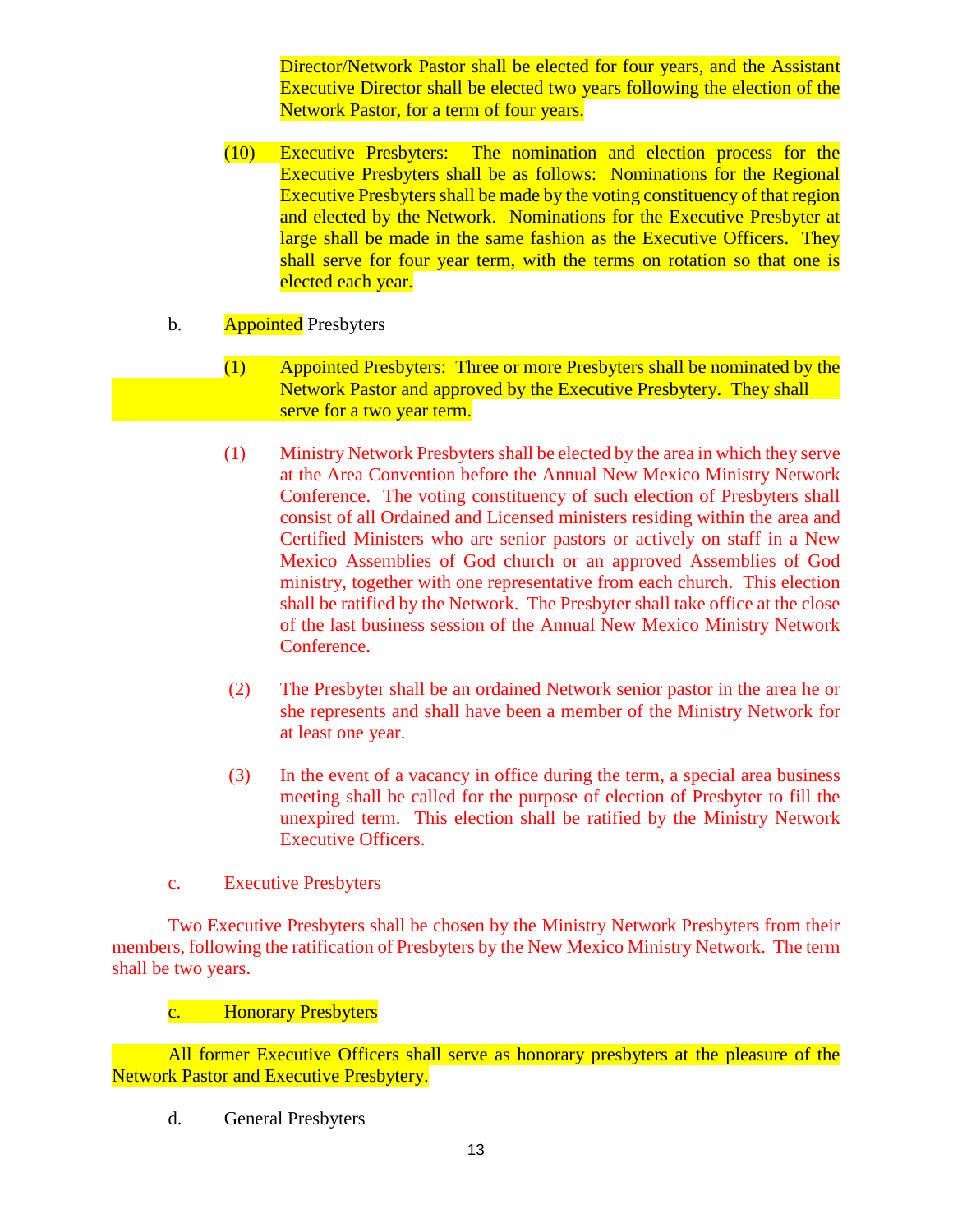The Ministry Network shall have the privilege of representation in the General Presbytery by three Members. The Executive Director/Network Pastor, the Assistant Executive Director, and the Executive Presbyters (1 each year on rotation) Administrator/Chief Financial Officer shall serve as General Presbyters by virtue of their offices. They shall take office immediately subject to approval of the General Council Executive Presbytery.

## e. Non-resident Executive Presbyter by Area

By virtue of their office, the Executive Director/Network Pastor and the Assistant Executive Director will be the New Mexico Ministry Network nominees for the position of Nonresident Executive Presbyter (by area).

f. Non-resident Executive Presbyter

The Ministry Network, at its annual meeting prior to the General Council session, may nominate two individuals as additional representation to the Executive Presbytery, one who is an ordained pastor under 40 years of age at the time of election and one an ordained female (no age requirement). The Presbytery shall serve as the nomination committee for these individuals.

g. Non-resident General Presbyter

Two non-resident General Presbyters, one ordained minister under 40 and one female ordained minister shall be nominated by the Executive Director/Network Pastor and ratified by the Presbytery to serve on the General Presbytery, representing the South Central Region, determined by the rotation schedule.

Section 4. Vacancies of New Mexico Ministry Network Officers and Executive Presbyters

In the event of a vacancy in the office of Executive Director/Network Pastor, Assistant Executive Director, Executive Administrator/Chief Financial Officer, between sessions of the Annual Ministry Network Conference, the Executive Presbyters shall call a special session of the Ministry Network for the purpose of such election. A notification of an upcoming election shall be sent within 30 days of such vacancy. the Assistant Executive Director shall assume this role until the next network conference where the role shall be filled in accordance with the nomination and election processes of the network. In the event of a vacancy of the Assistant Executive Director or an Executive Presbyter between sessions of the Annual Ministry Network Conference, the Executive Presbytery shall have the option to call a special Network Conference to fill this position, or to wait until the next Network Conference to fill this position.

## ARTICLE V. DUTIES OF OFFICERS

Section 1. Duties of Executive Director/Network Pastor

- a. To act as President of the Corporation in all legal matters.
- b. To preside at all meetings of the Ministry Network.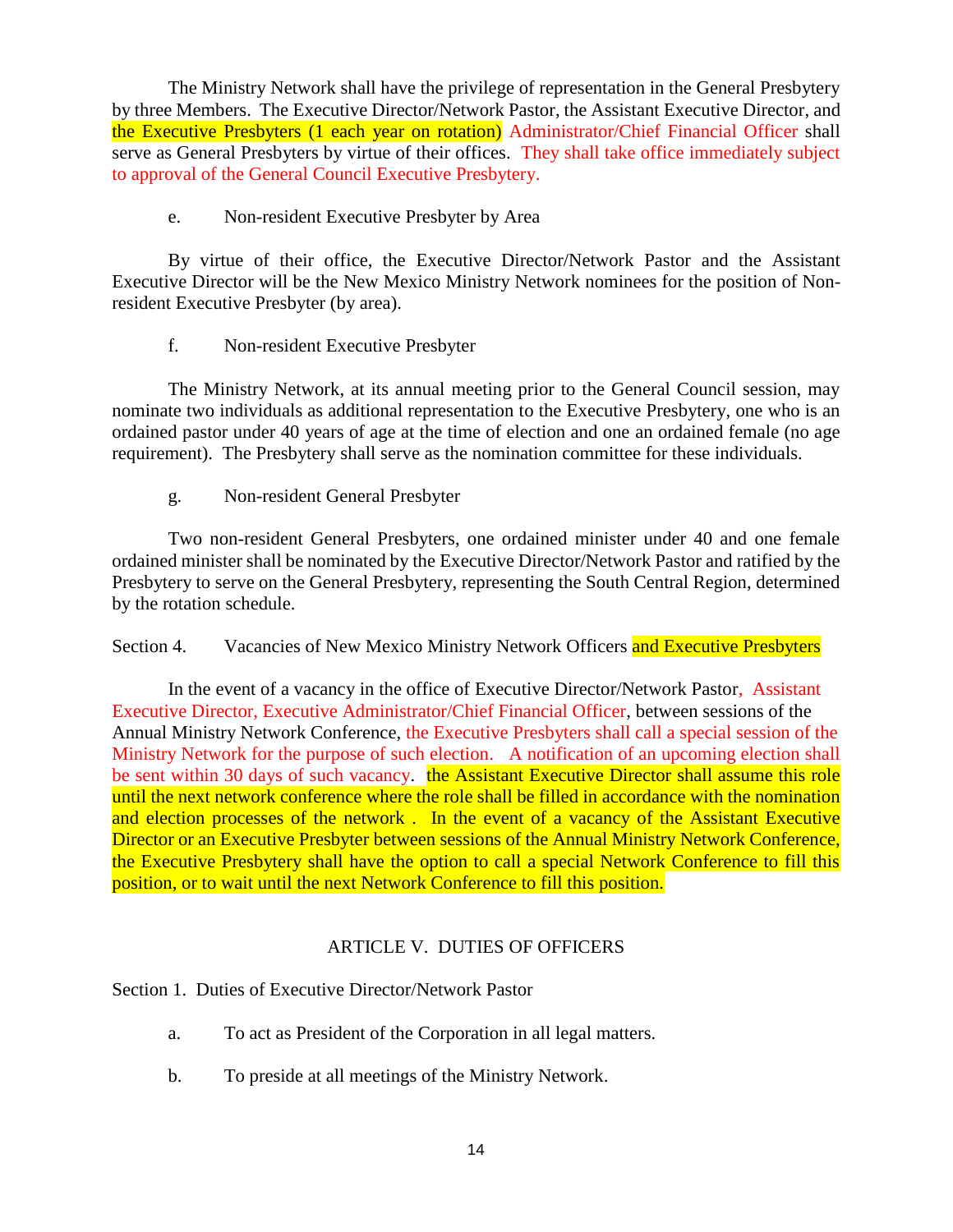- c. To supervise the work of the Ministry Network Office during the interim between sessions of the Ministry Network, to be responsible for maintaining a harmonious working relationship among all office personnel, and to act as counsel for the hiring of all office staff.
- d. To preside in all meetings of the Credentials Committee and to receive all communications addressed to that body.
- e. To administer discipline in all cases when requested to do so by the Presbytery.
- f. To preside at all meetings of the Presbytery, and to receive all communications addressed to that body.
- g. **He shall be authorized to sign all official and legal documents and to perform any** other functions usual and customary for the presiding officer, or such as may be directed by the Presbytery or New Mexico Ministry Network.
- h. He shall be Chairman of the Board for the New Mexico Church Builders. Legacy Financial Services.
- i. He shall be the Director of the New Mexico Ministry Network World and US Missions.
- j. He shall be authorized to appoint individuals or committees as needed to serve the Network.
- j.  $k$ . By virtue of office, he shall be a General Presbyter and ex-officio member of all committees.
- Section 2. Duties of the Assistant Executive Director
	- a. To assist the Executive Director/Network Pastor. Portfolio assignments will be given to the Assistant Executive Director based on specific needs of the Network and in accordance to the giftings and skills of the individual in this position.
	- b. To preside at meetings in the absence of the Executive Director/Network Pastor.
	- c. By virtue of office he shall be an Executive Officer of the Ministry Network and a General Presbyter.
	- d. To act as Vice-President of the Corporation in all legal matters and shall be the custodian of the corporate seal .
	- e. He shall be Vice-Chairman of the Board of New Mexico Church Builders Legacy Financial Services.
	- f. He shall be the Assistant Director of the Ministry Network World and US Missions.
	- g. To assist the Executive Director/Network Pastor in the supervision of work on the field and to perform any other function under the supervision of the Executive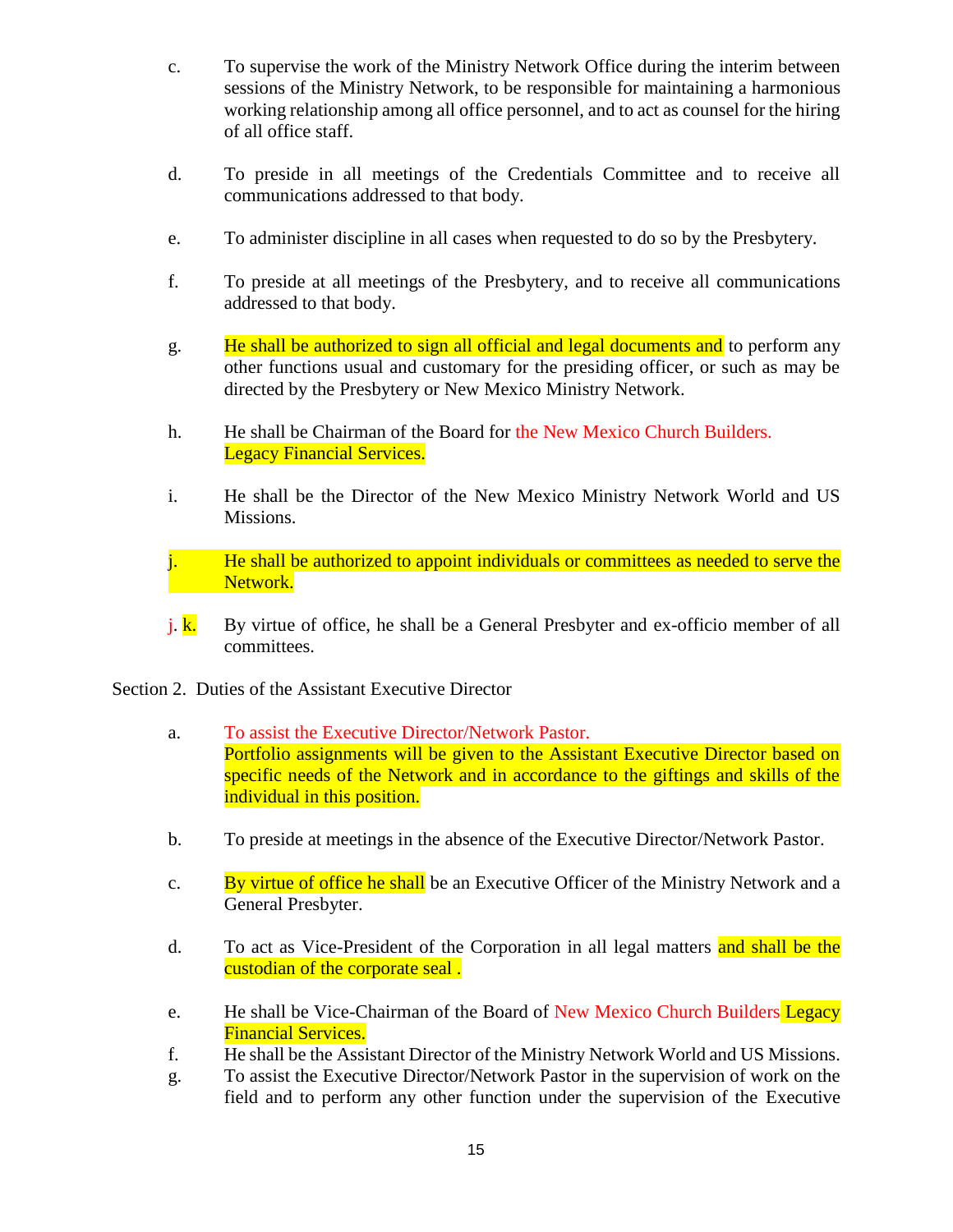Director/Network Pastor such as he may be directed to perform by the Ministry Network and Presbytery.

- h. He shall keep a true record of the proceedings of the Ministry Network Conference, meetings of the Presbytery, and Credentials Committee.
- i. He shall keep a record of all ministers and assemblies in the Ministry Network.<br>
Films and to perform support in the shall be authorized to sign all official and legal documents and to perform support.
- He shall be authorized to sign all official and legal documents and to perform such other functions as are customary, or as may be directed by the Ministry Network or Presbytery.
- k. He shall be responsible for all offerings and funds to be used for the work of the Ministry Network and shall pay out the same as directed by the Executive Officers or Presbytery.
- j. He shall establish a reliable system of bookkeeping and shall give a report of finances from time to time as requested by the Presbytery.

Section 3. Duties of the Executive Administrator/Chief Financial Officer

- a. The Executive Administrator/Chief Financial Officer shall keep a true record of the proceedings of the Ministry Network Conference, meetings of the Presbytery, and Credentials Committee.
- b. He shall keep a record of all ministers and assemblies in the Ministry Network.
- c. He shall receive and record all offerings and money to be used for the work of the Ministry Network and shall pay out the same as directed by the Executive Officers or Ministry Network Presbytery.
- d. He shall establish and maintain a reliable system of bookkeeping and shall give a report of finances from time to time as requested by Presbytery.
- e. By virtue of office, he shall be a General Presbyter, an Executive Officer of the Ministry Network, and a member of the Ministry Network.
- f. He shall be the Executive Administrator/Chief Financial Officer of the Board of New Mexico Church Builders
- g. He shall act as Executive Administrator/Chief Financial Officer of the Corporation in all legal matters and shall be custodian of the corporate seal.
- h. He shall be authorized to sign all official and legal documents and to perform such other functions as are customary, or as may be directed by the Ministry Network or Presbytery.
- Section 4. 3. Duties of Executive Officers
	- a. The Ministry Network Executive Officers shall be authorized to execute Ministry Network policy established by the Ministry Network in session and interpreted by the Presbytery. They shall be empowered to make decisions on matters of business between meetings of the Presbytery in accordance with the New Mexico Network Constitution and Bylaws. They shall be amenable to the Presbytery.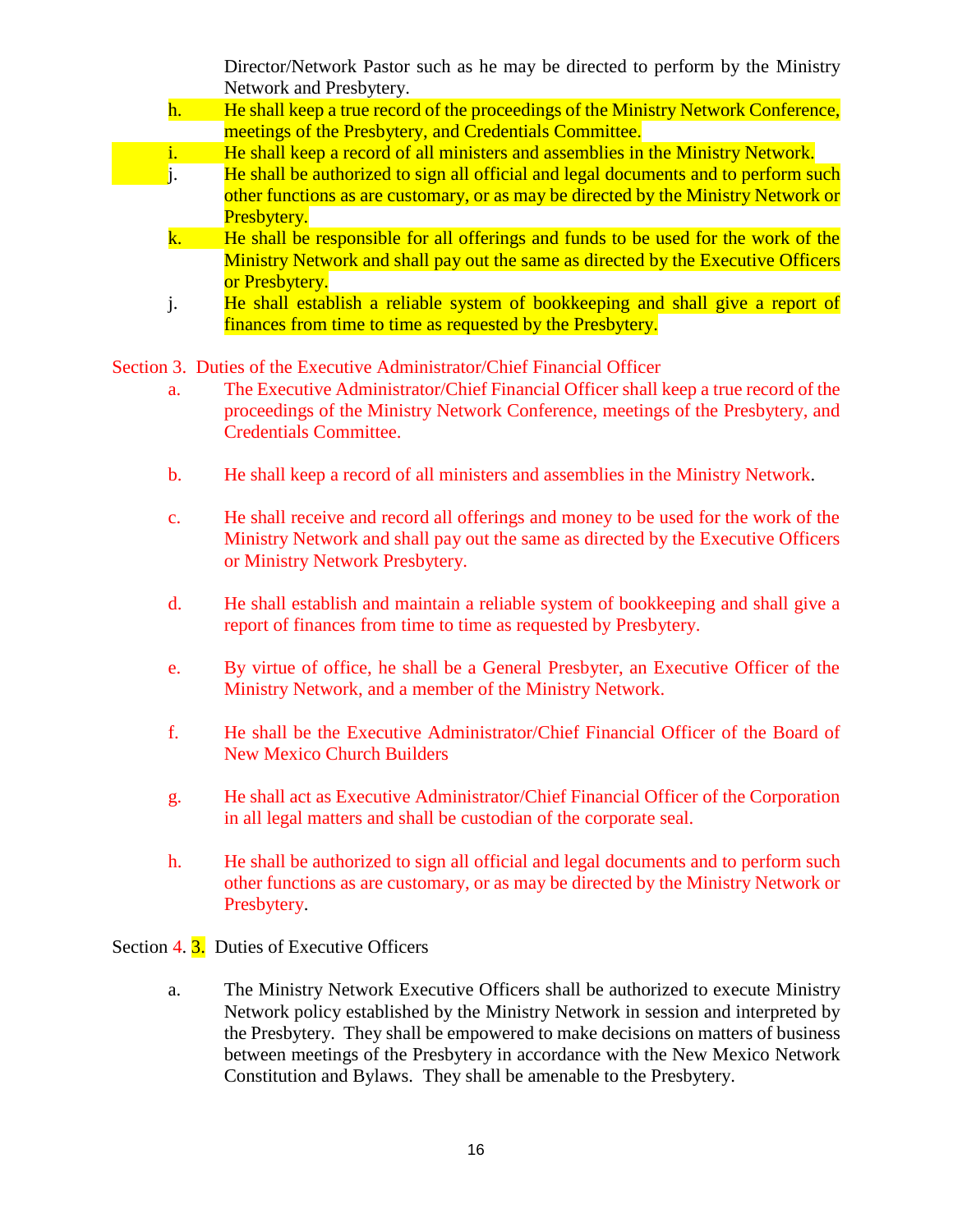- b. The Ministry Network Executive Officers and their successors shall act as trustees of the Ministry Network and they shall be empowered to negotiate, consummate, execute and sign all deeds, mortgages, encumbrances, or other documents affecting real estate, now or hereafter owned by said Ministry Network in connection with any property that has reverted to the Ministry Network or any property to be used in connection with new or U.S. missions works.
- c. The Executive Officers shall serve on the World Missions Committee.

## Section 4. Duties of Executive Presbyters

- a. Individual duties will be assigned by the Network Pastor based on the needs of the Network and the individual giftings of each Executive Presbyter.
	- (1) They shall serve the Ministry Network constituency and shall have the official oversight of all business and activities of the Ministry Network between the sessions of the Ministry Network Conference. They shall be empowered to interpret policy established by the Ministry Network in session, working in keeping with the expressed intent of said Conference.
	- (2) They shall serve as directors/officers of the Ministry Network Corporation.
	- (3) They shall approve appointed presbyters nominated by the Network Pastor.
	- (4) They shall be authorized to administer ministerial discipline in accordance with the General Council bylaws.
	- (5) They shall serve as General Presbyters, each year on rotation with the Network Pastor and Assistant Network Director.
	- (6) They shall be members of the Board of Directors of Legacy Financial Services.
	- (7) All members of the Executive Presbytery shall attend all Presbytery meetings.
- Section **5**. Duties of Ministry Network Presbyters
	- a. Network Duties (All Presbyters working together in Ministry Network duties comprise a board which is called the New Mexico Ministry Network Board of Presbyters or Ministry Network Presbytery.)

Individual duties will be assigned by the Network Pastor based on the needs of the Network and the individual giftings of each Presbyter.

- (1) They shall represent serve the Ministry Network constituency and shall have the official oversight of all business and activities of the Ministry Network between the sessions of the Ministry Network Conference. They shall be empowered to interpret policy established by the Ministry Network in session, working in keeping with the expressed intent of said Conference.
- (2) They shall serve as Directors of the Ministry Network Corporation.
- (3) They shall have power to appoint committees.
- $(4)(2)$  They shall set the salaries of the Executive Director, Executive Assistant Director Administrator and other Ministry Network employees directors. All salaries shall be reviewed annually at the regular meeting of the Presbytery in October. They shall audit and authorize payment of all necessary expenses of the administration of the Ministry Network.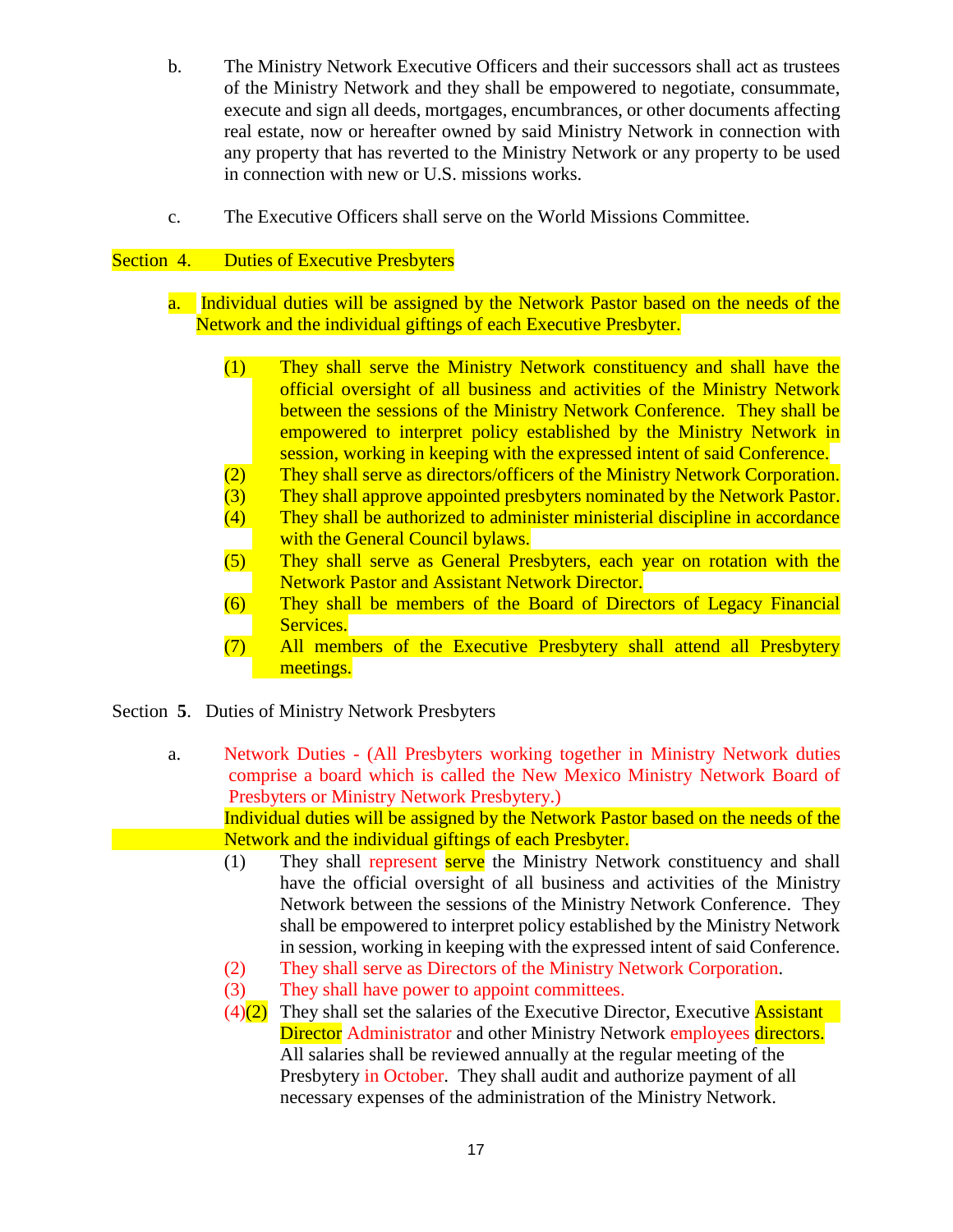- $(5)(3)$  They shall make provision for paying the traveling expenses of Area Presbyters, General Presbyters, Network Ministries Directors and other Ministry Network Officers traveling on authorized Ministry Network business.
- $(6)(4)$  All members of the Ministry Network Presbytery shall attend all Presbytery meetings.
- (7) They shall be members of the Board of Directors of New Mexico Church **Builders**
- b. Area Duties
	- (1) To arrange for the date and place of the fellowship meetings in his area and submit notification of the same to the Executive Director/Network Pastor and all ministers of his area.
	- (2) To set the time, the place and to notify all churches and ministers in his area of the Area Convention in which each area elects its officers. The notification shall be at least two weeks before the date of said meeting.
	- (3) To supervise the U.S. Missions work of his area and act as Area World Missions Chairman, working in cooperation with the Ministry Network World Missions Director in promotion of World Missions in his area.
	- (4) To encourage all ministers to support the Ministry Network and its leadership.
	- (5) To make periodic reports to the Executive Director/Network Pastor of the work done in his area.
	- (6) To serve as a member of the Area Committee, Area Credentials Committee and Ministry Network Credentials Committee.
	- (7) To be available to a minister or an assembly needing aid. Such response should include an investigation and, if possible, the bringing of a solution or adjustment. If the Presbyter is unable to make a satisfactory disposition of the matter, it shall be referred to the Ministry Network Office for final solution or adjustment.
	- (8) To be available, in the event a church is left without a senior pastor, for assistance until a senior pastor is duly elected.
	- (9) To serve with the Area Committee and the senior pastor as the Official Board of all Ministry Network-Affiliated Churches in his area.

Section 6. General Presbyters

- a. The General Presbyters shall represent the Ministry Network at the General Council and the General Presbyters meeting.
- b. They shall be selected in accordance with procedures determined by the New Mexico Ministry Network.

#### ARTICLE VI. DUTIES AND LIABILITIES OF OFFICERS AND DIRECTORS

Section 1. Duties of Directors/Officers

A Director shall perform his duties as a Director including his duties as a member of any committee of the Board upon which the Director may serve, in good faith, in a manner the Director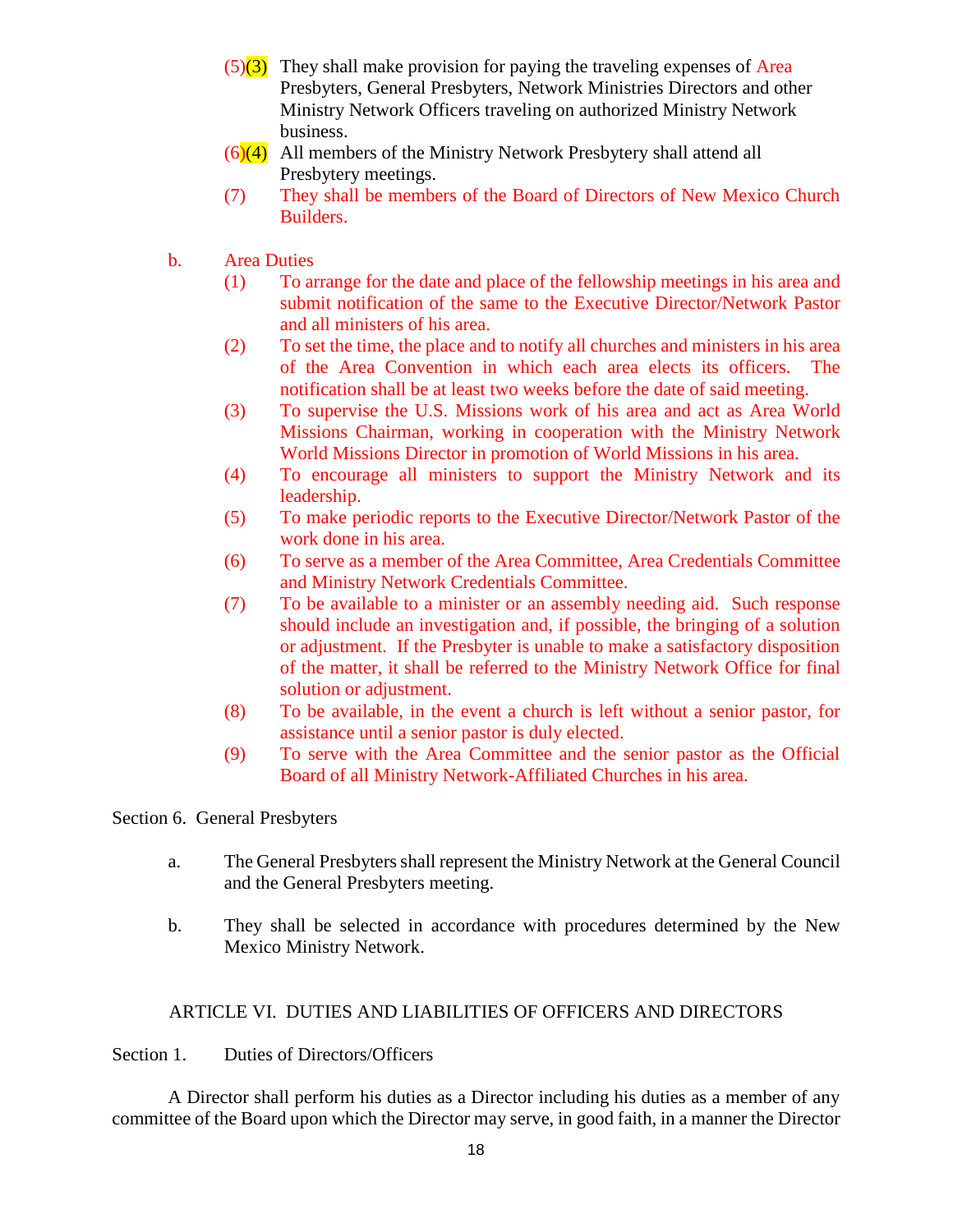believes to be in or not opposed to the best interests of the Corporation and with such care as an ordinarily prudent person would use under similar circumstances in a like position. In performing such duties, a Director shall be entitled to rely on factual information, opinions, reports or statements including financial statements and other financial data in each case prepared or presented by:

- a. One or more Officers or employees of the Corporation whom the Director reasonably believes to be reliable and competent in the matters presented;
- b. Counsel, public accountants or other person as to matters which the Director reasonable believes to be within such persons' professional or expert competence; or
- c. A committee of the Board upon which the Director does not serve, duly designated in accordance with a provision of the Articles of Incorporation or the Bylaws as to matters within its designated authority, which committee the Director reasonably believes to merit confidence, but the Director shall not be considered to be acting in good faith if the Director has knowledge concerning the matter in question that would cause such reliance to be unwarranted.

A Director may waive any immunity provided under New Mexico law if such Director shall vote to allow the Corporation to transfer assets in order to avoid claims against corporate assets resulting from a Judgment against the Corporation.

#### Section 2. Liability of Directors/Officers

No Director of the Corporation shall be liable to the Corporation or its members for monetary damages for breach of fiduciary duty as a Director unless:

- a. The Director has breached or failed to perform the duties of the Director's office in compliance with Section 1 above, and
- b. The breach or failure to perform such duties constitutes willful misconduct or recklessness.

#### Section 3. Indemnification of Officers and Directors

The Corporation shall indemnify any Director or Officer or former Director or Officer of the Corporation against reasonable expenses, costs, and attorney fees actually and reasonable incurred by him in connection with the defense of any action, suit or proceeding, civil or criminal, in which he is made a party by reason of being or having been a Director or Officer of the Corporation. This indemnification shall include any amounts paid to satisfy a judgment or to compromise or settle a claim. The termination of any action, suit or proceeding by judgment, order, settlement, conviction, or upon a plea of nolo contendere or its equivalent, shall not, of itself, create a presumption that the Officer or Director did not act in good faith and in a manner which he reasonably believed to be in or not opposed to the best interest of the Corporation and, with respect to any criminal action or proceeding, had reasonable cause to believe that this conduct was unlawful. Provided, however, the Officer or Director shall not be indemnified if he shall be adjudged to be liable on the basis that he has breached or failed to perform the duties of his office and the breach or failure to perform such duties constitutes willful misconduct or recklessness.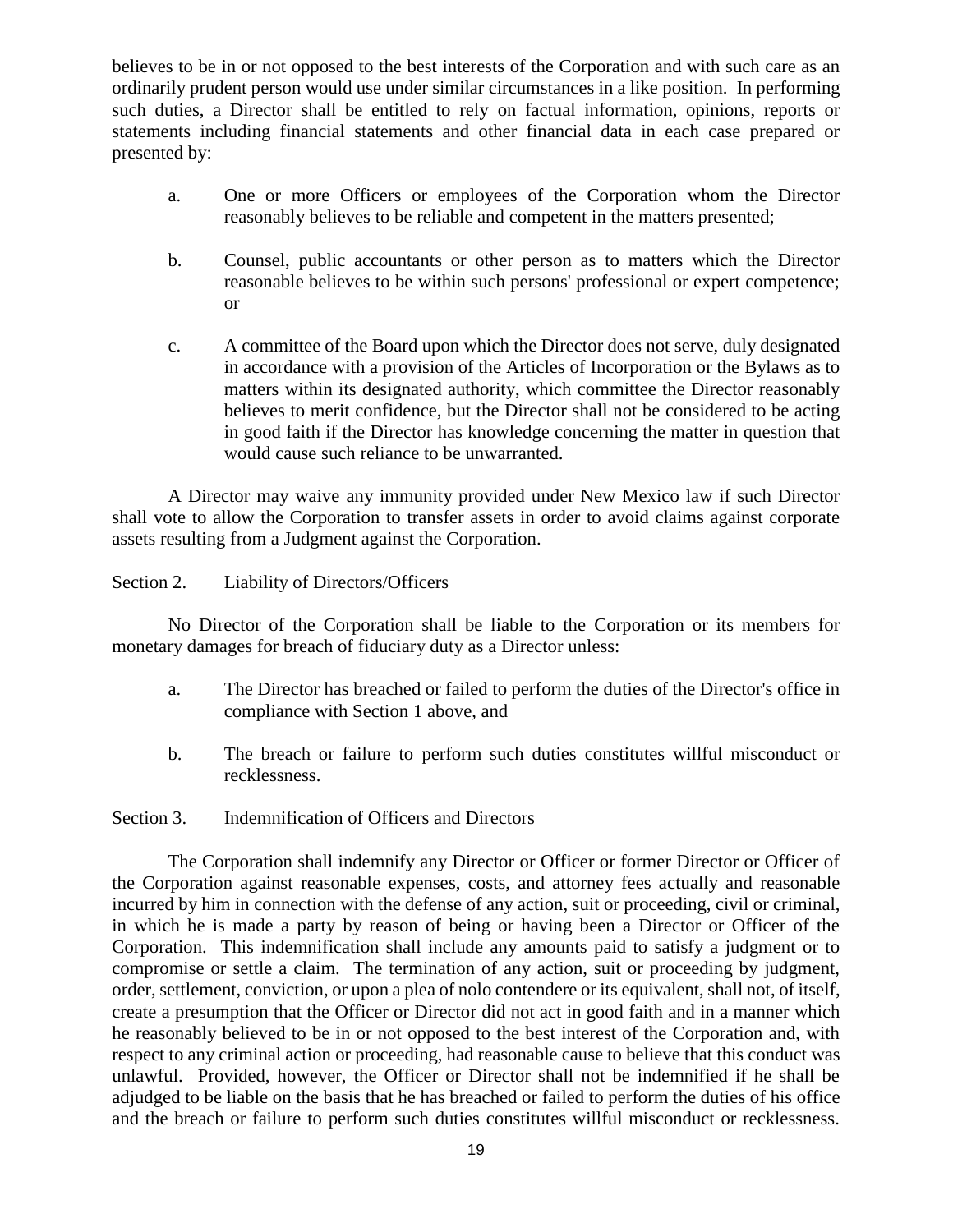Advance indemnification may be allowed of a Director or Officer for reasonable expenses to be incurred in connection with the defense of the action, suit or proceeding provided that the Director or Officer must reimburse the Corporation if it is subsequently determined that the Director or Officer was not entitled to indemnification.

#### Section 4. Other Rights

The indemnification provided herein above in Section 3 shall not be deemed exclusive of any other rights to which those seeking indemnification may be entitled. In addition, the Corporation may purchase and maintain insurance in behalf of any person who is or was a Director or Officer of the Corporation against any liability asserted against him and arising out of his status as such, whether or not the Corporation would have the power to indemnify him against such liability under the provision of the New Mexico Non-Profit Corporation Act.

#### ARTICLE VII. TERM OF OFFICE

Section 1. Ministry Network Officers

The term of office for Executive Director/Network Pastor, and Assistant Executive Director, and Executive Administrator/Chief Financial Officer shall be for four years with elections as follows: The Executive Director/Network Pastor shall be elected for four years, and the Assistant Executive Director shall be elected two years following the election of the Network Pastor, for a term of four years. The Executive Administrator/Chief Financial Officer shall be elected the following year for a term of four years. Each, by virtue of their office shall serve as General Presbyters.

Section 3. 2 Executive Presbyters

The Executive Presbyters shall be elected for **four** two years on rotation.

## Section 2 3. Ministry Network Appointed Presbyters

Presbyters shall be **appointed** elected for a term of two years.

#### Section 4. Transition of Ministry Network Officers

In case of a change in office of the Executive Director/Network Pastor, or Assistant Executive Director, or Executive Administrator/Chief Financial Officer, said transition shall be made within thirty  $(30)$  sixty days.

#### ARTICLE VIII. COMMITTEES

Section 1. Area Committees

Each area shall elect a committee of at least two ministers to work with the Presbyter. The Presbyter shall be Chairman of this committee.

a. They shall be ordained or licensed and a senior pastor of a Network church in their area.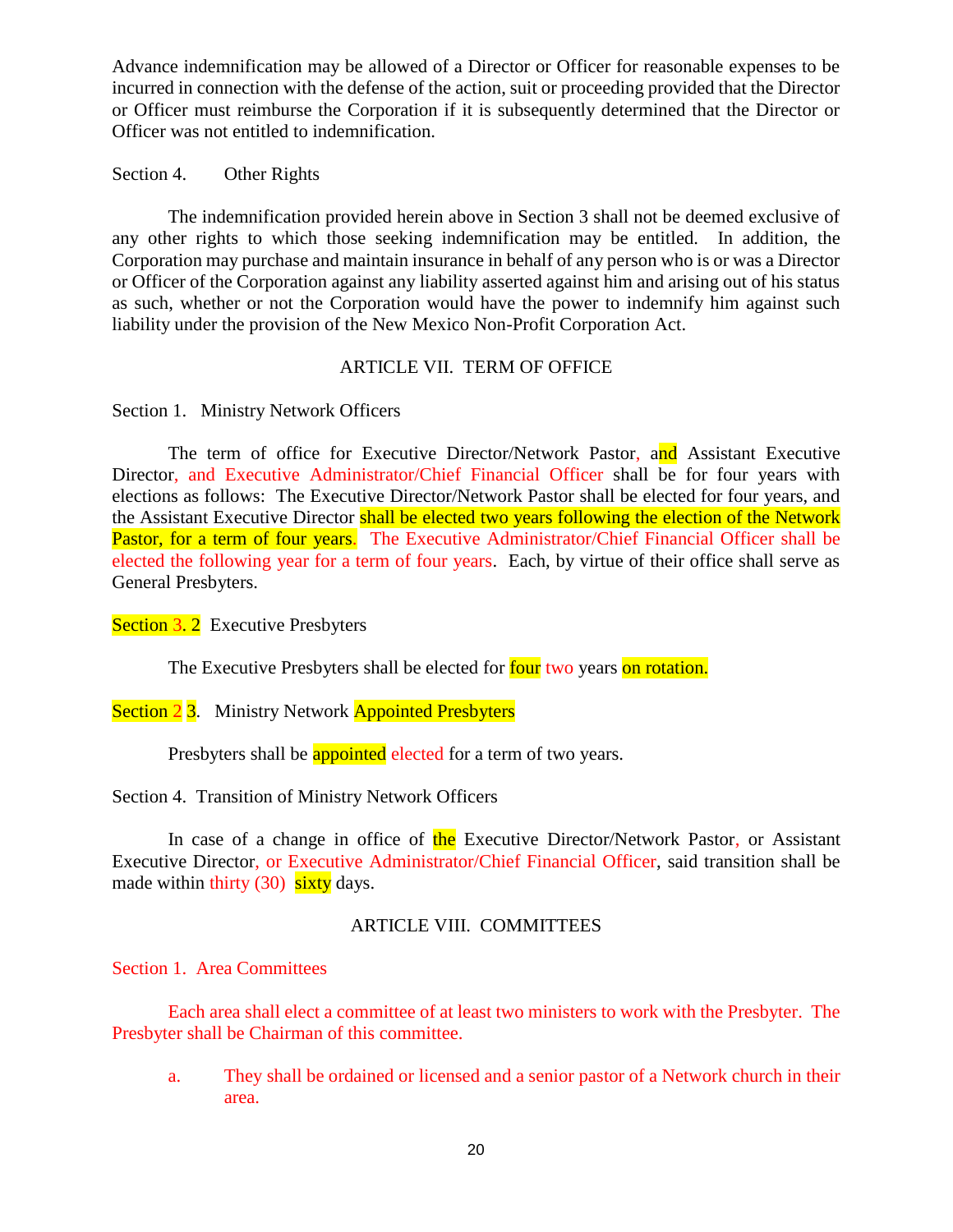- b. Each area shall elect a committee at the Area Convention just prior to the Ministry Network Conference.
- c. The committee shall be elected for a term of two years.
- d. In the event of a vacancy in office during the term, an area business meeting shall be called at a regular area meeting for the purpose of election of Area Committeeman to fill the unexpired term.
- e. Duties of Area Committee
	- (1) To assist the Presbyter in the formation and promotion of the area program.
	- (2) To act with the Presbyter as the Area World Missions Committee.
	- (3) To assist the Presbyter, when called upon, in the investigation of offenses, where our ministers and churches are concerned, and such information shall be passed on to the Ministry Network Officials with the recommendation of the committee.
	- (4) To serve as the Official Board for all Ministry-Network Affiliated Churches in their area, along with the senior pastors of these churches.

Section 2. Area Credentials Committee

- a. The Area Credentials Committee shall consist of the Presbyter, and the Area Committee.
- b. Duties- They shall interview all applicants for Certified and Licensed Ministers and forward their recommendation to the Executive Administrator's office for further action.
- c. In the event the applicant is denied credentials, he/she shall have the right of appeal to the Ministry Network Credentials Committee.

## Section 13. Ministry Network Credentials Committee

- a. The Ministry Network Credentials Committee shall consist of the Executive Director/Network Pastor, Assistant Executive Director, Executive Administrator, and the Presbyters.
- b. The Ministry Network Credentials Committee shall interview **process** Ordination candidates all levels of credentials and reserves the right to interview candidates at all levels of application.
- c. The Ministry Network Credentials Committee shall forward their recommendations for ministerial recognition to the General Council Credentials Committee for final action.

Section 24. Standing Committees

Standing committees shall be established or appointed as necessity may indicate. They shall be appointed by the Executive Director/Network Pastor or Presbytery, who will determine their term of office.

Section 3 5. Special Committees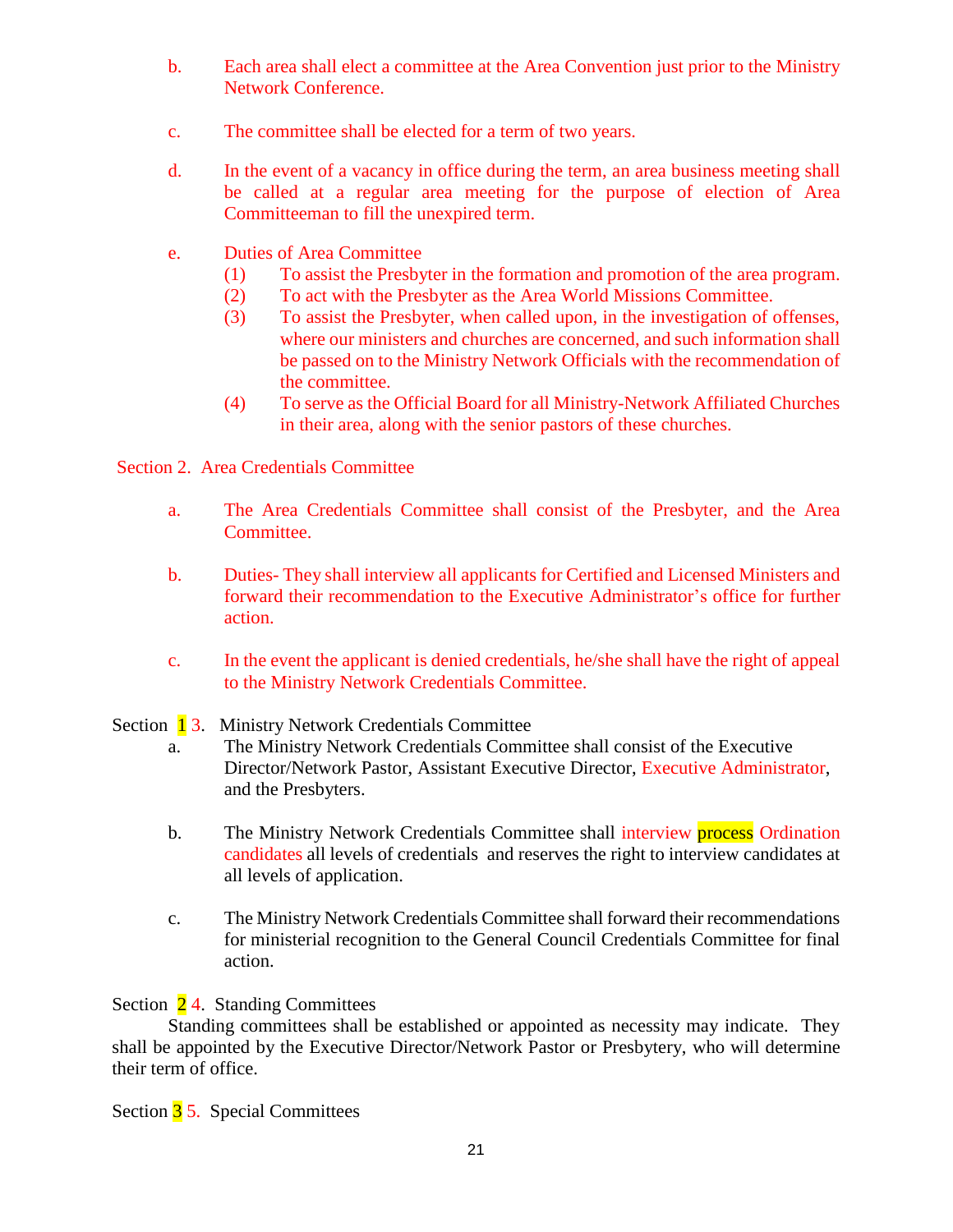- a. Special committees may be created by the Ministry Network in session or by the Executive Director/Network Pastor, or Presbytery as may be required.
- b. All special committees called for by the Ministry Network Conference in session shall be appointed within 90 days following the Conference.

Section 6. 4. Ministry Network Conference Committees

All committees to serve during the Ministry Network Conference shall be appointed by the Executive Director/Network Pastor not later than one month prior to the Ministry Network Conference.

#### ARTICLE IX. MEETINGS

Section 1. Ministry Network Conference Meetings

- a. The Ministry Network Conference shall meet annually; time and place to be decided by the Presbytery; announcements to be published no later than one month prior to the time of the meeting.
- b. Special services or meetings, such as memorial and communion services, ministers' meetings, etc., shall be arranged by the Executive Director/Network Pastor as deemed necessary.

Section 2. Ministry Network Presbyter Meetings

- a. The Network Presbyters shall meet at least semiannually, other than those special meetings necessary at Ministry Network Conferences and Conventions. The Executive Director/Network Pastor shall set the dates for such meetings.
- b. Meetings of the Executive Presbytery shall be called as needed by the Network Pastor.
- c. Members of the Presbytery, or any committee designated by the Executive Director/Network Pastor, Presbytery, or New Mexico Ministry Network, may participate and act at any meeting through the use of electronic communication devices. Participation in such meeting shall constitute attendance and presence in person at the meeting or the member or members so participating.
- d. Any action required or permitted to be taken at any meeting of the Presbytery may be taken without a meeting if all members consent thereto in writing, and the writings are filed with the minutes of proceedings of the Presbytery.

#### Section 3. Area Meetings

Area Fellowship Meetings shall be held under the direction of the Presbyter.

ARTICLE X. AREA BOUNDARIES REGIONAL DESIGNATIONS

Section 1. Areas Defined Regions Defined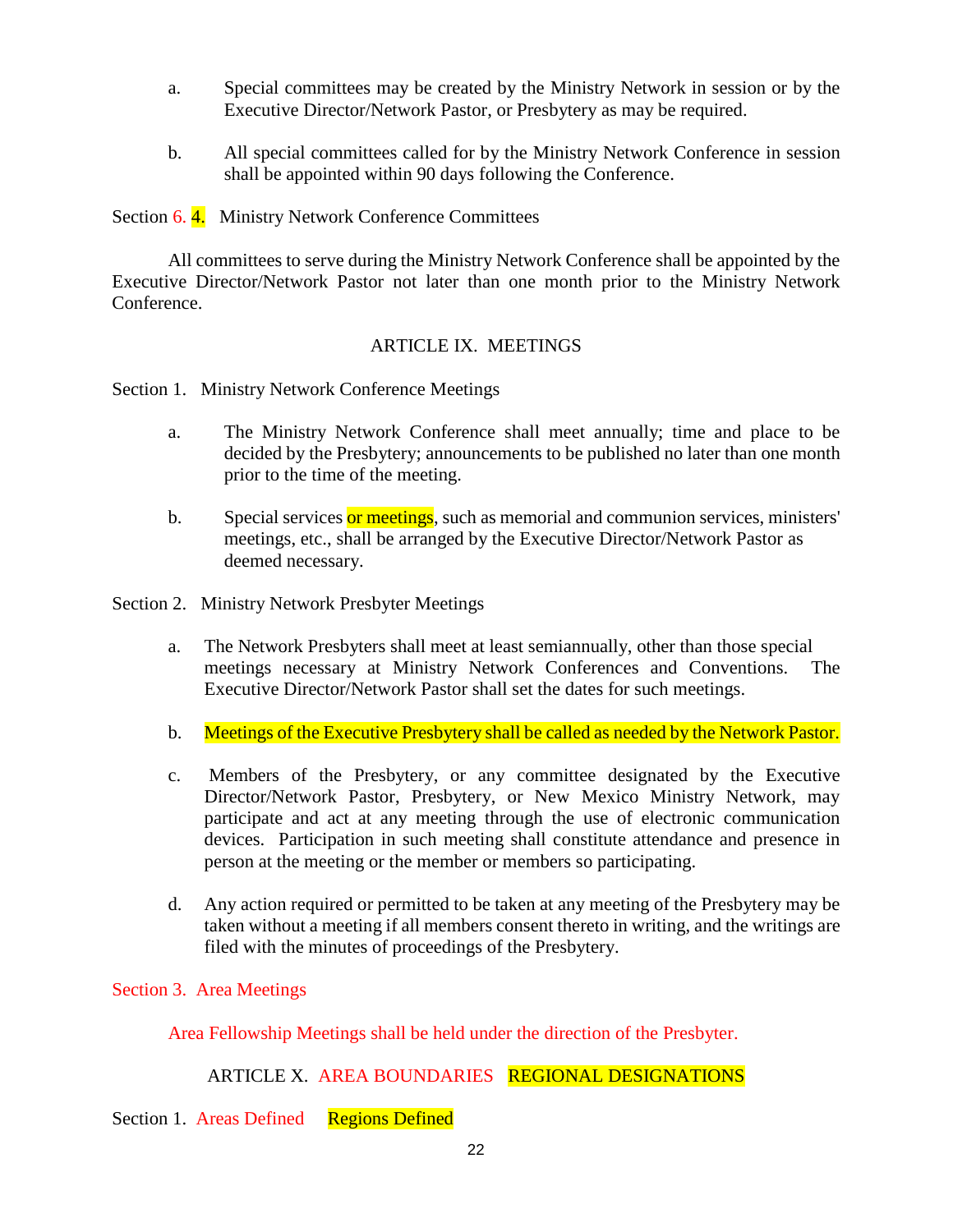a. All language/ethnic and geographical areas regional designations will be determined by the Presbytery.

## ARTICLE XI. MINISTRY

Section 1. Ministry Defined

- a. Ordained Ministers Persons of mature Christian experience, qualified and able to undertake the responsibilities of the full ministry.
- b. Licensed Ministers Persons who give evidence of being called of God to the ministry, and who propose to devote their lives to this work.
- c. Certified Ministers Persons manifesting a desire to enter the ministry, whose present development in Christian service would not warrant their being licensed to preach, but may be granted Certified Ministers' certificates.
- Section 2. Qualifications
	- a. All applicants for ministerial recognition must give testimony to having experienced the new birth (John 3:5) and to having received the baptism in the Holy Spirit according to Acts 2:4.
	- b. Ordained Ministers Those persons who are at least twenty-three years of age, who have been a member of the Ministry Network for at least one year, who have held license for two consecutive years, who shall have engaged in active work as a senior pastor or associate pastor or evangelist during that time; and whose ministry has been such as to meet with the approval of the Credentials Committees of the Ministry Network are eligible for ordination. Their lives must be in accord with New Testament Scriptures, which provide the necessary guidance in the matter of such recognition (I Timothy 3:1-7; Titus 1:7-9).

They shall have completed the required studies in an approved Bible school or shall have taken the prescribed correspondence courses offered by the General Council, or its equivalent, or they must have had sufficient successful ministry, which in the opinion of the Credentials Committee, justifies their ordination.

All candidates for ordination shall receive the ministry of laying on of hands by the Presbytery at the first Ministry Network Conference following their approval by the General Council Credentials Committee.

- c. Licensed Ministers Candidates must show a clear evidence of a divine call and a practical experience in preaching, together with an evident purpose to devote one's full time to preaching the gospel. Applicants should have an active membership in an Assemblies of God church and be recommended by the senior pastor of that assembly. Licensed ministers must hold Licensed Minister Credentials for at least two years before ordination can be granted.
- d. Certified Ministers Efficient helpers in gospel work who devote a part of their time to Christian service may be recognized as Certified Ministers. Applicants must have an active membership in an Assemblies of God church and be recommended by the senior pastor of said assembly. Certified Ministers must hold Certified Ministers Certificates for at least one year before License be granted. In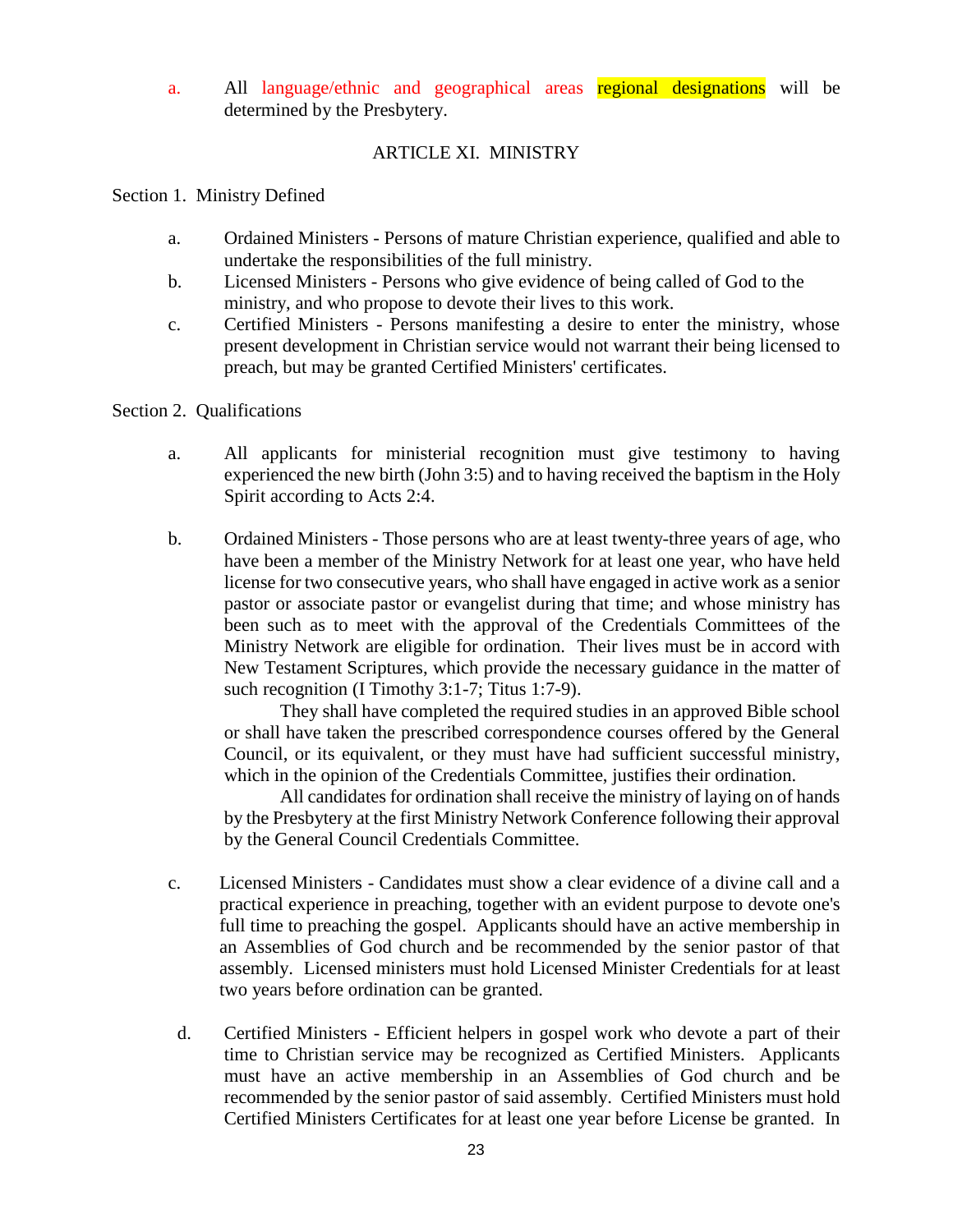the event a certified minister is serving in a position as senior pastor, he or she shall be expected to advance to License within 2 years of acceptance of the pastorate. This shall not apply to any minister who has reached the age of 65 or older, or whose certificate has been issued on a provisional basis. Any exceptions shall be at the discretion of the Ministry Network credentials committee.

- e. All credential candidates must meet the basic educational requirements as required by the General Council.
- Section 3. Application for Ministerial Recognition
	- a. All applicants for ministerial recognition must submit their application to the office of the Executive Administrator at least sixty (60) days prior to meeting with the appropriate committee.
	- b. All credential applications shall be obtained from the **Network Office** of the Executive Administrator. The applicant shall complete this application and appear in person before the proper committee.
	- c. The spouse of any minister who is to meet the credentialing committee for credential application or advancement is requested to meet the committee with their spouse.
	- d. All ministerial applications shall be accompanied by a required application fee determined by the Presbytery.
	- e. All applicants for ministerial recognition shall include with their application form a "Consent to Release of Information" form.
	- f. An applicant for ministerial recognition whose application is denied may appeal to the Executive Director/Network Pastor for reconsideration of the application. The Executive Director/Network Pastor shall make investigation and report to the Presbytery. The applicant shall be given a proper hearing before the Presbytery or before a committee appointed by the same, and the Presbytery shall approve or disapprove such application.
- Section 4. Renewal of Fellowship Certificates
	- a. All fellowship certificates are valid only until December 31 of each year and must be renewed annually.
	- b. General Council Dues. Ordained ministers must contribute \$25 per month or \$300 per year. Licensed ministers must contribute \$20 per month or \$240 per year. Certified Ministers must contribute \$10 per month or \$120 per year. Compliance with the above requirements shall be a prerequisite for renewal.
	- c. NM Ministry Network Dues. Each credentialed minister is required to send 10% of their ministerial income monthly which is salary and housing (less general council dues). The minimum tithe/dues requirements are: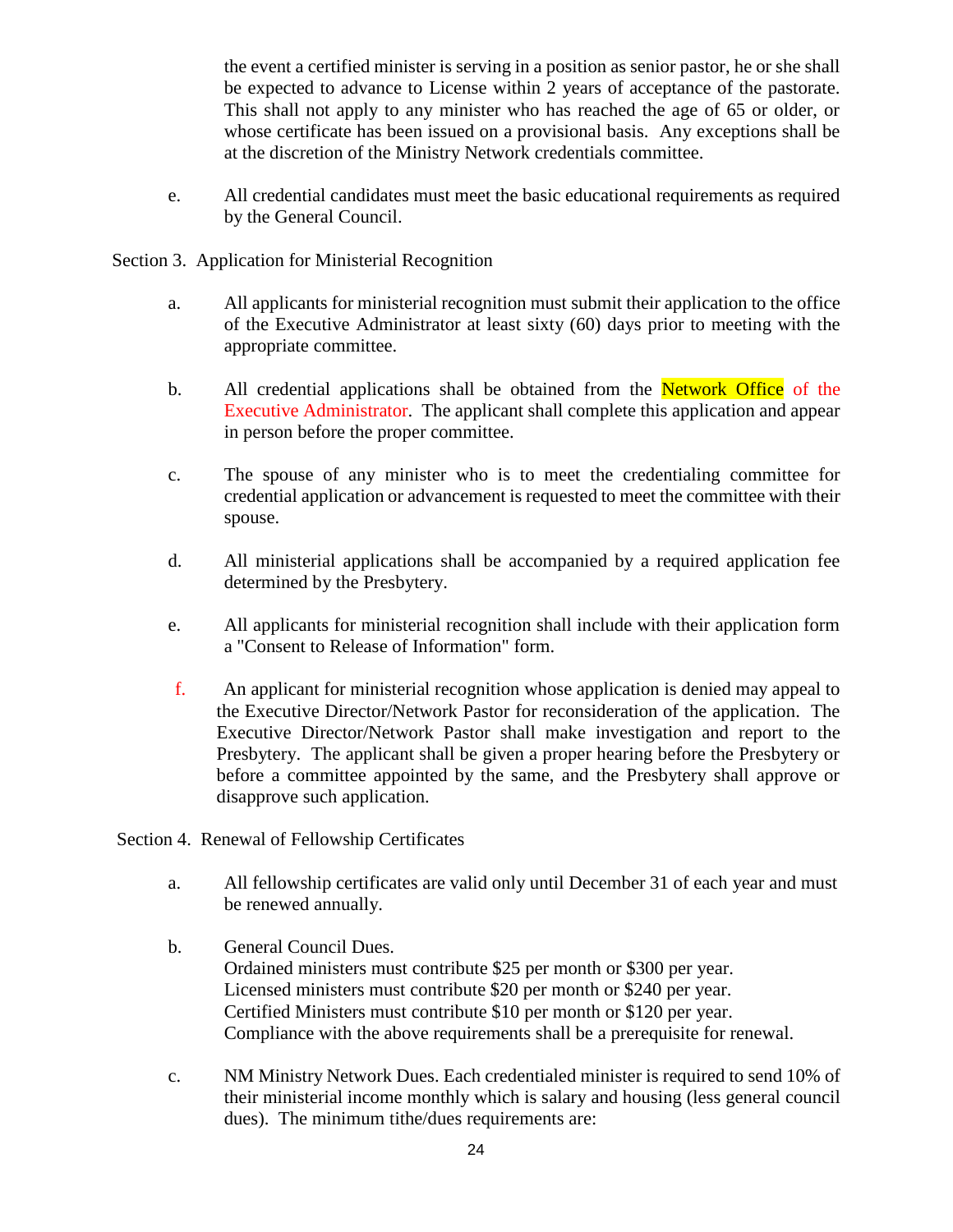Ordained - \$25 monthly or \$300 per year. Licensed - \$20 monthly or \$240 per year. Certified - \$10 monthly or \$120 per year. Compliance with the above requirements shall be a prerequisite for renewal.

- d. Definitions.
	- (1) Expiration date. All fellowship certificates are valid until December 31 of each year and must be renewed annually. The renewing of credentials is the responsibility of the individual minister. In the event a minister does not receive his renewal form by December 1, he should notify the Ministry Network Office.
	- (2) Grace period until January 15. All who shall have failed to renew their fellowship certificates on or before December 31, or who shall have failed to indicate their purpose to do so, shall be considered as delinquent and shall be required to pay a late fee of \$50.00 up until January 15.
	- (3) Reinstatement required after January 15. Ministers who have not renewed by January 15 shall be recorded as lapsed as of the expiration date of December 31. They must make application for reinstatement and pay a \$100.00 fee in order to be reinstated. All Reinstatement applicants must meet with the Ministry Network Credentials Committee before being reinstated.
- e. Inactive or disabled ministers. All ministers who shall withdraw from active ministry or shall cease to engage in pastoral, evangelistic, or other full-time ministry shall be expected to notify the Ministry Network Office.
	- (1) Definition. All ministers who have not been actively engaged in viable ministry and proclamation of the gospel over a period of 1 year shall have their names placed upon the inactive list.
	- (2) Removal of inactive ministers from ministerial list. When a minister is definitely inactive for 2 consecutive years, his or her name shall be removed from the ministerial list, unless the Network Credentials Committee specifically requests otherwise.
	- (3) Exceptions. This shall not apply to those whose inactivity has been caused by the infirmity; or those engaged in other aspects of full-time ministry such as Ministry Network workers, educators, ministers of music, ministers of youth, and ministers of Christian education; or those who have reached the age of 60 years; or those ministers who have had 25 years of approved service as credentialed ministers in the Assemblies of God, or those whose spouse is disabled or has retired giving them little opportunity for public ministry.
	- (4) Disabled ministers. A permanently disabled or permanently ill minister whose illness prevents him or her from engaging in active ministry shall be indicated as inactive. The credential status of the disabled minister shall remain unchanged. The annual renewal of credentials shall take place in the usual manner.
- f. Restoration to active status. Should the minister at any time return to active ministry, his or her name may be restored to the active list upon approved application to the Ministry Network Office.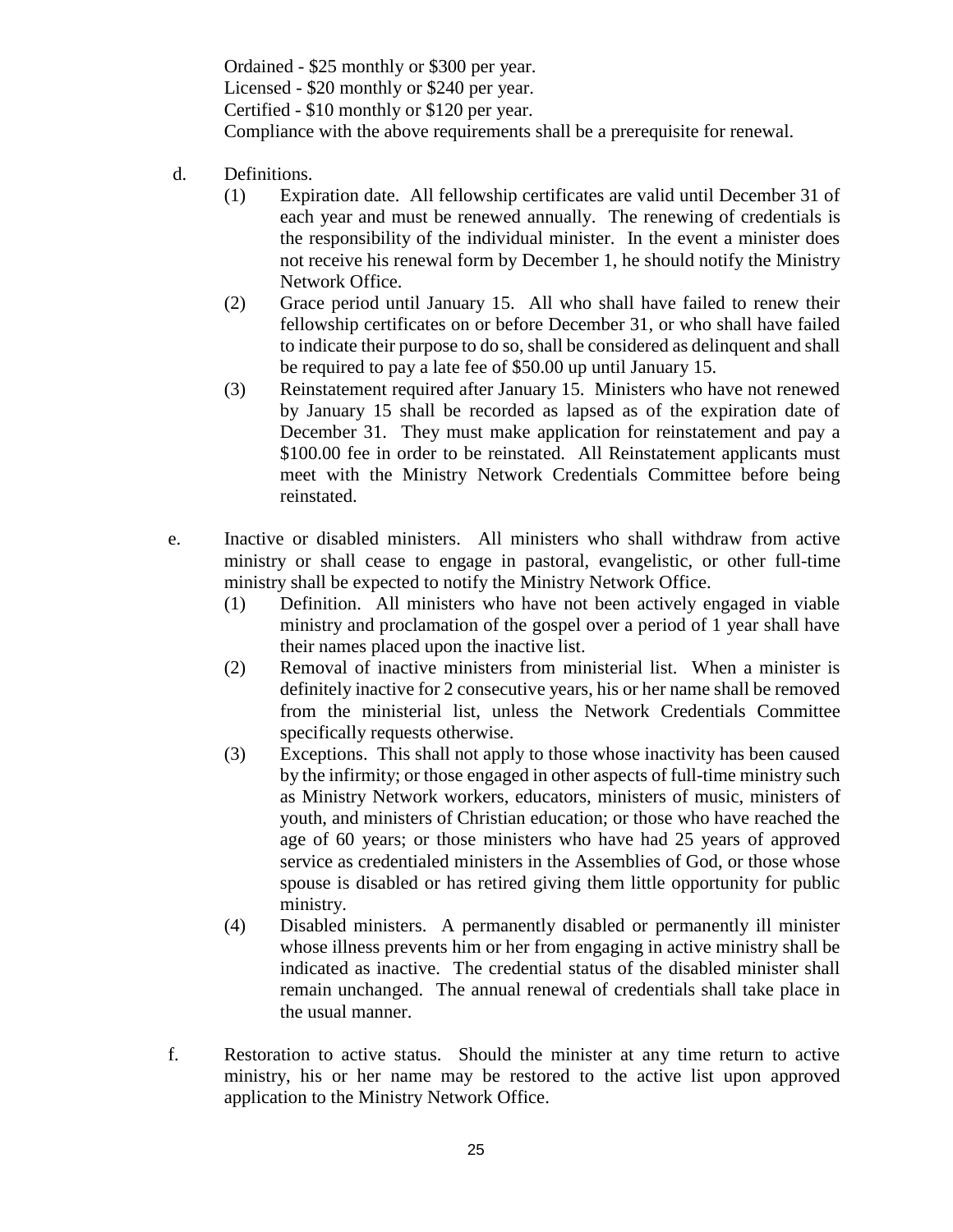#### Section 5. Transfers

- a. All ministers who move into the Ministry Network with the intent of making it their headquarters or place of residence shall file within thirty (30) days with the District Secretary (Executive Administrator) a letter of request for transfer from the former District of which they were members.
- b. The Network Office Executive Administrator shall automatically transfer all ministers who are in good standing from this Ministry Network to the District where they have moved to take up the duties of the ministry, unless they are in fulltime evangelistic ministry or senior retired and have expressed a desire to remain in the New Mexico Ministry Network.

Section 6. Ministerial Relations

- a. All ministers shall be amenable to the Ministry Network in matters of doctrine and conduct.
- b. All ministers shall affiliate with the Ministry Network and work in cooperation with same, and failure to cooperate with the same shall bring their ministry into question.
- c. No minister shall be allowed to withdraw from the fellowship prior to investigation by the Ministry Network.
- d. Ministers and affiliated assemblies should refrain from engaging any minister not endorsed by the Ministry Network until they have received clearance from the Ministry Network Office.
- e. No minister shall give letters of recommendation to ministers not endorsed by the New Mexico Ministry Network.
- f. No credentialed minister, making his church home under another senior pastor, shall hold an office in the local church as a board member.
- g. All discourteous conduct is disapproved and all ministers are advised against interfering with senior pastors in charge of assemblies, whether it be by going in upon their work without consent, or by such communication with members of the assembly as will hurt the influence of the leader. All correspondence which concerns the assembly shall be addressed to the senior pastor or proper officer. Any minister who so offends shall be subject to discipline.
- h. Ministry Network ministers and workers coming into a field where there is already a Ministry Network work should seek to cooperate with same.
- i. Anyone desiring to start a new work, or any established assembly desiring to relocate, must be governed by the following guidelines:

(1) Need

- (2) Location of property
- (3) The location of already established assemblies, and
- (4) The minister involved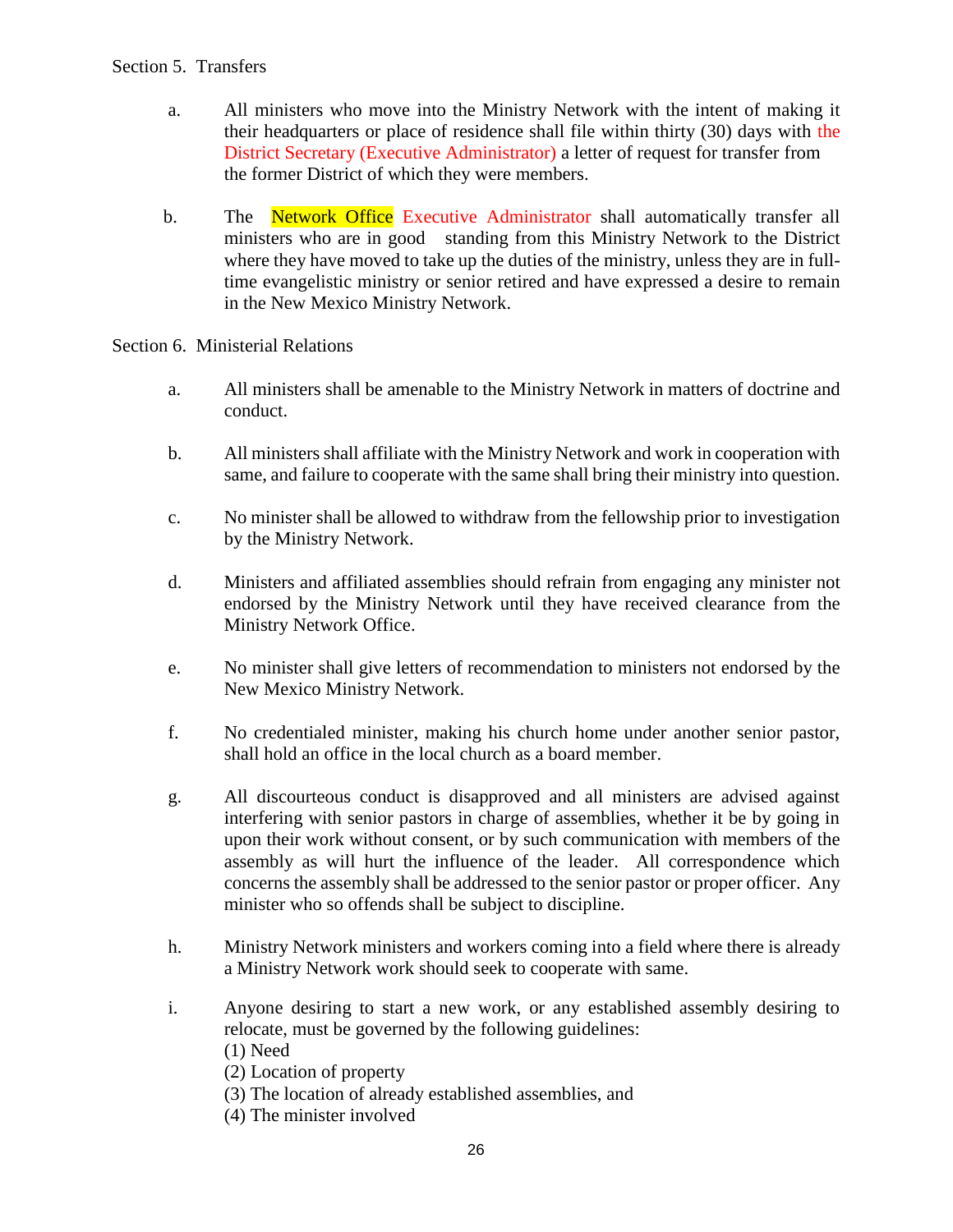Such new works or relocation of established assemblies, must first meet the approval of the Ministry Network.

- j. In order to render effective decisions made in the interest of proper discipline and for the protection of our assemblies, all who hold credentials shall refrain from taking any attitude toward offenders that would tend to nullify or set at naught the solemn verdict of the brethren entrusted with this responsibility. The offenders shall be subject to reprimand or, if persisted in, appropriate discipline.
- k. Ministers shall not be limited or restrained from entering doors to preach this Pentecostal message, so long as they retain Assemblies of God doctrine, standards of holiness, proper attitudes, and proper ministerial conduct without compromise. Inasmuch as unity is a vital principle for growth and spiritual development of the Assemblies of God Fellowship, it is essential that we recognize our relationship to each other and that we practice Christian cooperation in all our pastoral, evangelistic, missionary, and local church work. We recommend therefore that our ministers confer with the Network Executive Officers before engaging in ministry in any church group or organization not affiliated with the Assemblies of God so as to ascertain whether such ministry might result in confusion or misunderstandings. If the minister does not have Network approval, he or she shall be expected to refrain from conduction services for the church. Ministers who violate this principle shall be subject to discipline.
- l. All credentialed ministers are expected to attend and support a local Assemblies of God church. Special exceptions may be granted by the Network Executive/Network Pastor and Area Presbyter.

Section 7. Voluntary Cooperative Fellowship and Commitment to the Fellowship

Commitment is an active loyalty to our constitutional agreements, a cooperative spirit and a readiness to seek and receive the counsel of older mature Christians and those in the positions of authority.

By voluntary it is meant that, upon learning the principles, doctrines, and practices of the Assemblies of God, and by seeing the benefits to be derived from being associated with such an organization, persons of their own free choice decide to become members, thus subscribing to all that for which the organization stands.

For the minister, by cooperation, it is meant one shall comply with all decisions setting forth and defining duties and responsibilities incumbent upon members of the organization. It includes active participation and respect for the will of the majority expressed through constitutional processes.

Voluntary cooperation means when a minister becomes a member of the Assemblies of God, this cooperation and participation becomes obligatory and not optional.

Section 8. Discipline of Ministers

a. Occasions sometimes arise which make it necessary to deal with ministers affiliated with us who for some reason have reached the place where their conduct of the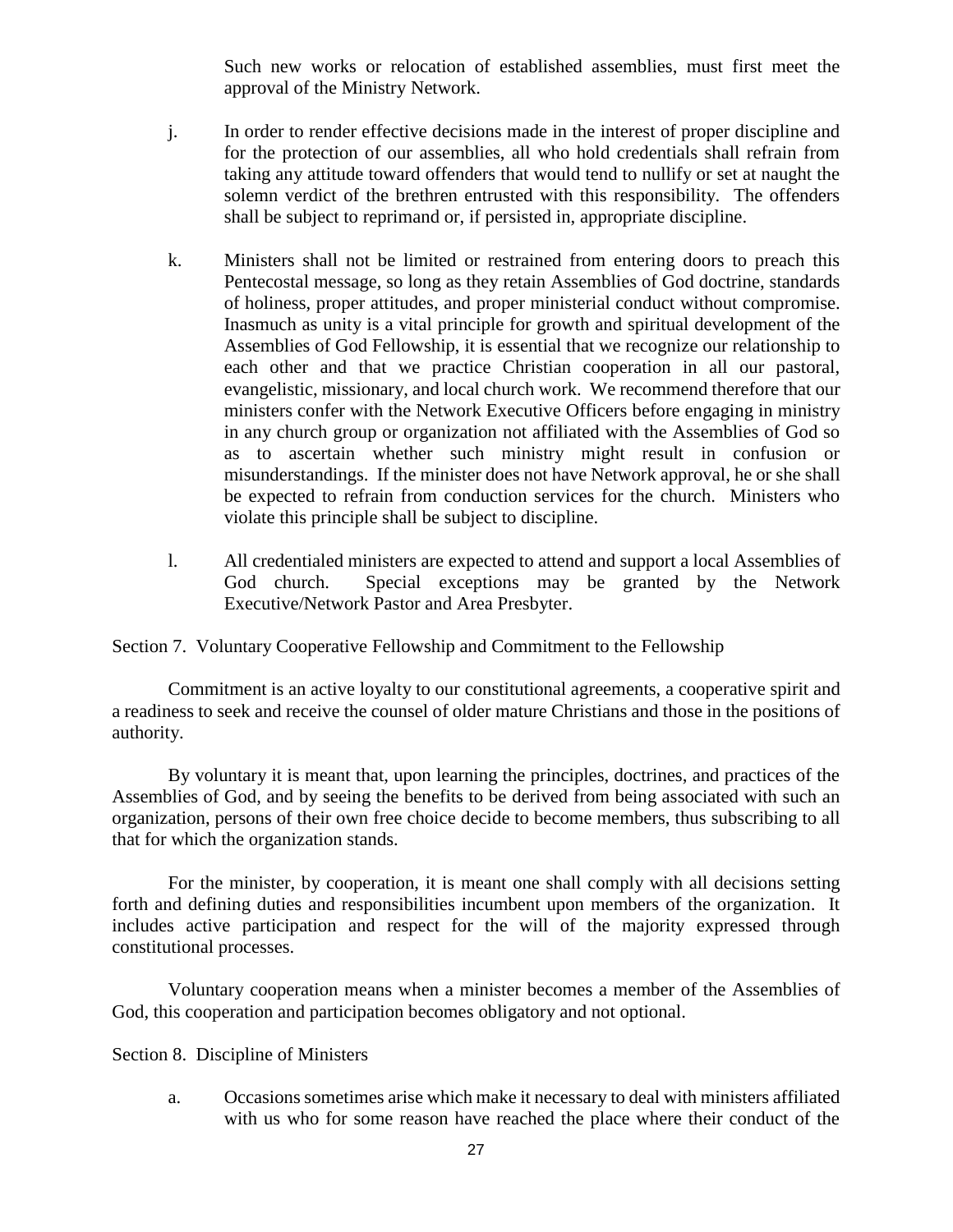ministry has been brought in question. It is obvious that the Credentials Committee, which has the authority to recognize ministers, also has the right to determine the merits of complaints and to withdraw approval when necessary. General ineffectiveness in the ministry, failure or inability to correctly represent our Pentecostal testimony, a continuous non-cooperative spirit, failure to support the Ministry Network with required ministerial tithes, a declared open change in doctrinal views, immoral, unethical or illegal practices related to personal, church or ministry finances, a marriage in opposition to our constitutional stand on marriage and divorce, etc., may give cause for the action of the Committee.

Complaints against a minister shall be filed in writing with the Ministry Network Officials and must be signed by the complainant(s). The Executive Director/Network Pastor shall make investigation and report to the Presbytery. If in their judgment the cause seems to require judicial action, the accused shall be given a proper hearing before the Presbytery, or before a committee appointed by the same, and if the seriousness of the charges is verified, he shall be disciplined in accordance with General Council procedure.

A two-thirds majority vote of the Presbytery shall be necessary to discipline any member of the Ministry Network, and said decision shall be regarded as final. The minister thus dealt with may avail himself of the rights of appeal as granted by the Constitution and Bylaws of the General Council.

- b. The following procedure shall be used for Ministers who fail to support the Ministry Network on a regular basis in accordance with Article XII. paragraph b.:
	- (1) Those who fail to support for three months shall receive a letter from the Executive Administrator.
	- (2) Those who fail to support for six months shall receive a letter from the Executive Director/Network Pastor.
	- (3)  $(1)$  Those who fail to support for nine months shall meet with the Area Committee Presbytery in accordance with the bylaws.

Section 9. Reinstatement of Ministers

- a. Application for reinstatement shall be made to the Ministry Network Credentials Committee Presbytery. The application shall be considered subject to the approval of the district in which the termination was made and by the General Council Executive Presbytery. All applications for reinstatement shall include a "Consent to Release of Information" form and a background screening. It shall be the duty of this committee the presbytery to review the case and interview the applicant.
- b. Minimal time-lapse for dismissed ministers. The minimal time-lapse required before a minister who has been dismissed is eligible for reinstatement shall be 1 year, except it shall be 2 years for a minister who has been dismissed because of charges as stated in GC Bylaws, Article X, Section 3, paragraph a. The time-lapse shall be computed from the date of the district presbytery action as it appears on the ministerial status report filed with the General Council Credentials Committee.
- c. Rehabilitation Restoration . See General Council Constitution, Article IX, Section 9.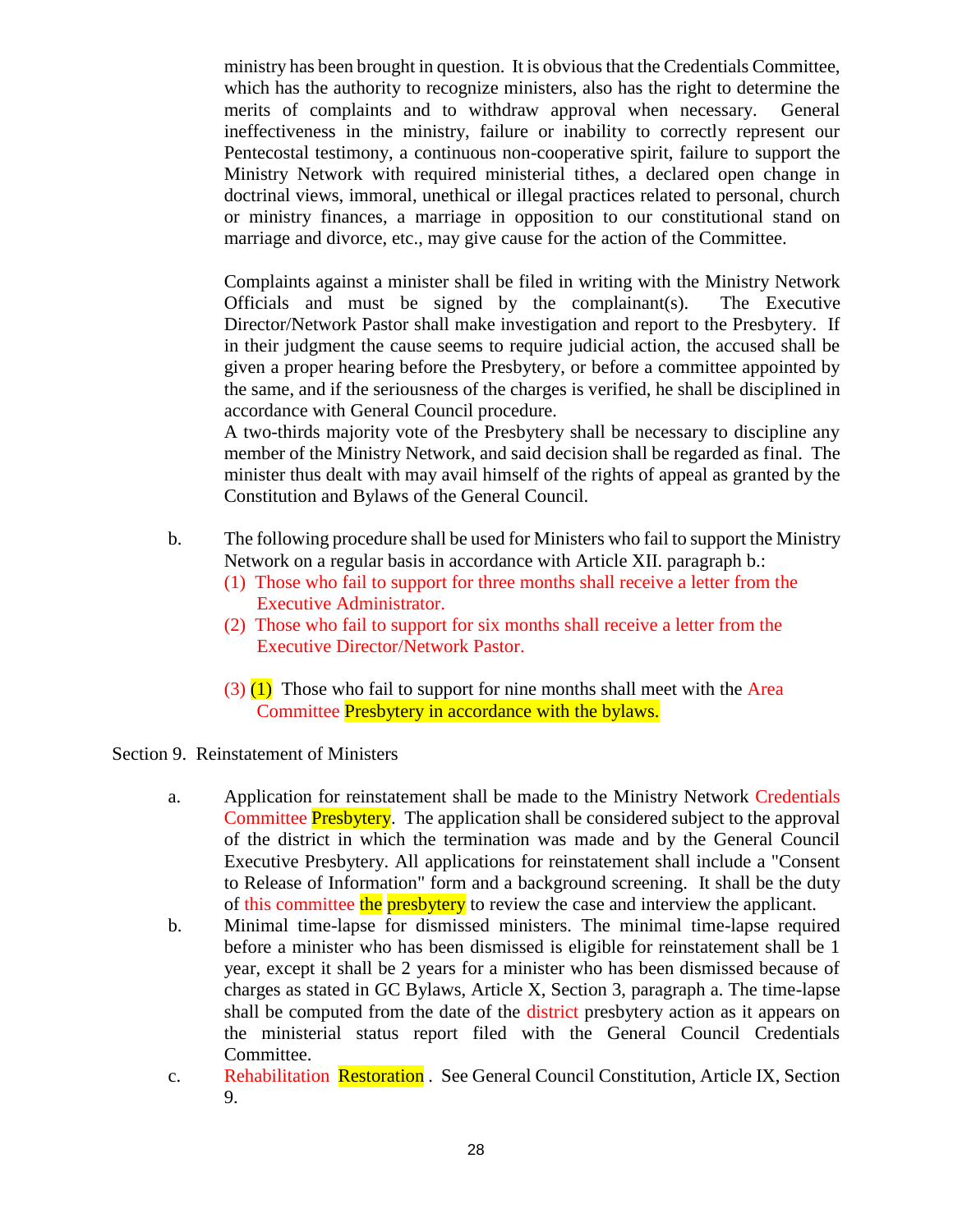#### Section 10. Spouses of Deceased Ministers

a. When a credentialed minister has deceased, the spouse of the deceased minister shall remain on the Ministry mailing list for five years. The spouse may remain on the list after this time by submitting a request to the Ministry Network Office.

#### ARTICLE XII. FINANCES

a. All finances shall be under the supervision of the Presbytery.

b. The financial responsibilities of our ministers are as follows:

 1. Each credentialed minister shall send at least 10% of their ministerial income (salary and housing) each month as tithes/dues to the Ministry Network, which is 100% of their ministerial tithe – less General Council dues.

2. The New Mexico Ministry Network minimum tithe/dues requirements are \$25.00 per month for Ordained ministers, which equals the General Council requirements of \$300.00 per year, \$25.00 per month for Licensed ministers, which equals the General Council requirement of \$240.00 per year, and \$10.00 per month for Certified ministers, which equals the General Council requirement of \$120.00 per year.

3. Senior-retired and disabled ministers are exempt from the mandatory tithing obligations.

4. Evangelists shall send 5% of their ministerial income (salary and housing) as dues to the Ministry Network and 5% of their ministerial income (salary and housing) as dues to the District/Network in which they are laboring.

5. All minister tithes/dues shall be remitted monthly and compliance with the above requirements shall be a prerequisite for renewal of all active members.

c. Voluntary Ministry Network Ministerial Retirement Program

1. Those making the full contribution (tithes/dues) as noted in paragraph (b) may elect to participate in the retirement program as established by the Presbytery in which ten percent (10%) of the tithes/dues shall be contributed to the minister's MBA/403b account that is managed by Assemblies of God Financial Solutions.

2. Deposits to the minister's individual account will be made four times a year. In order for one to participate they must complete an enrollment form and be current with their minimum tithes support.

- d. All Ministry Network money shall be sent to the Executive Administrator Network Office and all disbursements shall be made from the Ministry Network Office. by check.
- e. The Executive Administrator Network Office shall send to each minister of the Ministry Network a monthly report form, to be filled in and returned along with the ministerial tithe and such information as would be deemed important to the carrying on of the Ministry Network work.
- f. An independent finance committee shall be appointed by the Executive Director/Network Pastor to review the New Mexico Ministry Network finances annually and may include an independent audit subject to the request of the Presbytery.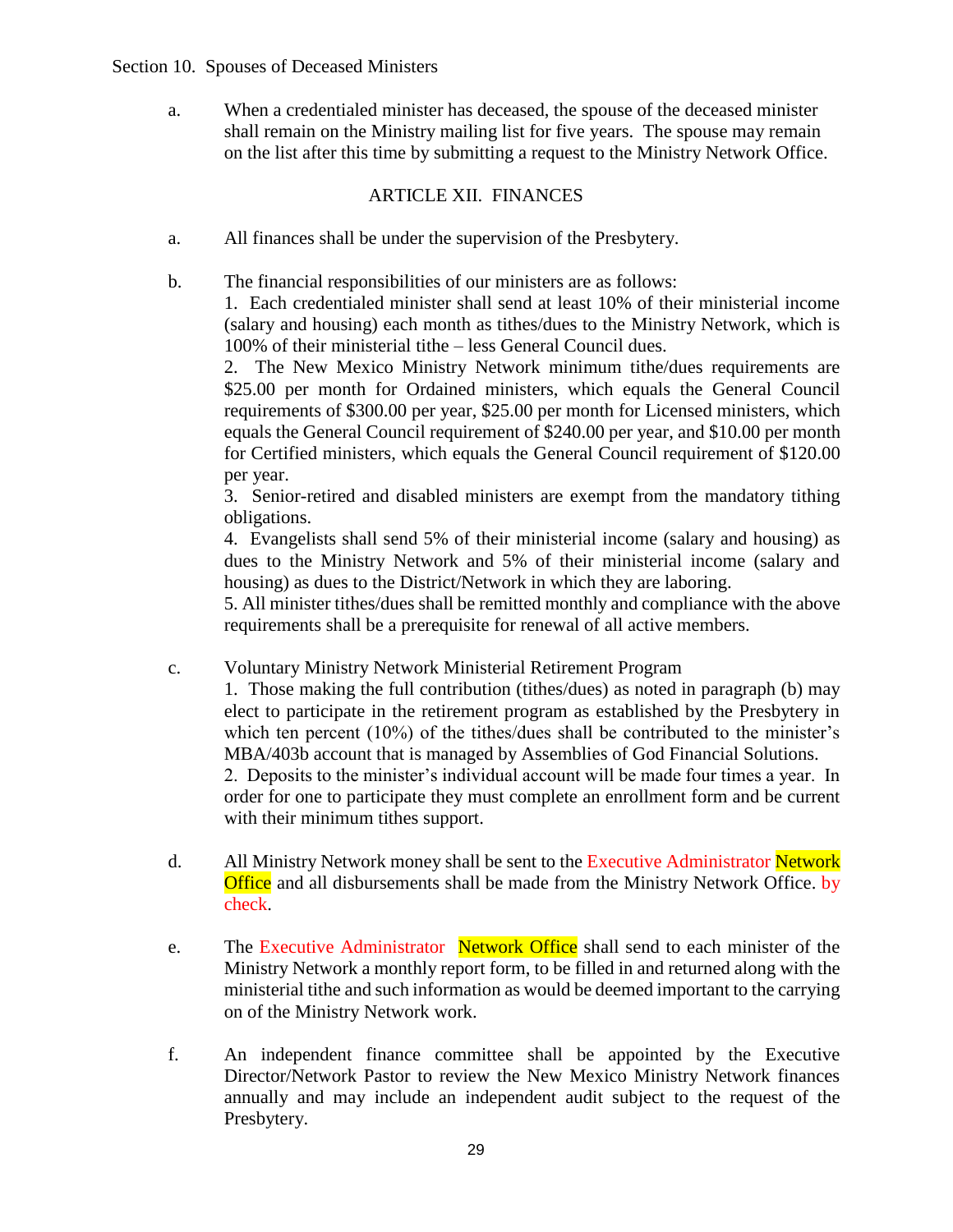g. The New Mexico Ministry Network shall provide a U.S. Missions fund, said fund to be administered by the Ministry Network U.S. Missions Director with the advice of the Executive Officers.

## ARTICLE XIII. LOCAL ASSEMBLIES

- Section 1. Guidelines
	- a. A Constitution and Bylaws shall be adopted and approved by Ministry Network Officers when a church is set in order. Any local church adopting such a Constitution and Bylaws shall file a copy with the Ministry Network Office. Each local assembly shall place in its Constitution and Bylaws a provision that the voting constituency of the local church shall include those who are 18 years of age or older. It shall provide in its Constitution and Bylaws that only accredited members whose names appear on the roster be permitted to vote.
	- b. General Council affiliated churches may adopt articles of incorporation, a constitution and bylaws compatible with models recommended by the Ministry Network, or Ministry Network approved governance models that provide for adequate accountability, amenability, and safeguard so that a pastor and/or governing board cannot directly or indirectly exert dictatorial control over a church. When Bylaws are amended an updated copy should be filed with the Network office.
	- c. When churches are set in order, the Executive Director/Network Pastor, or Assistant Executive Director, or Executive Administrator shall chair the meeting.
	- d. New Mexico Ministry Network Policy Manual: There shall be a Ministry Network manual containing policies and procedures of the Ministry Network affiliated churches. It shall be developed and kept current by the Presbytery.
	- e. When conditions arise in any local assembly which, in the judgment of the Ministry Network Officers, prevent the church from properly functioning as a sovereign body, it shall be the duty of the Area Presbyter, together with the other Ministry Network Officers, to immediately assume responsibility and direction of such assembly until adjustments are made in conformity with Ministry Network policies and standards.
	- f. All assemblies shall remain under the supervision of the Ministry Network Officials until the church is sufficiently mature, and has proven membership scripturally qualified to perform the regular duties of church government, and has been set in order. Such assemblies shall be governed by the Network Policy Manual for Ministry Network-Affiliated Churches.
	- g. The Executive Administrator shall publish an annual yearbook to be made available to the membership of the network.
	- $h \, g$ . It is recommended that members request a letter of introduction from the church of which they are a member to be sent by mail to the church with which they desire to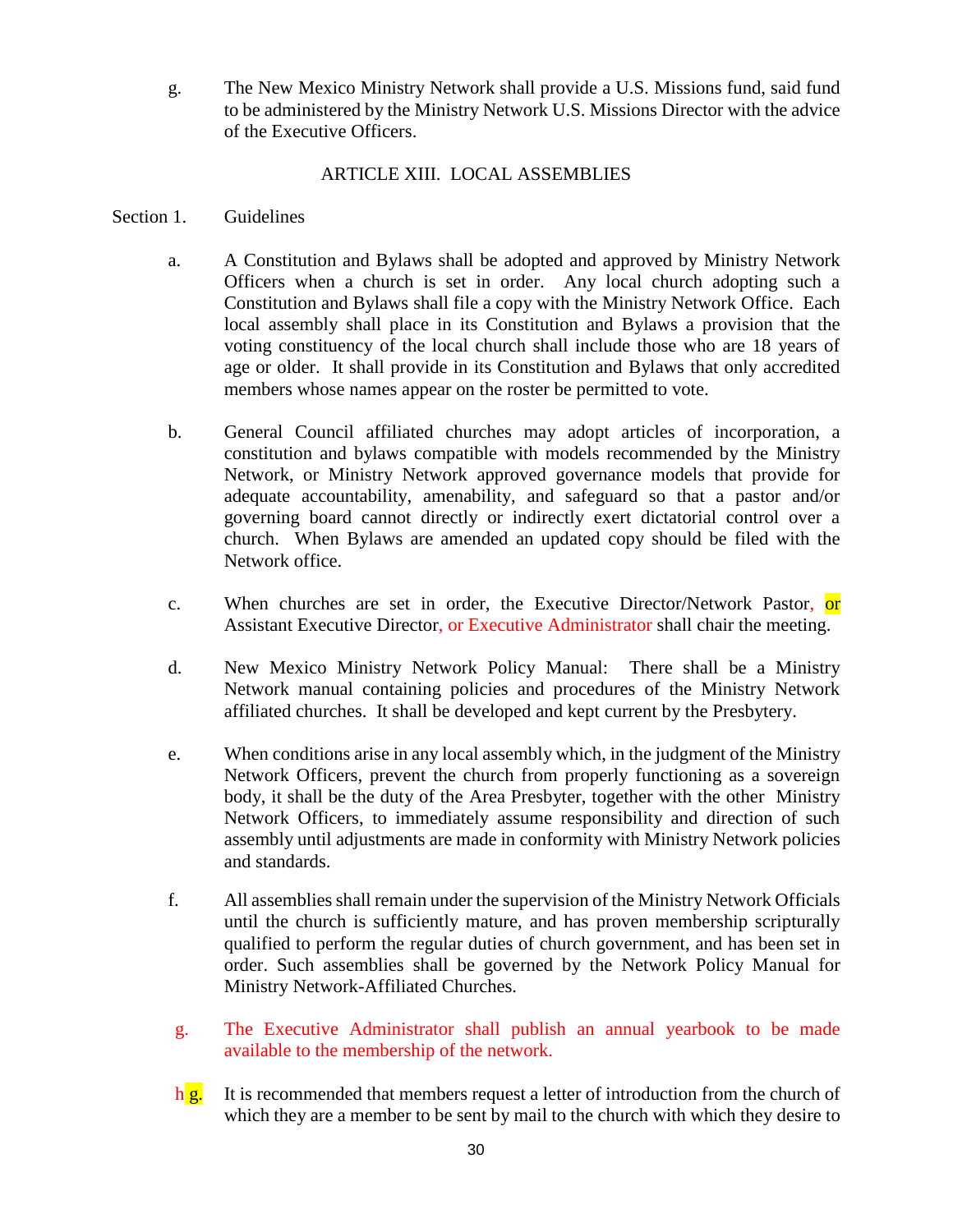affiliate. It is recommended that the receiving church shall give an acknowledgment of transfer to the former church.

- $i<sub>h</sub>$ . Minimum Membership: An adult membership of not less than 20 persons. (See 36th General Council Resolution #20, 1975 Minutes, p. 64.)
- j i. Each church should support the Ministry Network monthly with an offering in the amount of two percent of their general fund monthly income to support the Partnership for the Next Generation.
- $k \, \mathbf{j}$ . When the Ministry Network Officials shall deem it necessary, they shall be authorized to initiate a meeting with the senior pastor and the church board, the senior pastor alone, or the church board in case of a senior pastoral vacancy, as pertaining to agreement and cooperation with Ministry Network Policies, Doctrines, and Practices.
- 1k. Each assembly should adopt a screening policy for all staff, employees, and volunteers of the local church. An effective Policy is available through the Ministry Network office.
- m <sup>1</sup>. Local church ministerial credential: A General Council church may issue a ministerial credential pursuant to basic guidelines adopted by the General Presbytery and such additional guidelines adopted by the Ministry Network. It shall be a non-transferable credential (limited to the issuing local church).
- n m. Provision shall be made by the Ministry Network for parent-affiliated assemblies which shall be under the supervision of a parenting church, in accordance with the parenting church's constitution and bylaws.
- Section 2. Church Board
	- a. The Board members shall act in an advisory capacity with the senior pastor in matters pertaining to church administration.
	- b. All deacons shall meet the standard for deacons as outlined in the Scriptures (I Timothy 3:8-13).
	- c. Upon the resignation of a senior pastor, the church board is authorized to select a chairperson from their own ranks to serve until a new senior pastor has been selected.

Section 3. Election of Senior pastor

- a. When a senior pastor resigns his/her Assembly, he/she should contact the Executive Director/Network Pastor and Presbyter so that assistance can be given the Assembly in the selection of a senior pastor.
- b. The Assembly is asked to let the Executive Director/Network Pastor and Presbyter know by letter or phone when a senior pastoral vacancy exists.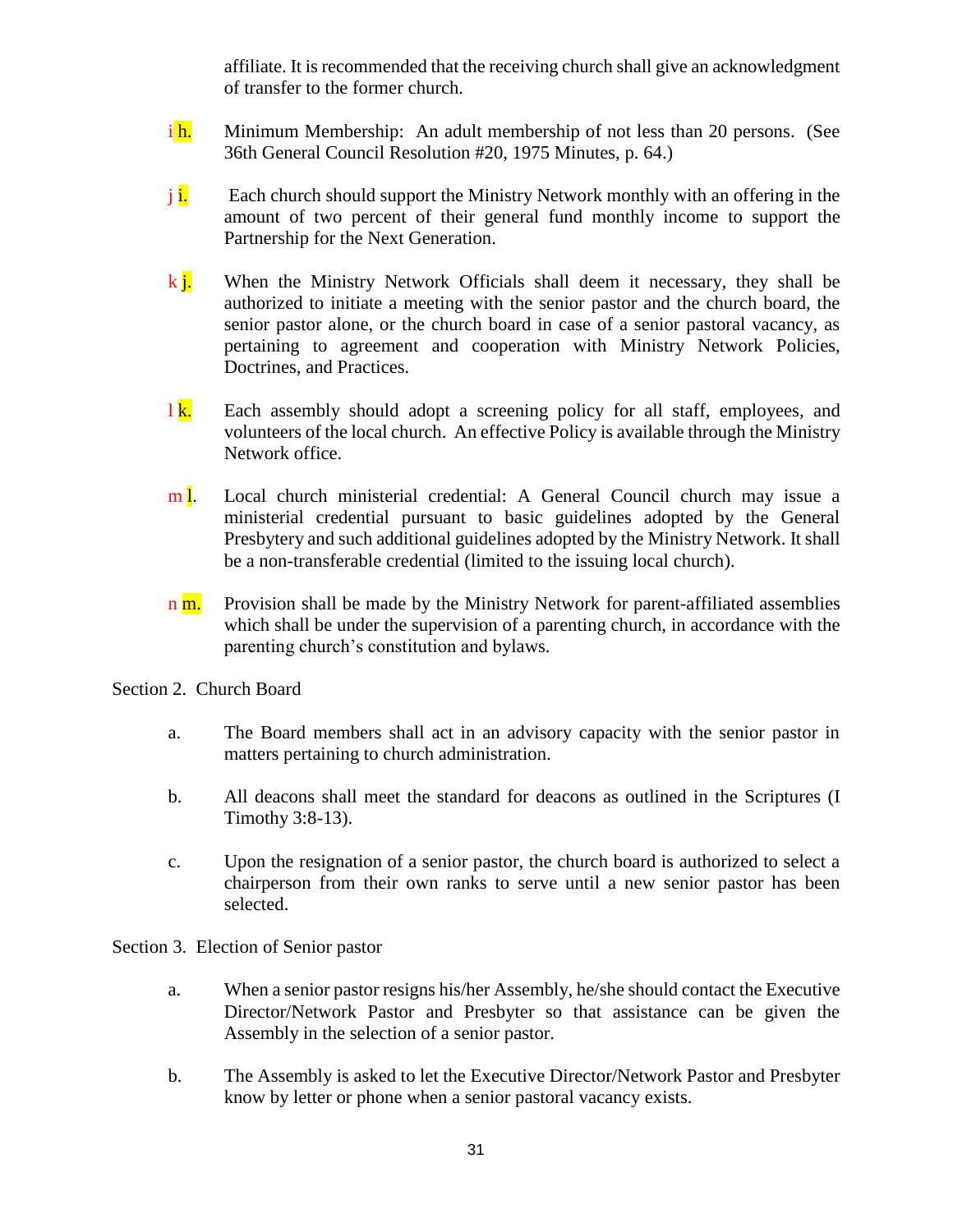- c. The church is encouraged to contact the Network office and request assistance in this process.
- d. Only one name shall be placed in nomination, and the one nominated shall be voted on before another name is considered. Any member of the Assembly may suggest names for the consideration of the Nominating Committee, but no name shall be placed in nomination and no prospective senior pastor shall be contacted until the Official Board has received the recommendation of the Presbyter or Executive Director/Network Pastor. The Executive Director/Network Pastor, Assistant Executive Director Administrator and the Presbyter may become an Advisory Committee to the Church Board in selection of a senior pastor.
- e. Each assembly shall make provision for a senior pastor who is a credentialed minister in good standing with the General Council and/or a Ministry Network of the Assemblies of God.
- f. It is recommended that our assemblies require a two-thirds vote when selecting a senior pastor to serve for a first term and that the length of term be for at least two years.
- g. It is recommended that our assemblies require only a majority vote when a senior pastor is being voted on to succeed himself.
- h. It is recommended that our assemblies call their senior pastors for an indefinite period of time following the completion of their first term. Initiative to terminate such an indefinite call can be made by the senior pastor by giving the church a 30 day written notice of his intentions. Initiative to terminate such an indefinite call can come through a petition signed by one-third of the membership or by a vote of the Church Board. In either event, the Executive Director/Network Pastor shall immediately be notified, and he shall arrange to conduct a special business meeting to determine the wishes of the church concerning such a senior pastoral termination.
- i. In the event of a senior pastoral change, the church shall require the resignation of all ministerial (credentialed and non-credentialed) and office staff. Proper consideration should be given to the said staff as to timing, severance, vacation, or other benefits, avoiding hardship when it is possible.
- Section 4. Safeguarding the Assemblies
	- a. Pastors and leaders of assemblies should make proper investigation of persons who seek to gain entrance to teach, minister, or pastor. Use of the platform should be denied until spiritual integrity and reliability have been determined. It is recommended that Assemblies of God churches use Assemblies of God ministers since the use of non-Assemblies of God ministers may bring confusion and problems detrimental to the Fellowship.
	- b. No minister dismissed by the Assemblies of God may be allowed to pastor or have ministry in an Assemblies of God church. Pastors and district/network officials should maintain an exchange of information regarding dismissed ministers known to be seeking ministry in our assemblies.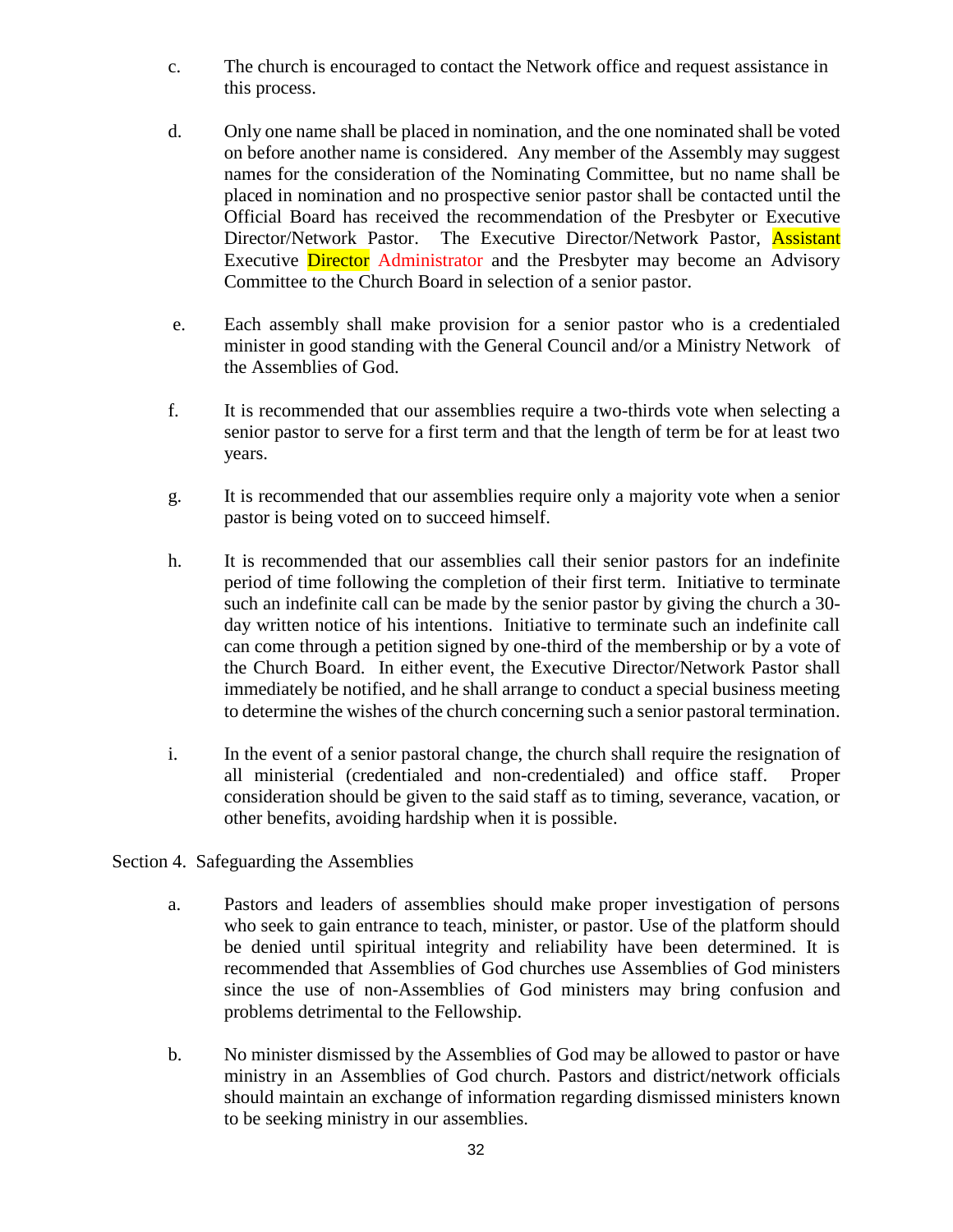#### ARTICLE XIV. MINISTRY NETWORK AND CHURCH PROPERTY

- a. The Executive Officers shall constitute a Board of Trustees of Ministry Network Property, and said Board shall be authorized to buy, sell, own, lease, or otherwise consummate any real estate transactions.
- b. Each local Assembly shall have a Board of Trustees, who shall be authorized to buy, sell, own, lease, or otherwise consummate any real estate transactions, provided they are instructed to do so by the church and/or Ministry Network Officers.
- c. Every senior pastor shall be required to make a thorough investigation of the church property title, where he may be called to senior pastor, and claim yearly tax exemptions.
- d. All assemblies shall conform to the necessary legal requirements and become incorporated and seek the guidelines and assistance of the Ministry Network Officers.
- e. The Executive Administrator shall be authorized to make investigations concerning church property title and yearly tax exemptions.

ARTICLE XV. DOCTRINES AND PRACTICES DISAPPROVED

In accord with its constitutional prerogatives, The General Council of the Assemblies of God has declared itself pertaining to disapproval of certain matters as follows:

#### Section 1. Unconditional Security

In view of the Biblical teaching that the security of the believer depends on a living relationship with Christ (John 15:6); in view of the Bible's call to a life of holiness (I Peter 1:16; Hebrews 12:14); in view of the clear teaching that a man may have his part taken out of the Book of Life (Revelation 22:19); and in view of the fact that one who believes for a while can fall away (Luke 8:13), the General Council of the Assemblies of God disapproves of the unconditional security position which holds that it is impossible for a person once saved to be lost.

#### Section 2. Legalism

a. Matters of Conscience

The Assemblies of God disapproves of those who hold to matters of conscience, such as the eating or not eating of meats, who press their personal opinions on others.

b. Adding Conditions to Salvation The Assemblies of God also disapproves of those who hold to issues which seem to add conditions to salvation, such as the keeping of the seventh day, who press their opinions on others.

Section 3. Eschatological Errors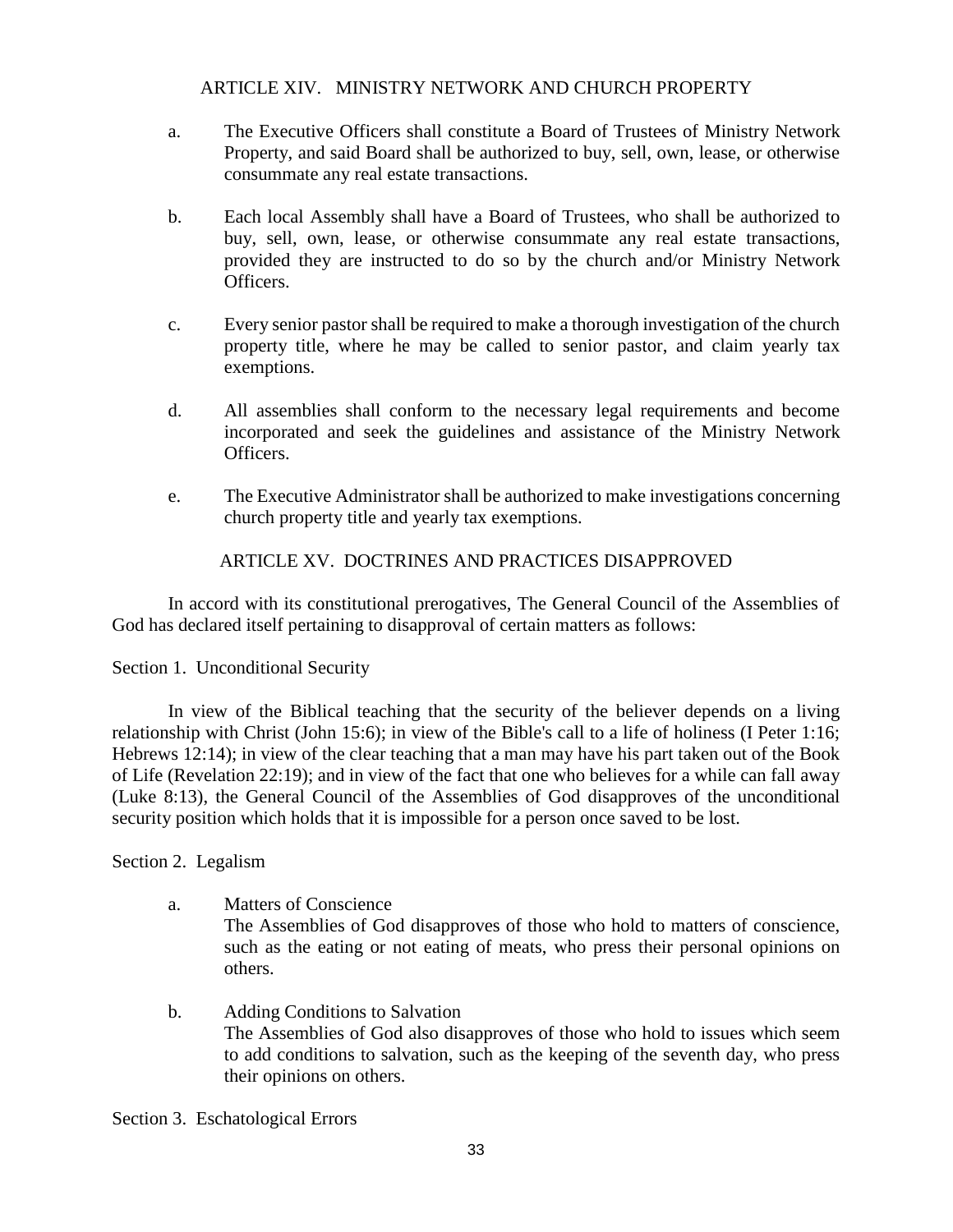a. The Restitution of All Things

The Assemblies of God understands the teaching of Acts 3:21 to limit the restoration to that of which the prophets have spoken, thus denying the universal redemption theory. We are opposed to all forms of universalism (Matthew 25:46; Revelation 20:10).

b. Setting a Date for the Lord's Return It is unwise to teach that the Lord will come at some specified time, thereby setting a date for His appearing (Mark 13:32, 33; Luke 12:37-40; I Thessalonians 5:2). It is also unwise to give out from the platform, or publish, visions of numbers and dates fixing the time of the second coming of the Lord.

#### c. Post-Tribulation Rapture

The General Council of the Assemblies of God has declared itself in the Statement of Fundamental Truths that it holds to the belief in the imminent coming of the Lord as the Blessed Hope of the Church; and since the teaching that the Church must go through the Tribulation tends to bring confusion and division among the saints, it is recommended that all our ministers teach the imminent coming of Christ, warning all men to be prepared for that coming, which may occur at any time, and not lull their minds into complacency by any teaching that would cause them to feel that specific Tribulation events must occur before the Rapture of the saints.

d. Amillennialism

The General Council of the Assemblies of God disapproves of the amillennial teaching and its attendant erroneous philosophy which denies the fact of a literal 1,000 years' reign of Christ on earth, and substitutes for it the theory that this Christian or Church dispensation is the spiritual millennium of which, its proponents say, the Bible writers prophesied.

We recommend that should any of our ministers embrace any of the foregoing eschatological errors, they refrain from preaching or teaching them. Should they persist in emphasizing these doctrines to the point of making them an issue, their standing in the Fellowship will be seriously affected (Luke 21:34-36; I Thessalonians 5:9, 10; II Thessalonians 1:4-10; Revelations 3:10, 19, 20).

#### Section 4. Membership in Secret Orders

Ours is a last-day message in preparation for the coming of the Lord (Matthew 24:14), leaving us no alternative but wholehearted devotion to the cause of spreading the gospel (Luke 9:62), and it is well known that the various secret orders require much valuable time and interest, thus, diverting the servant of the Lord out of the way (Ephesians 5:16). The nature of such organizations demands secrecy (John 18:20; Acts 26:26) reinforced by religious oaths (Matthew 5:34) and strong attachment by binding obligations to persons who are for the most part un-regenerated (II Corinthians 6:14). The spirit, philosophy, and general influence of such secret orders aim at the improvement of the natural man only (I Corinthians 2:14; Colossians 2:8), thus wrongly channeling by incorrect interpretation important spiritual truths (II Peter 3:16). Confidence in these secret orders and their teachings has always tended toward the embracing of a false hope of salvation through good works and improved moral service (II Peter 3:16).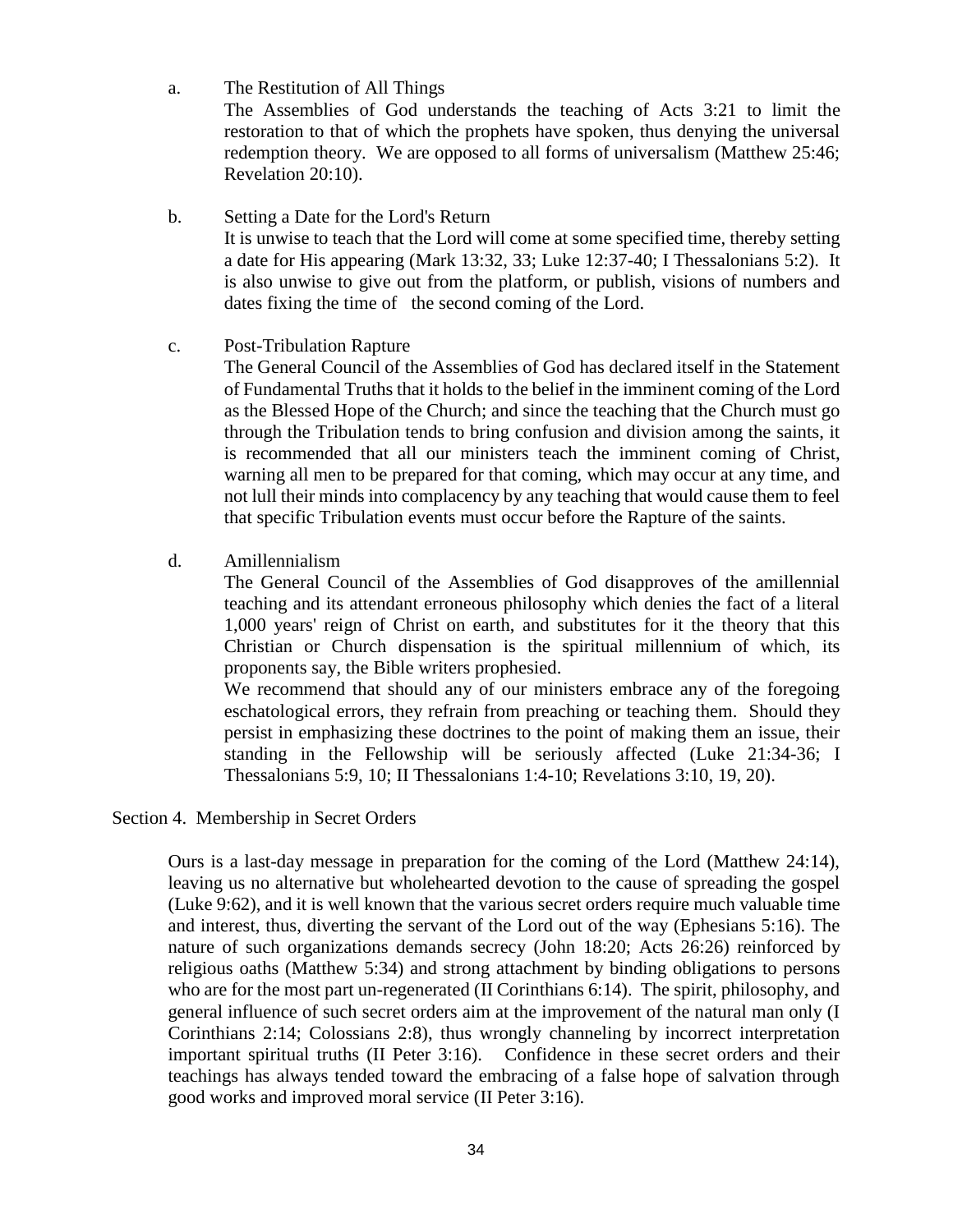In consideration of the foregoing, all ministers affiliated with us should refrain from identifying themselves with any of the secret orders which we recognize as essentially of the world, worldly, and we advise any who may have identified themselves with such orders to sever their connections therewith (II Corinthians 6:17). Furthermore, our ministers are requested to use their good influence among our lay members to dissuade them from such fraternal affiliations (I Timothy 4:12; II Timothy 2:24-26).

Section 5. Divorce and Remarriage

- a. Membership
	- (1) There are now among Christian people those who became entangled in their marriage relations in their former lives of sin and who do not see how these matters can be adjusted. We recommend that these people be received into the membership of the local assemblies and that their marriage complications be left in the hands of the Lord (I Corinthians 7:17, 20, 24).
- b. Remarriage

Low standards on marriage and divorce are very hurtful to individuals, to the family, and to the cause of Christ. Therefore, we discourage divorce by all lawful means and teaching. We positively disapprove of Christians getting divorces for any cause except fornication and adultery (Matthew 19:9). Where these exceptional circumstances exist or when a Christian has been divorced by an unbeliever, we recommend that the question of remarriage be resolved by the believer as he walks in the light of God's Word. (I Corinthians 7:15, 27, 28).

- c. Local Church Leadership
	- (1) Since the New Testament restricts divorced and remarried believers from the church offices of bishop, or elder, and deacon, we recommend that this standard be upheld by all our assemblies (Titus 1:5-9; I Timothy 3:12). However, we recommend that all other opportunities for Christian service for which these believers may be qualified be made available to them.
	- (2) It is understood that recommendations are not binding, but local assemblies shall maintain the prerogative of setting their own standards (in accord with provisions of Article XI of the Constitution).
- d. Performing Marriage Ceremonies
	- (1) We discourage any Assemblies of God minister performing a marriage ceremony for anyone who has been divorced and whose former companion is still living unless his case is included in the exceptional circumstances described in Article XV, Section 5, paragraph "b". An Assemblies of God minister is urged to counsel applicants for marriage ceremonies with scriptural guidelines for Christian marriage prior to the performing of the ceremony who, in the minister's opinion, approach marriage without proper aforethought, wisdom, and sobriety.
	- (2) We realize that the remarrying of such persons included in the exception circumstances in Article XV, Section 5, paragraph "b", could violate the conscience of a minister, and if this should be the case, the minister should not be expected to perform such ceremonies.
- e. Ministerial Credentials: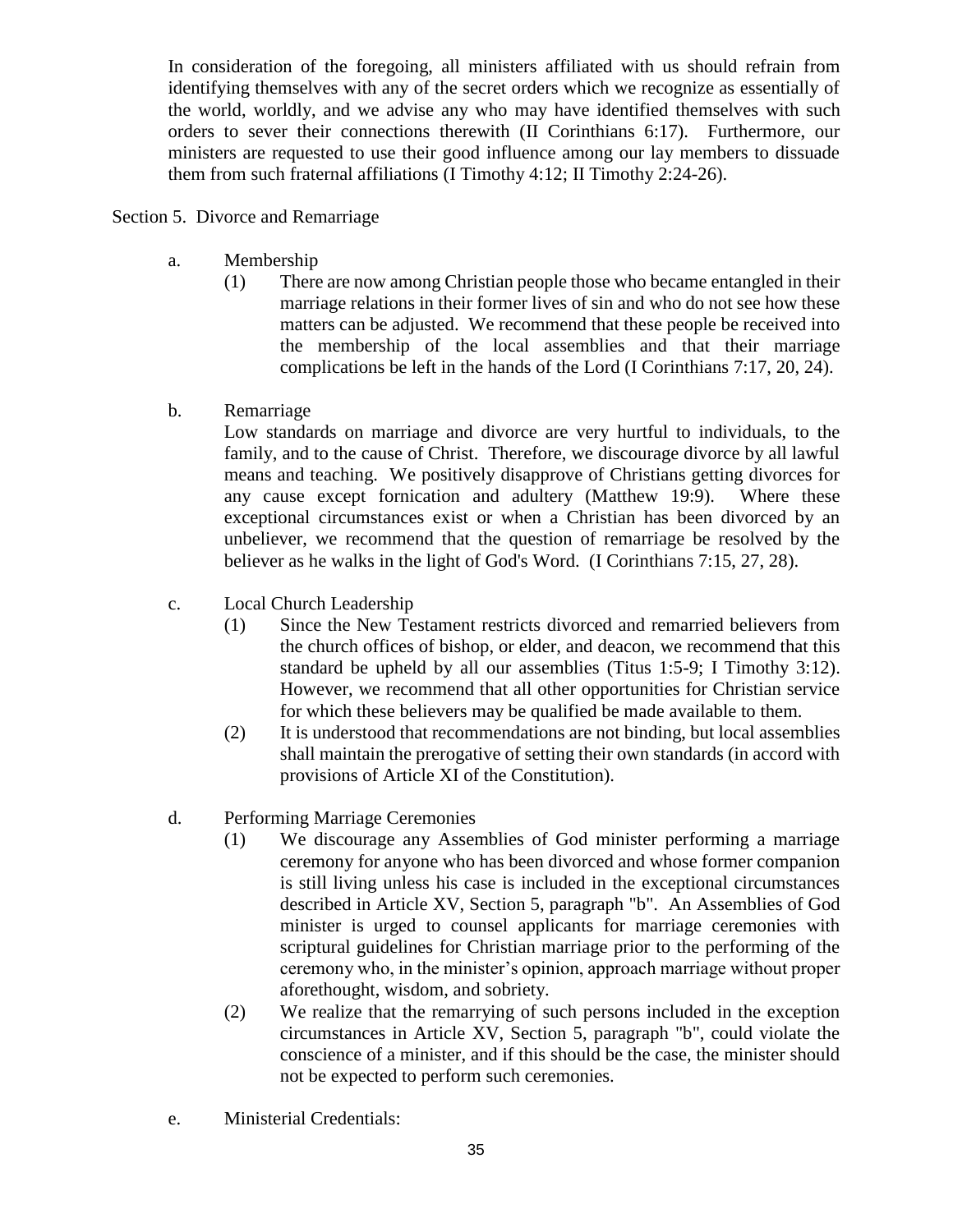We disapprove of any married minister of the Assemblies of God holding credentials if either minister or spouse has a former companion living, unless the divorce occurred prior to his or her conversion or for the scriptural causes of a former spouse's marital unfaithfulness (Matthew 19:9), or the abandonment of the believer by the unbeliever (I Corinthians 7:10-15), except as hereinafter provided. (See also, Article XV, Section 5, paragraphs "b" and "c".)

#### Section 6. Worldliness

In view of the alarming erosion of national moral standards, we reaffirm our intention of holding up Bible standard against all forms of worldliness. We urge all believers to "Love not the world, neither the things that are in the world... For all that is in the world, the lust of the flesh, and the lust of the eyes, and the pride of life, is not of the Father, but is of the world" (I John 2:15, 16).

In its teaching regarding worldliness, the Scripture warns against: Participation in activity which defiles the body, or corrupts the mind and spirit; the inordinate love of, or preoccupation with pleasures, position, or possessions, which lead to their misuse; manifestations of extreme behavior, unbecoming speech, or inappropriate appearance; and fascination or association which lessens one's affection from spiritual things (Luke 21:34, 35; Romans 8:5-8; 12:1, 2; II Corinthians 6:14-18; Ephesians 5:11; I Tim. 2:8-10; 4:12; James 4:4; I John 2:15-17; Titus 2:12).

Section 7. Abuses of Stewardship

- a. Tithing
	- (1) According to the Scriptures, tithes should be used for the support of the active ministry and for the propagation of the gospel and work of the Lord and not be given to charity or used for other purposes. In tithing, the ministers ought to be examples.
	- (2) We recognize the duty of tithing and urge all our people to pay tithes to God. It is recommended that arrangements satisfactory to the minister and the church be made by all ministers and churches, so that the minister may receive regular and adequate support. We disapprove, however, of the teaching that all tithes necessarily should belong to the minister for his support.
- b. Solicitation of Funds
	- (1) It is considered improper and unethical for ministers or missionaries to solicit funds by letter or otherwise for anything or any reason whatsoever without proper authorization.
	- (2) The purpose of this section is not to hinder or discourage legitimate projects but to protect the Fellowship from those who employ methods not in harmony with Assemblies of God principles or policies. Leaders in local projects shall have unquestioned freedom in local churches or communities. Projects of general interest to the Ministry Network must have the authorization of the Ministry Network Officials. Projects or institutions of national scope must have the authorization of the Executive Presbytery of the General Council of the Assemblies of God. Promotion of all projects of a missionary character must have the authorization of the Executive Presbytery.
	- (3) The obtaining and use of mailing lists for promotional purposes not having proper authorization or which are not in keeping with policies of The General Council of the Assemblies of God shall be considered improper and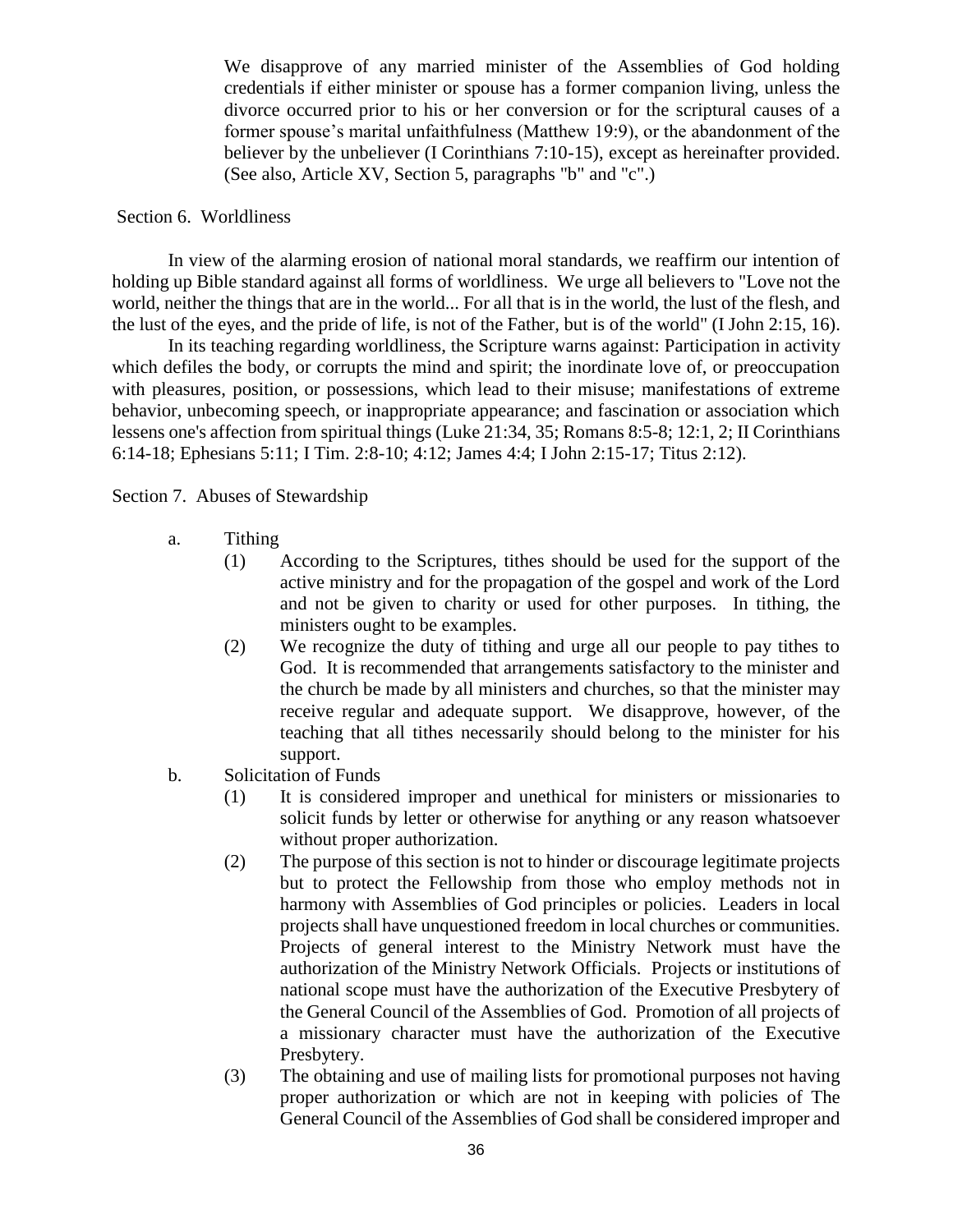unethical, whether it be under the name of a prayer chain beyond a local scope, chain letters, or appeals to the constituency for the support of ventures of strictly local or personal character. All offenders guilty of the practices expressed in the foregoing paragraphs shall be subject to discipline.

c. Private Ownership of Religious Institutions

The General Council of the Assemblies of God approves the holding of title to all church buildings, schools, or other institutions that are supported by funds solicited for the work of God by properly constituted corporations. It disapproves the holding of title to such properties by the ministers of the Assemblies of God, through private ownership, corporation of sole, closed corporation or any other type of ownership where initiative of action or final authority is not vested in a corporation of the whole. In the event a local congregation is not incorporated or set in order by the Ministry Network, title should be vested in properly qualified trustees. Where private ownership exists, a properly incorporated body shall be formed and title to the property shall be transferred to the corporation taking into consideration equity that the title-holder may legitimately have.

A disregard of this principle and recommendation shall seriously affect the relationship to the Assemblies of God of members involved in such ownership.

Section 8. Interdenominational or Ecumenical Relationships

The New Mexico Ministry Network of the Assemblies of God encourages ministers and churches to fellowship with other Christians of like precious faith who hold to the inspiration of Scripture, the deity of Christ, the universality of sin, the substitutionary Atonement, the physical resurrection of Jesus Christ from the dead, and His second coming.

The New Mexico Ministry Network of the Assemblies of God shall not belong to any interdenominational or ecumenical organization that denies the evangelical beliefs stated in the above paragraphs, and urges its ministers and churches to avoid entanglement with interdenominational or ecumenical organizations except as opportunities arise to support biblical values in the culture or provide opportunities to bear witness of our evangelical and Pentecostal faith and experience.

#### ARTICLE XVI. INSTITUTIONS

Section 1. Southwestern Assemblies of God University

- a. The New Mexico Ministry Network shall be a participant of the regional operation of Southwestern Assemblies of God University, Waxahachie, Texas and shall be a an Owner Network.
- b. Members of the Southwestern Assemblies of God University Board of Regents from the New Mexico Ministry Network shall consist of the Executive Director/Network Pastor, the Ministry Network Student Ministries Director, and an elected Ministry Network officer. As an Owner Network, the Ministry Network may choose to select an auditor as a non-voting member. This auditor may be a Ministry Network Officer or a Pastor/Minister.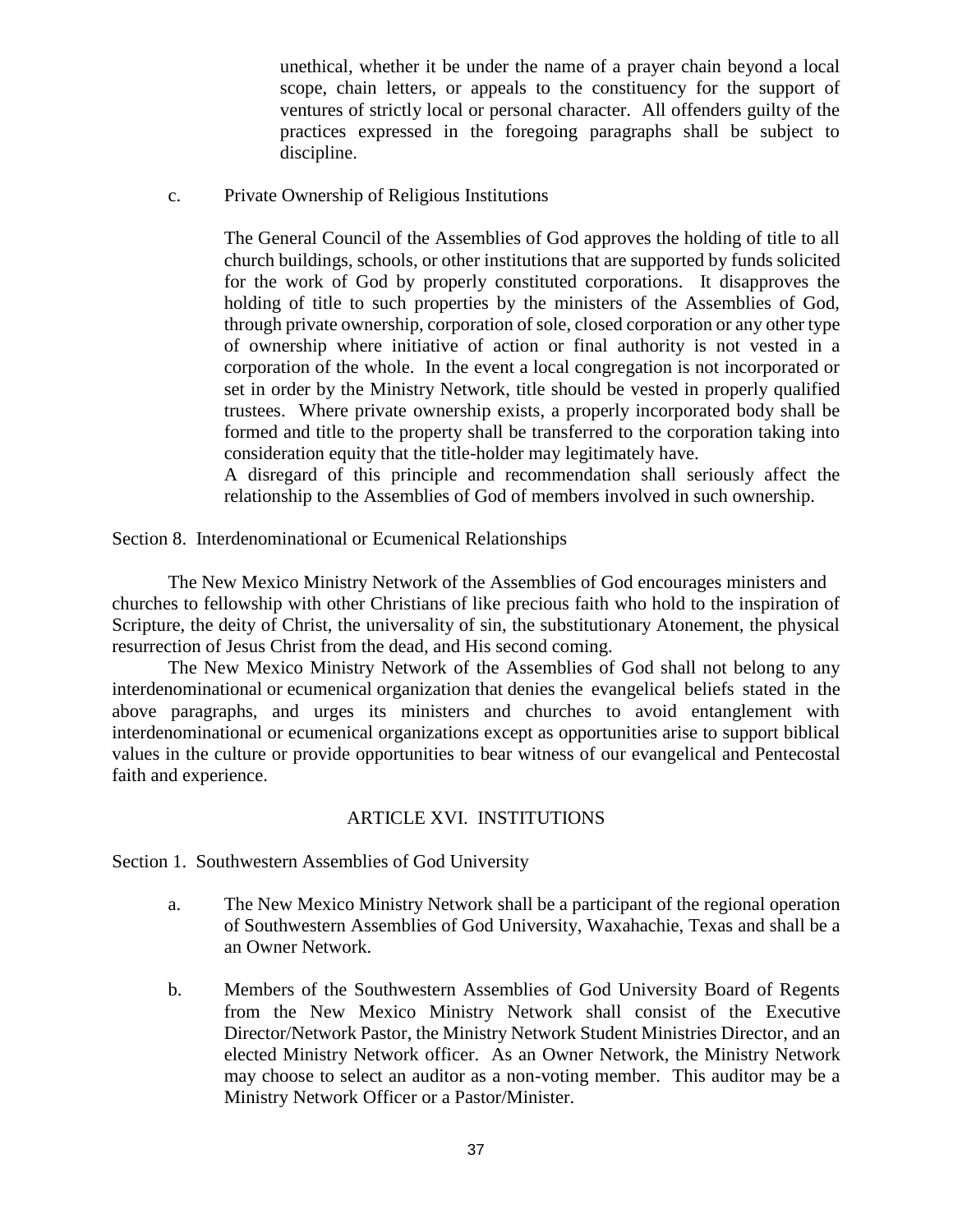Section 2. American Indian College of the Assemblies of God.

- a. The New Mexico Ministry Network shall be a participant of the regional operation of American Indian College of the Assemblies of God, Phoenix, Arizona and shall be a sponsoring Network.
- b. The Executive Director/Network Pastor and any other ministers or laymen of the Ministry Network are authorized to serve on the official board of American Indian College as is provided for in the Constitution and Bylaws of said College.

## ARTICLE XVII. NEW MEXICO MINISTRY NETWORK MINISTRIES

- Section 1. The ministries of the Network shall be authorized as needed by the Network Presbytery.
- Section 2. Governance
	- a. New Mexico Church Builders Legacy Financial Services shall be governed by its own constitution and bylaws.
	- b. All other Ministry Network ministries shall be accountable to the Executive Director/Network Pastor and the Presbytery and shall be governed by written policy as provided by the Presbytery.
- Section 3. Selection of Directors
	- a. Ministry Directors shall be nominated by the Executive Director/Network Pastor and ratified by the Presbytery. Recommendations may be solicited at the discretion of the Presbytery.
	- b. The terms of office shall be 4 years.

#### ARTICLE XVIII. MINISTRY NETWORK MINISTRIES OPERATION MANUAL

The Presbytery shall be empowered to develop and maintain the Ministry Network Ministries Operation Manual. This manual shall set forth the policies, procedures, guidelines, and parameters relating to the operation and structure of all Ministry Network ministries of the New Mexico Ministry Network. The Ministry Network ministries directors shall submit annually to the Presbytery all proposed additions, deletions, and modifications to the Network Ministries Operation Manual for approval or amendment by the Presbytery. The Ministry Network Ministries Operation Manual shall be available upon request to churches and credentialed ministers and is available on the Network website.

#### ARTICLE XIX. QUORUM

All Ordained and Licensed ministers, Certified Ministers who are senior pastors or actively on staff in a New Mexico Assemblies of God church or an approved Assemblies of God ministry, and church delegates who are registered at the Ministry Network Meetings shall constitute a quorum.

## ARTICLE XX. AMENDMENTS

a. Amendments to the Bylaws may be made by a majority vote of the New Mexico Ministry Network Conference in session.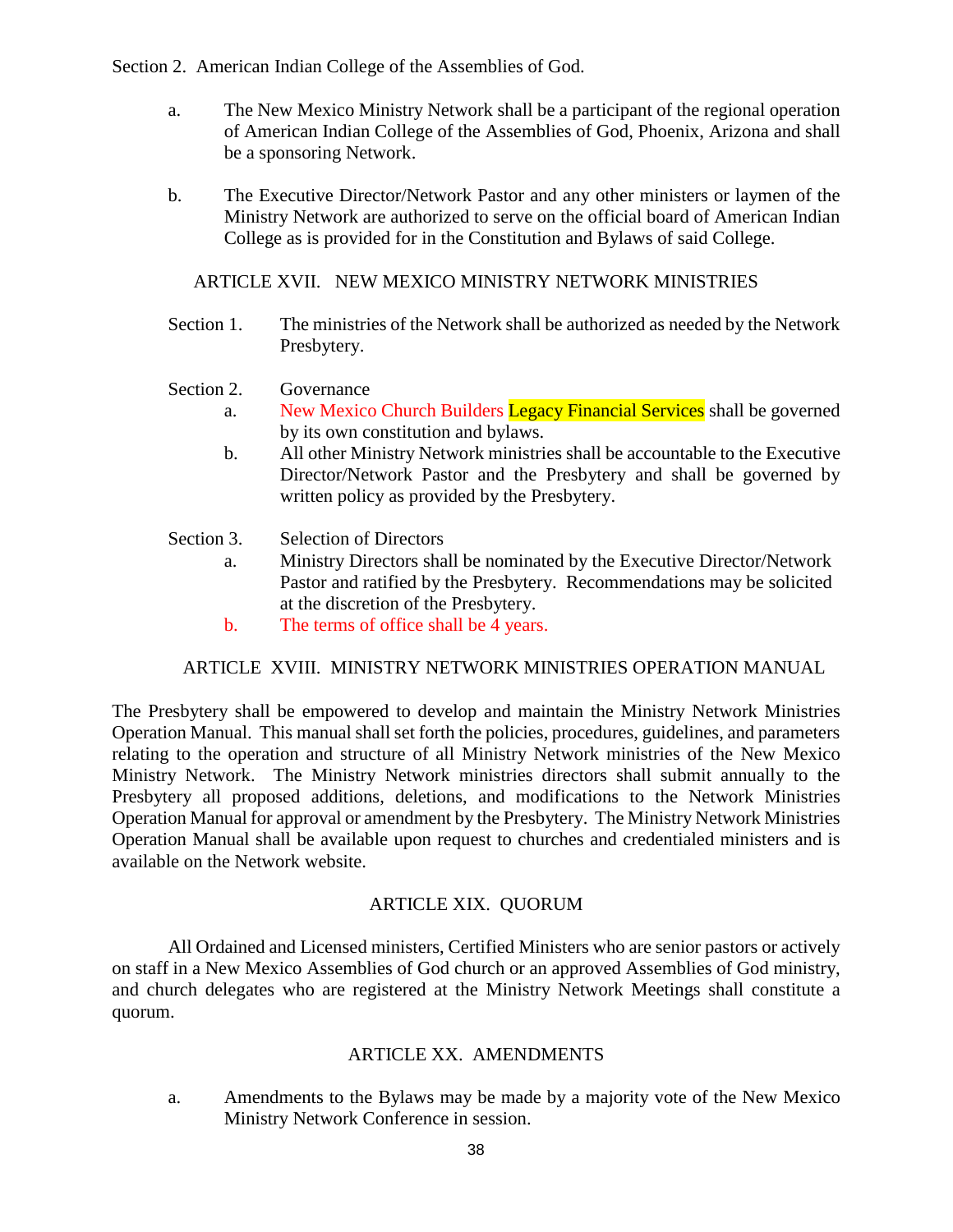b. The Ministry Network Executive Officers are authorized to edit mandated changes from the General Council which require the New Mexico Ministry Network to conform with the General Council action.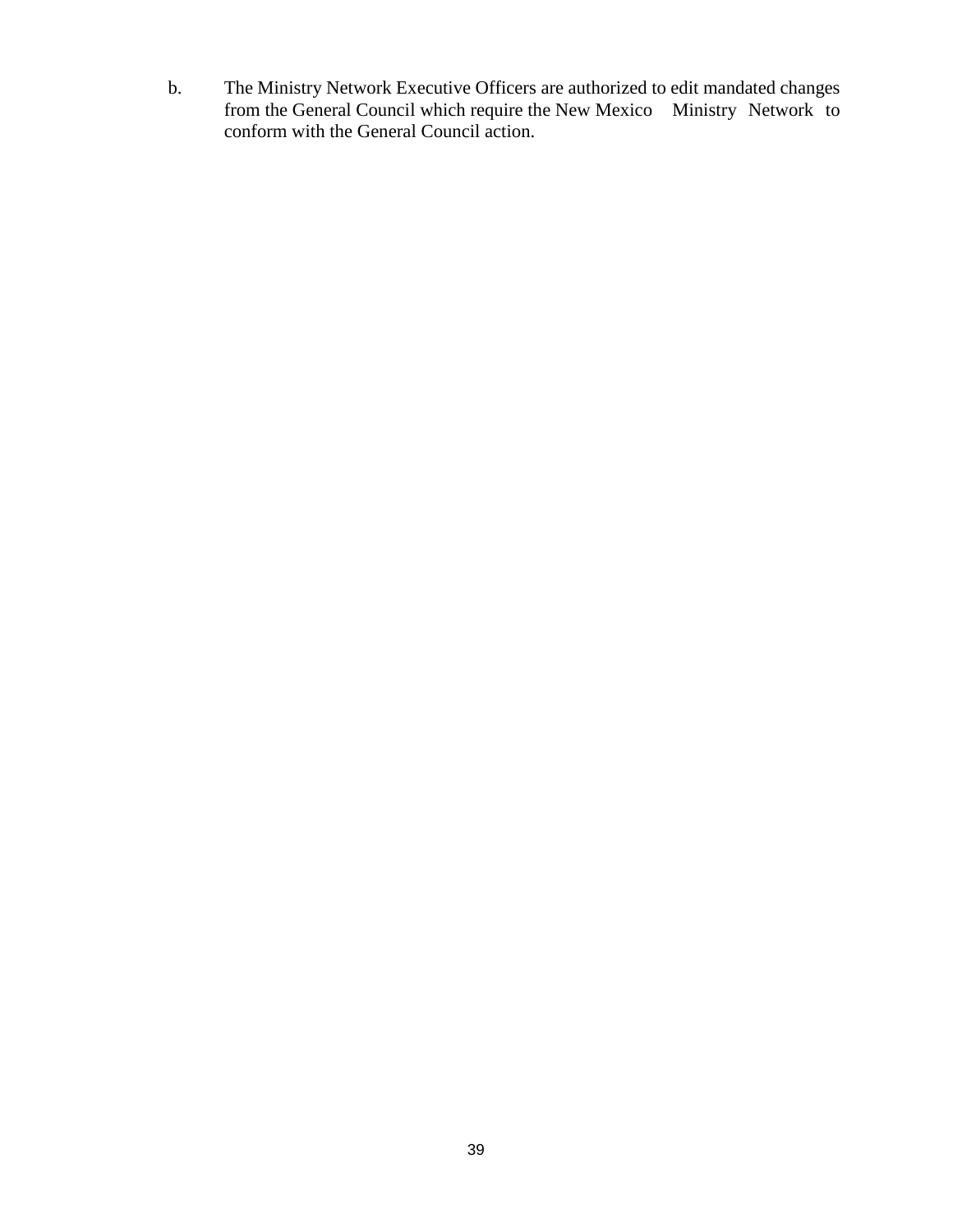## CONSTITUTION AND BYLAWS OF THE **LEGACY FINANCIAL SERVICES** OF THE NEW MEXICO DISTRICT COUNCIL ASSEMBLIES OF GOD, INC. (d.b.a. New Mexico Ministry Network of the Assemblies of God)

#### **CONSTITUTION**

#### ARTICLE I. NAME

This ministry of the New Mexico Ministry Network shall be known as Legacy Financial Services of the New Mexico District Council, Assemblies of God, Inc. (d.b.a. New Mexico Ministry Network of the Assemblies of God).

#### ARTICLE II. PURPOSE

The purpose of Legacy Financial Services shall be to assist Assemblies of God ministries to obtain financing for the purposes of acquiring real property, making improvements to facilities, new construction, equipment and vehicles.

## ARTICLE III. MEMBERSHIP

There shall be no members of Legacy Financial Services.

#### ARTICLE IV. BOARD OF DIRECTORS AND OFFICERS

- A. The Board of Directors for Legacy Financial Services shall be the Executive Presbytery, as provided for in the Articles of Incorporation and Bylaws of the New Mexico Ministry Network.
- B. The officers of Legacy Financial Services shall be the same as the Ministry Network Executive Officers, as provided for in the Articles of Incorporation and Bylaws of the New Mexico Ministry Network.

#### ARTICLE V. MEETINGS

- A. The annual business meeting of Legacy Financial Services shall be held in connection with the New Mexico Ministry Network Presbytery meetings.
- B. Special meetings may be held at any time upon meeting of a majority of the New Mexico Ministry Network Executive Officers.

#### ARTICLE VI. AMENDMENTS

Amendments to this Constitution may be made by a two-thirds (2/3) majority vote of the New Mexico Ministry Network Executive Presbytery.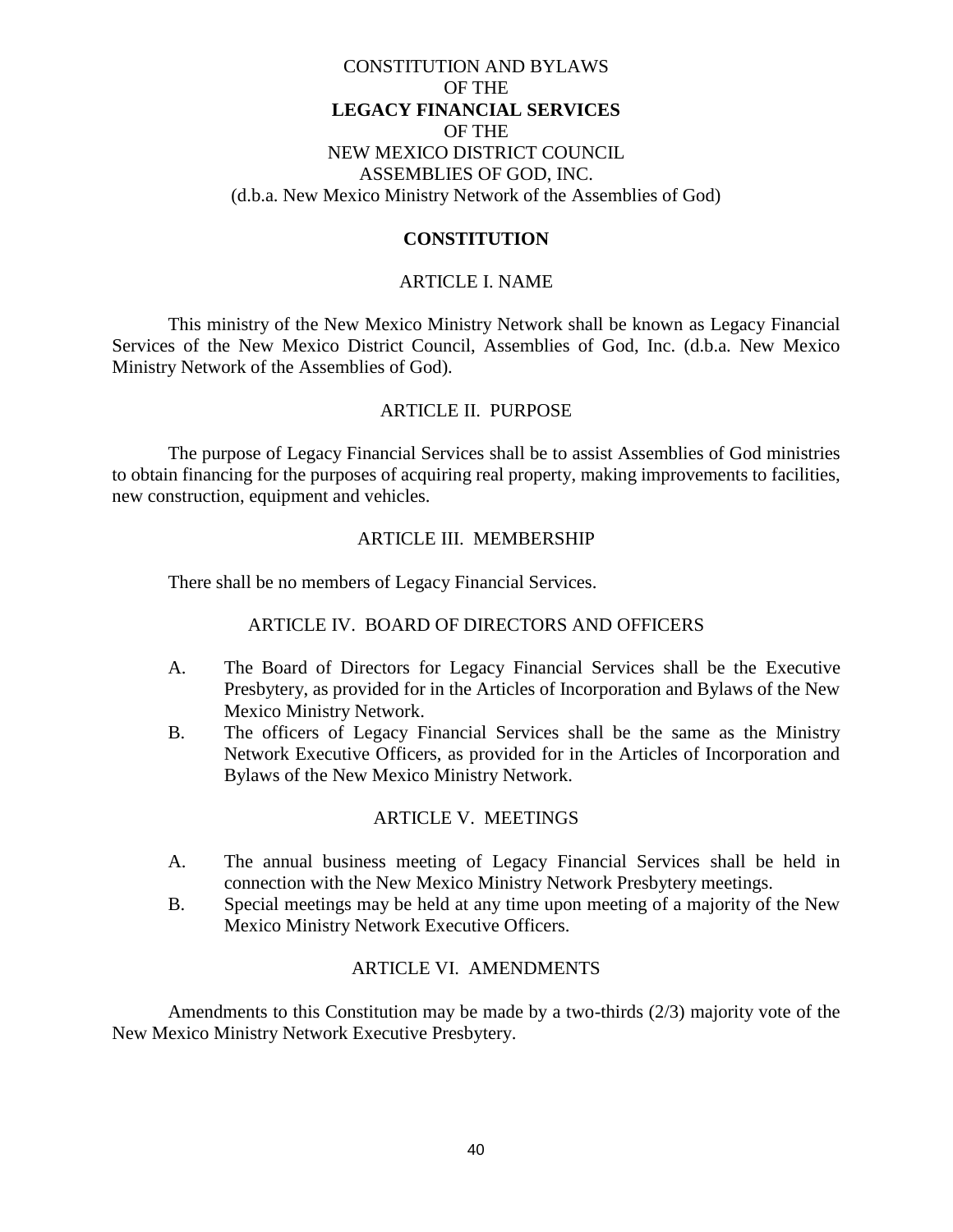## **BYLAWS OF LEGACY FINANCIAL SERVICES**

#### ARTICLE I. PLAN

- A. Members and friends of New Mexico Ministry Network churches shall be offered the opportunity of investing in Legacy Financial Services Series A and B Certificates.
- B. Series-A Certificates may be purchased in amounts established by the Board of Directors and may be paid for in cash or on a monthly payment plan. A down payment will be required if a monthly payment plan is used. The remainder shall be paid in equal monthly installments for a period of five years or less with no interest or service charges on the unpaid balance.

1). When a certificate contract is paid in full, a Legacy Financial Services certificate shall be issued. The certificate shall mature twelve (12) years from the date issued.

2). Each certificate which has been paid in full shall have a loan value of 90% of its invested value. Loans shall be made for a maximum period of five (5) years at an interest rate to individual borrowers to be established by the Board of Directors.

3). In the event a purchaser of a certificate contract becomes delinquent in payments for a period of thirty (30) days, said purchaser shall be notified. If the purchaser is unable to make the contract payments or resume payments within sixty (60) days following notification, said purchaser's investment shall be forfeited.

C. Series B Investment Certificates are offered from 1-5 years with interest to be determined at the time of investment.

## ARTICLE II. CAPITAL

- A. The capital for loans to New Mexico Ministry Network churches is provided by this plan from:
	- 1. Loans from lending institutions, Series-A and Series-B certificates, and capital on hand with Legacy Financial Services.
- B. The interest rate on the above instruments shall be reviewed and adjusted as needed by the Ministry Network Executive Officers.

## ARTICLE III. LOAN POLICY

- A. The loans made by Legacy Financial Services shall be repaid according to the terms of the loan.
- B. The interest rate on the above instruments shall be reviewed and adjusted as needed by the Ministry Network Executive Officers.
- C. Legacy Financial loans will require a first mortgage to be granted to Legacy Financial Services for the duration of the loan.
- D. Loan applications shall be approved by Legacy Financial Services Board of Directors in accordance with current bylaws and operational policies.
- E. In the event that agreement cannot be reached by the Loan Officers, any application for loan shall be presented to the full Board of Directors for action by a two-thirds (2/3) vote.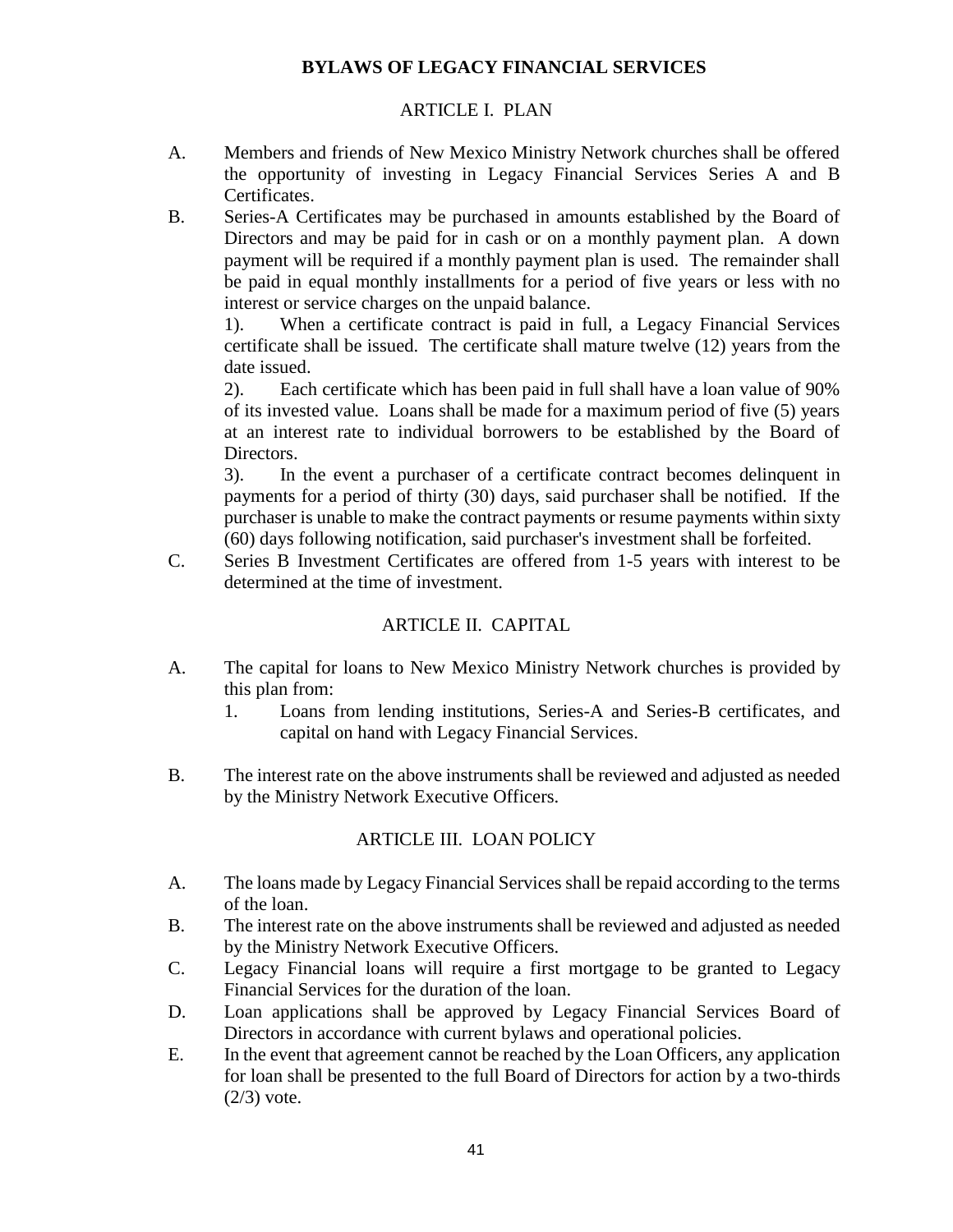## ARTICLE IV. PAYMENT OF LEGACY FINANCIAL SERVICES BONDS AT MATURITY

- A. Legacy Financial Services is designed to assure funds available to pay all certificates at maturity. To accomplish this, loans to churches may be underwritten by Legacy Financial Services certificates, as determined by the Directors, even though funds from the Plan may be available and on hand which could otherwise be used to fund such loans.
- B. New Mexico Ministry Network, guarantees payment of all Legacy Financial Services certificates at maturity.

## ARTICLE V. LOAN OFFICERS

A. The Loan Officers for Legacy Financial Services shall be the Ministry Network Executive Officers, as provided in the Articles of Incorporation and Bylaws of the New Mexico Ministry Network, Assemblies of God, Inc.

## ARTICLE VI. ADMINISTRATION

- A. All funds received into the Legacy Financial Services Certificate Plan shall be managed by the Legacy Financial Services Board. The daily operations shall be the responsibility of the Assistant Executive Network Director.
- B. Appropriate reserves will be determined by Legacy Financial Services Board for the payment of Legacy Financial Services Series-A and Series-B Certificates at maturity.
- C. All assets, including all funds, certificates, and mortgages, of Legacy Financial Services shall remain the property of the New Mexico District Council, Assemblies of God, Inc. (d.b.a. New Mexico Ministry Network of the Assemblies of God).
- D. Any changes in operation, plan, or loans, shall be made by the Board of Directors pursuant hereto.

#### ARTICLE VII. AMENDMENTS

Amendments to these Bylaws may be made by a majority vote of the Executive Presbytery.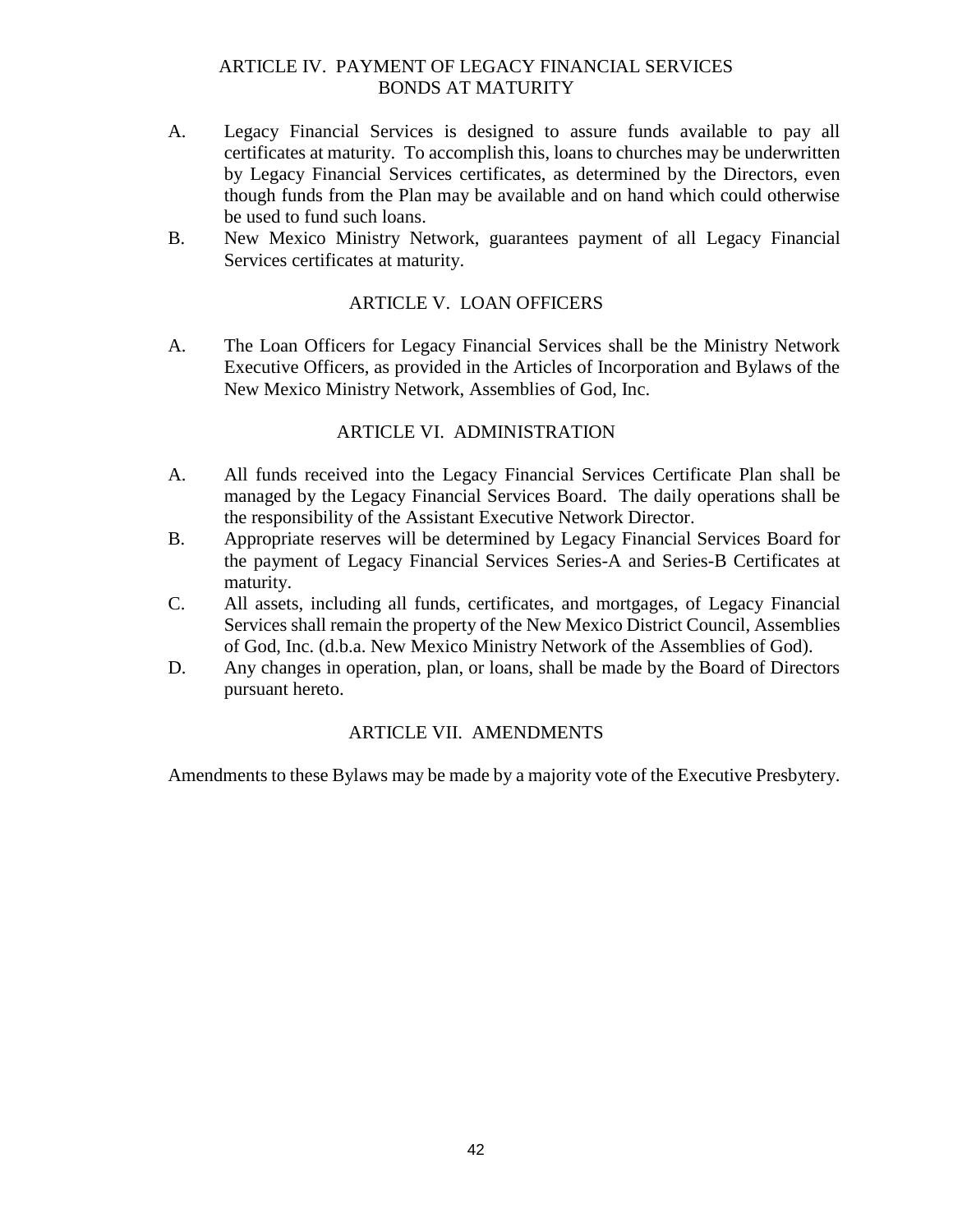## **INDEX**:

Abuses of Stewardship...39-40 Amendments: Bylaws...42 Constitution...14 Application for Credentials...26-27 Area Boundaries...26 Area Presbytery & Committees…3, 20-25 Authorizations of NM Ministry Network Ministries…41 Bylaws: Legacy Financial Services...44-45 NM Ministry Network...15-42 Committees: Ministry Network...24 Credentials…24 Standing...24-25 Constitution: Legacy Financial Services...43 NM Ministry Network...5-14 Credentials: Applications...26-27 Fees...27-28, 32 Renewals...27-28 Studies...26-27 Transfer...29 Credentials Committee: Ministry Network...25 Area...23-24 Discipline of Ministers...31 Dissolution Clause, District...14 Ministry Network Policy Manual, Church...33 Divorce and Remarriage...38-39 Doctrines & Practices, Disapproved...36-40 Ecumenical Movement, The…40 Election of Officers...16-18 Election of Pastors...34-35 Electronic Communication of Meetings…25 Eschatological errors...37 Fees of Credentials…27-28 Finances…32-33 Institutions…40-41 Legalism...36-37 Local Assemblies...13-14, 33-36 Local Church Credentials…34 Meetings: Ministry Network...12, 25 Presbyters...25 Area...12, 25-26 Special Called...12, 25 Membership of Ministry Network…11-12 Ministry: Defined...26 Qualifications…26-27 Ministry Network Ministry Network Ministries Operation Manual…41